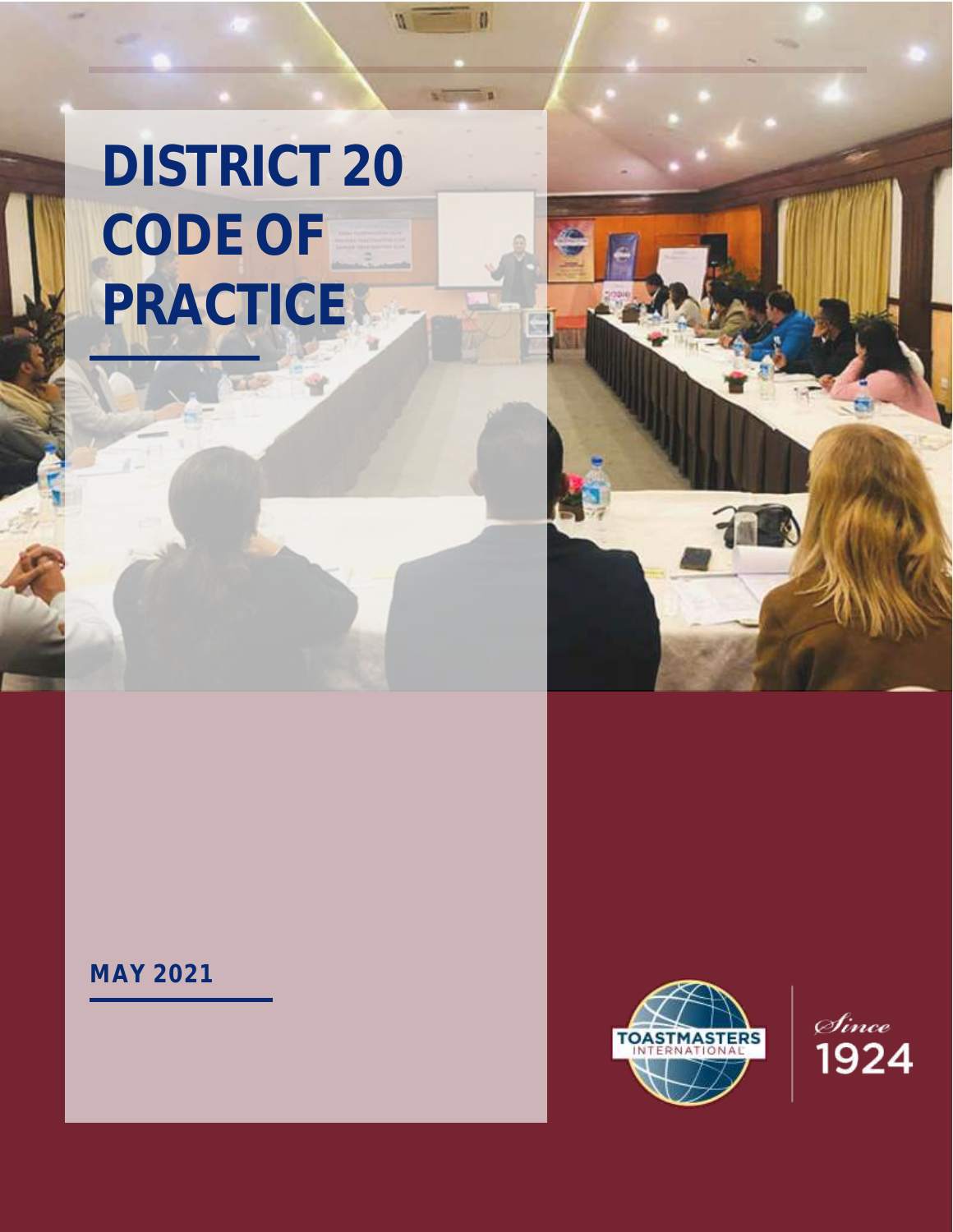# Table of Contents

| 1              |     |       |  |  |  |
|----------------|-----|-------|--|--|--|
| 2              |     |       |  |  |  |
| 3              |     |       |  |  |  |
| 4              |     |       |  |  |  |
| 5              |     |       |  |  |  |
|                | 5.1 |       |  |  |  |
|                |     | 5.1.1 |  |  |  |
|                |     | 5.1.2 |  |  |  |
|                |     | 5.1.3 |  |  |  |
|                |     | 5.1.4 |  |  |  |
|                |     | 5.1.5 |  |  |  |
|                |     | 5.1.6 |  |  |  |
|                | 5.2 |       |  |  |  |
|                |     | 5.2.1 |  |  |  |
|                |     | 5.2.2 |  |  |  |
|                | 5.3 |       |  |  |  |
| 6              |     |       |  |  |  |
|                | 6.1 |       |  |  |  |
| $\overline{7}$ |     |       |  |  |  |
| 8              |     |       |  |  |  |
|                | 8.1 |       |  |  |  |
|                |     | 8.1.1 |  |  |  |
|                |     | 8.1.2 |  |  |  |
|                | 8.2 |       |  |  |  |
| 9              |     |       |  |  |  |
|                | 9.1 |       |  |  |  |
|                |     | 9.1.1 |  |  |  |
|                |     | 9.1.2 |  |  |  |
|                | 9.2 |       |  |  |  |
|                | 9.3 |       |  |  |  |
|                | 9.4 |       |  |  |  |
|                | 9.5 |       |  |  |  |
|                | 9.6 |       |  |  |  |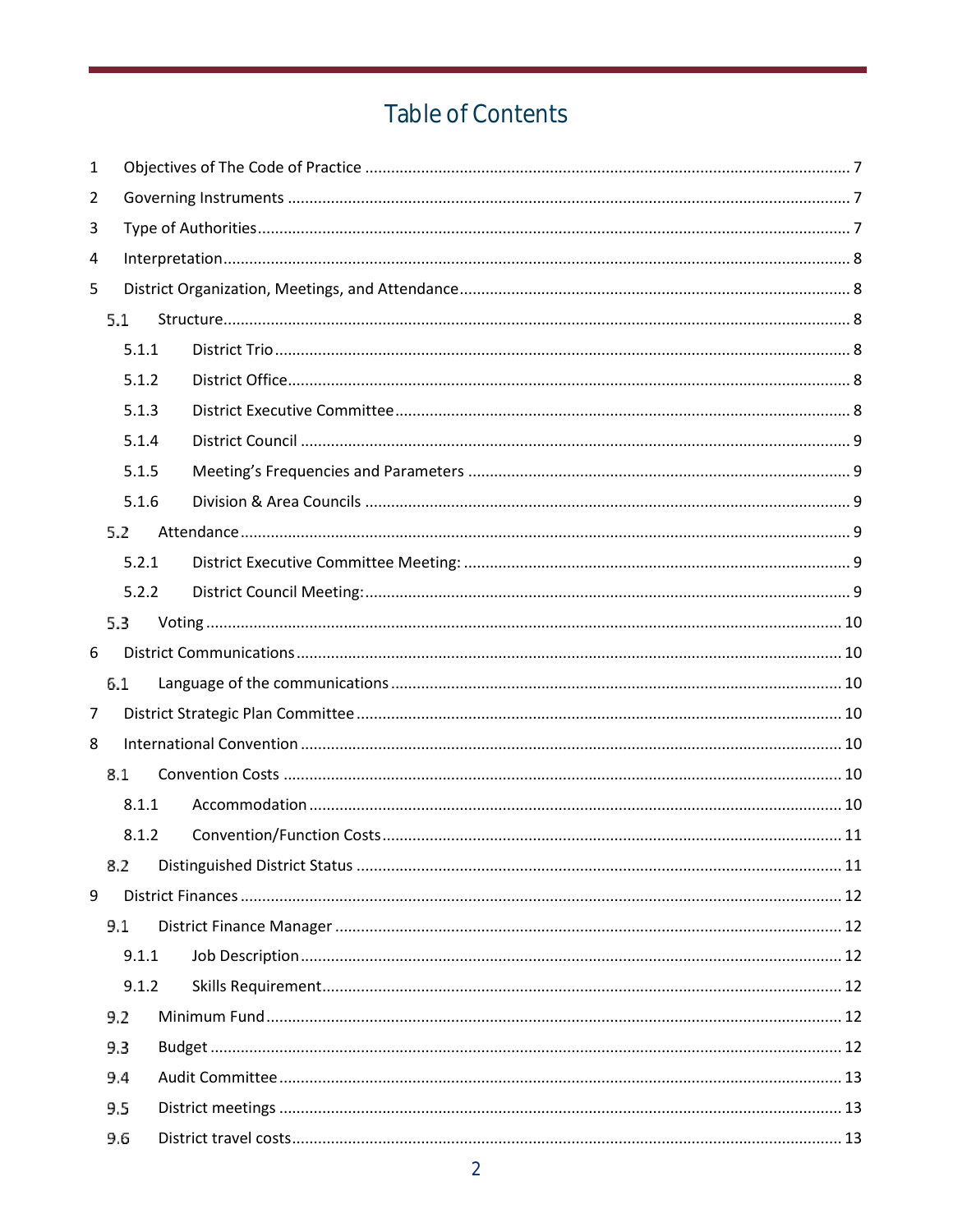| 9.7    |  |
|--------|--|
| 9.8    |  |
| 9.9    |  |
| 9.10   |  |
| 9.11   |  |
| 9.12   |  |
| 9.13   |  |
| 9.14   |  |
| 9.15   |  |
| 10     |  |
| 10.1   |  |
| 11     |  |
| 11.1   |  |
| 11.2   |  |
| 11.3   |  |
| 11.4   |  |
| 11.5   |  |
| 11.6   |  |
| 11.7   |  |
| 11.7.1 |  |
| 11.7.2 |  |
| 11.8   |  |
| 12     |  |
| 12.1   |  |
| 12.2   |  |
| 12.3   |  |
| 12.4   |  |
| 13     |  |
| 13.1   |  |
| 13.2   |  |
| 13.3   |  |
| 13.4   |  |
| 13.5   |  |
| 13.6   |  |
| 13.7   |  |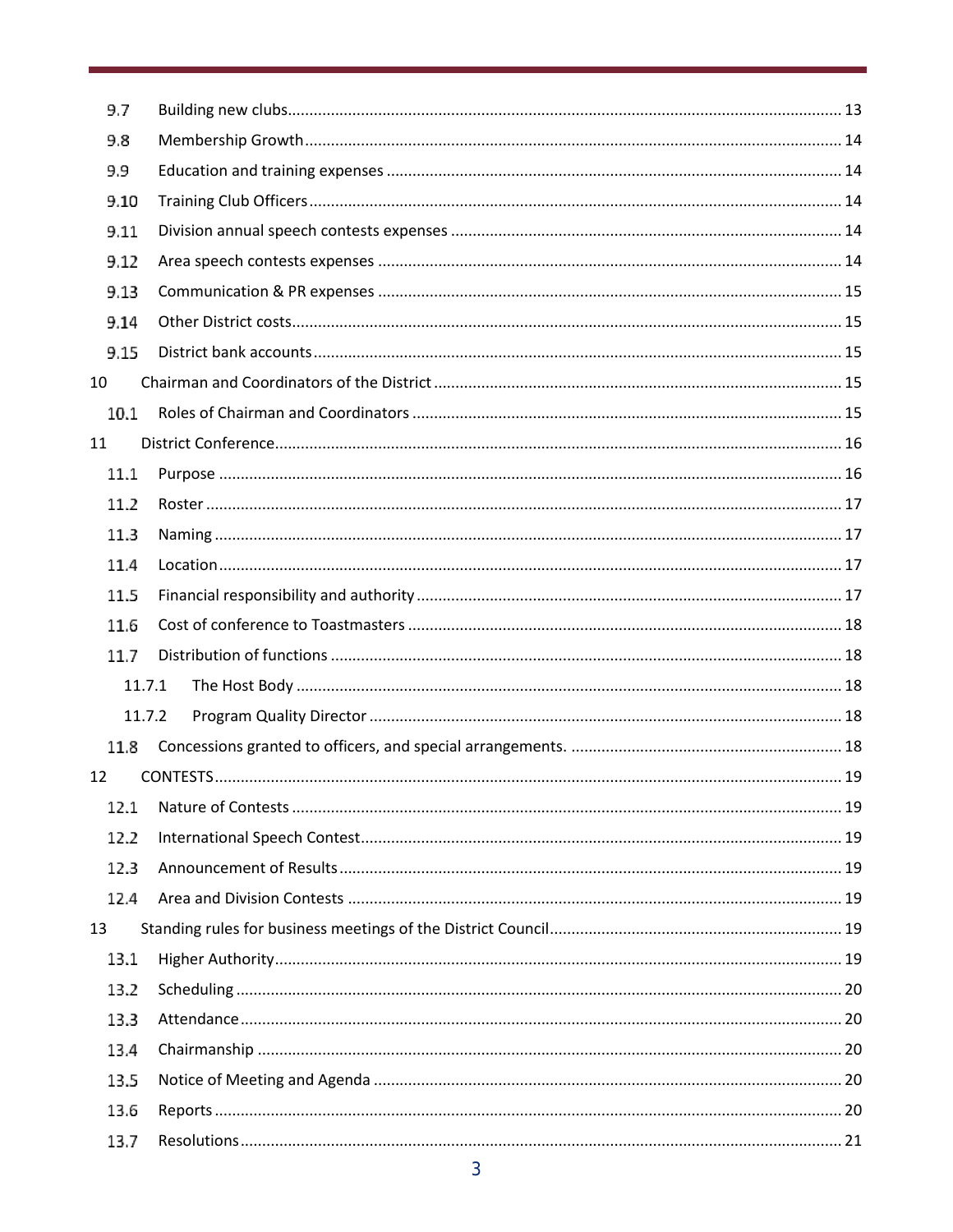|    | 13.8   |  |
|----|--------|--|
|    | 13.9   |  |
|    | 13.10  |  |
|    | 13.11  |  |
|    | 13.12  |  |
| 14 |        |  |
| 15 |        |  |
| 16 |        |  |
| 17 |        |  |
|    | 17.1   |  |
|    | 17.1.1 |  |
|    | 17.1.2 |  |
|    | 17.1.3 |  |
|    | 17.1.4 |  |
|    | 17.1.5 |  |
|    | 17.1.6 |  |
|    | 17.1.7 |  |
|    | 17.1.8 |  |
|    | 17.1.9 |  |
|    |        |  |
|    | 17.2.1 |  |
|    | 17.2.2 |  |
|    | 17.2.3 |  |
|    | 17.2.4 |  |
|    | 17.2.5 |  |
|    | 17.2.6 |  |
|    | 17.2.7 |  |
|    | 17.2.8 |  |
|    | 17.2.9 |  |
|    | 17.3   |  |
|    | 17.3.1 |  |
|    | 17.3.2 |  |
|    | 17.3.3 |  |
|    | 17.3.4 |  |
|    | 17.3.5 |  |
|    |        |  |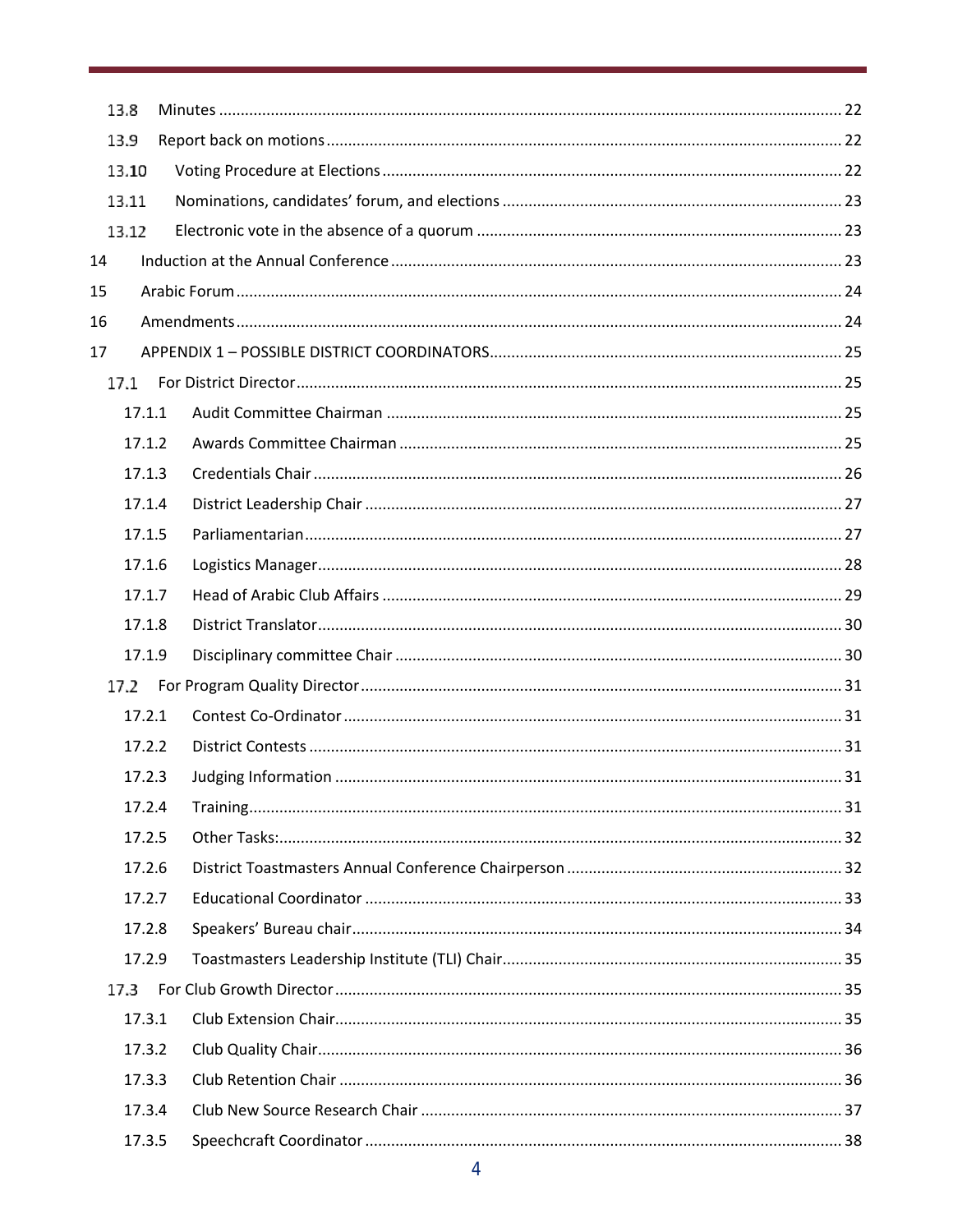| 17.3.6 |  |  |
|--------|--|--|
| 17.3.7 |  |  |
| 17.3.8 |  |  |
| 17.4   |  |  |
| 17.4.1 |  |  |
| 17.4.2 |  |  |
| 17.4.3 |  |  |
| 17.4.4 |  |  |
| 17.5   |  |  |
| 17.5.1 |  |  |
| 17.6   |  |  |
| 17.6.1 |  |  |
| 17.6.2 |  |  |
| 17.7   |  |  |
| 17.7.1 |  |  |
| 18     |  |  |
| 18.1   |  |  |
| 18.1.1 |  |  |
| 18.1.2 |  |  |
| 18.1.3 |  |  |
| 18.2   |  |  |
| 18.2.1 |  |  |
| 18.2.2 |  |  |
| 18.2.3 |  |  |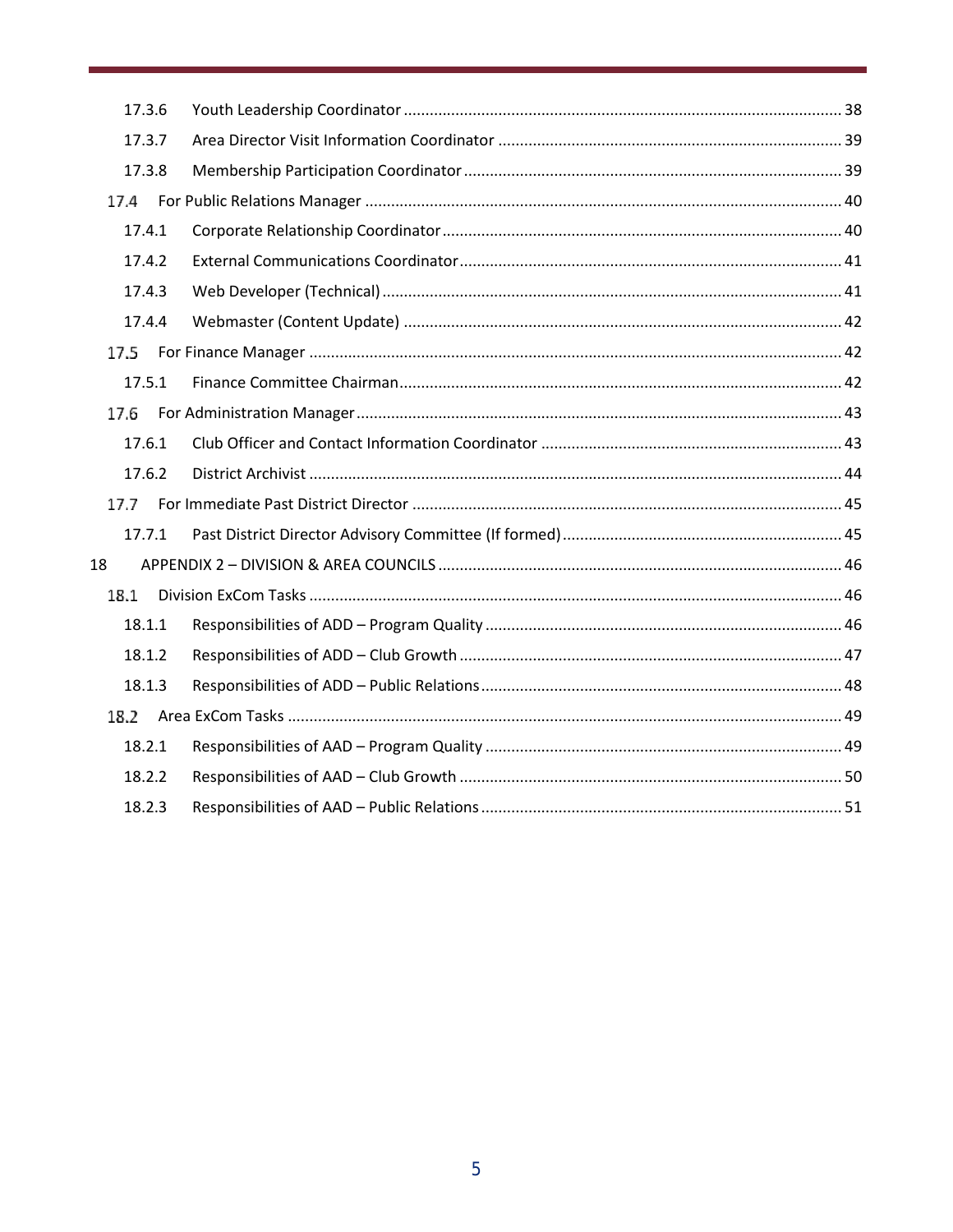# Change History

| <b>Details</b>                                         | Date Change adopted                                  |  |  |
|--------------------------------------------------------|------------------------------------------------------|--|--|
| Initial release                                        | District Council Meeting - 11 <sup>th</sup> May 2018 |  |  |
| Revised some practices                                 | District Council Meeting - 26th April 2019           |  |  |
| Added several practices related to virtual<br>meetings | District Council Meeting - 28th May 2021             |  |  |

# Operating Procedures document Team

| Year | Team members                                                                                                                 |
|------|------------------------------------------------------------------------------------------------------------------------------|
| 2018 | Ali Shahbaz Ali<br>Ahmed Alfardan<br>Manjula Nagendra<br><b>Mohammed Saleem</b><br>Nagendra Seetharam                        |
| 2019 | Alka P Kumra<br><b>Faisal Jameel</b><br><b>Mohamed Makhlouf</b>                                                              |
| 2020 | Ali Shahbaz Ali<br>Alifiya Lakdawala<br><b>Faisal Jameel</b><br>Khalid Abdulla<br>Manjula Nagendra<br><b>Mohammed Saleem</b> |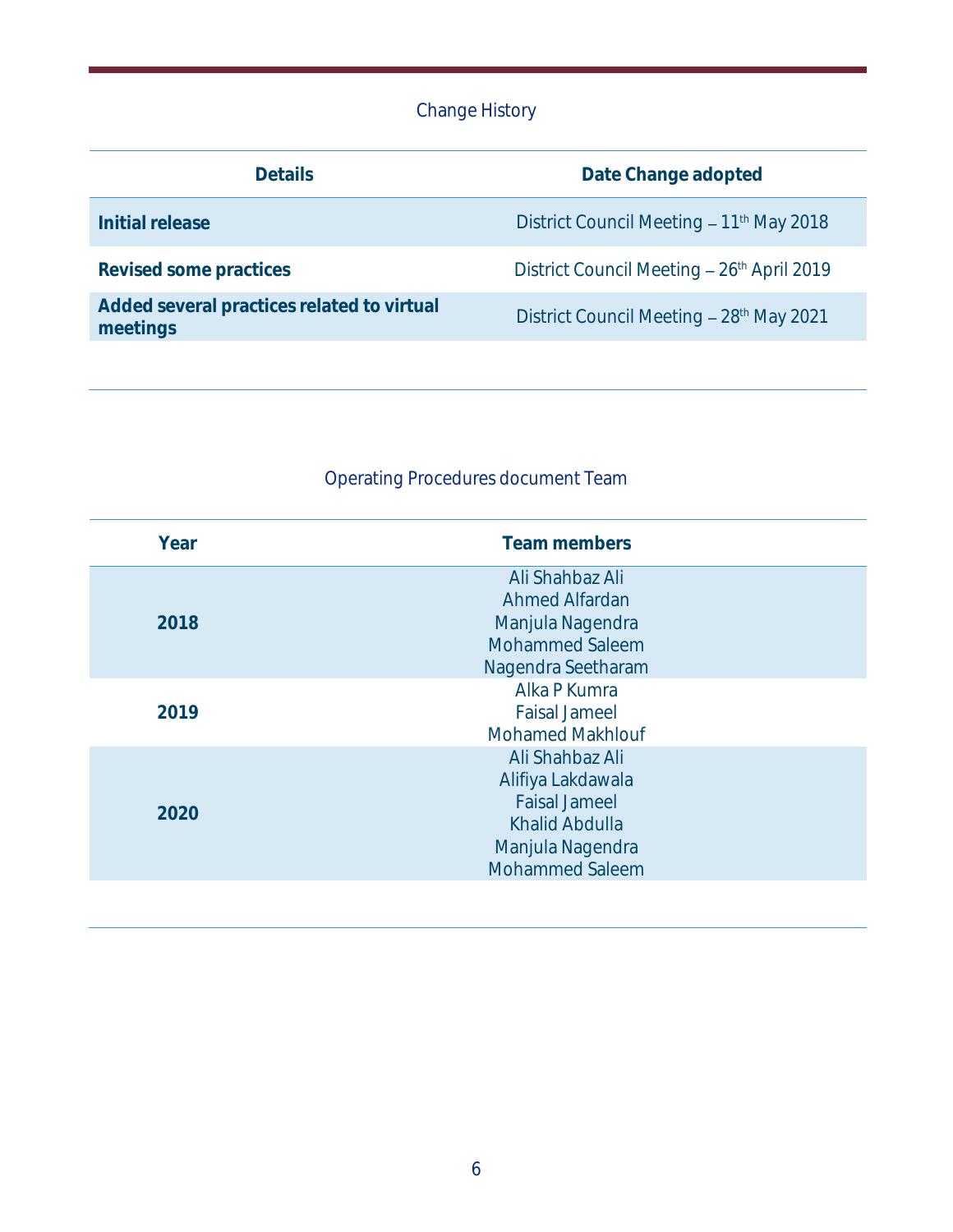# <span id="page-6-0"></span>1 Objectives of The Code of Practice

Any organisation requires structure and consistency. When these are provided for, two points must be kept in mind:

- as the will of members as articulated from time to time must be carried out, necessary means of reform must be incorporated; and
- the working and operation of the organization must not be unduly hampered; therefore, events such as an annual "reinvention of the wheel" must be avoided, as it is both wasteful and confusing unless agreed by the District Council.

The aim of The Code of Practice (hereinafter referred to as "The Code") is to include quidance that will allow the District to continue to function while respecting these two important considerations. All parties involved may be aware of the existing status because of its use. The versatility of the amendment clauses eliminates the possibility of any administration unduly binding its successors.

The Code, on the other hand, does not stand alone. It must be read in accordance with the other governing documents mentioned below, as well as, where applicable, the District Leadership Handbook of the serving term. Toastmasters International governing policies, on the other hand, will take precedence over any conflicting article listed in The Code.

# <span id="page-6-1"></span>2 Governing Instruments

The governing instruments of this District are:

- Its ADMINISTRATIVE BYLAWS (hereinafter referred to as "the Bylaws"), basically a standard document available on TI website, which may be amended by the District subject to the approval of the Board of Directors in terms of Article XVII and provided that such amendment does not conflict with the Policies and/or Policy Statements published by the Board from time to time.
- The Code, which sets out the way the District will be administered within the framework of the Bylaws {see Article xvii(c)} and furnishes Standing Rules governing business meetings of the District Council. The manner of amendment of The Code is set out in point 12.

# <span id="page-6-2"></span>3 Type of Authorities

• Anything in The Code which conflicts with the Bylaws and/or any Policy documents or Policy Statement published by Toastmasters International shall be null and void. In the event that any such conflict is discovered, it shall be the duty of the first subsequent Executive meeting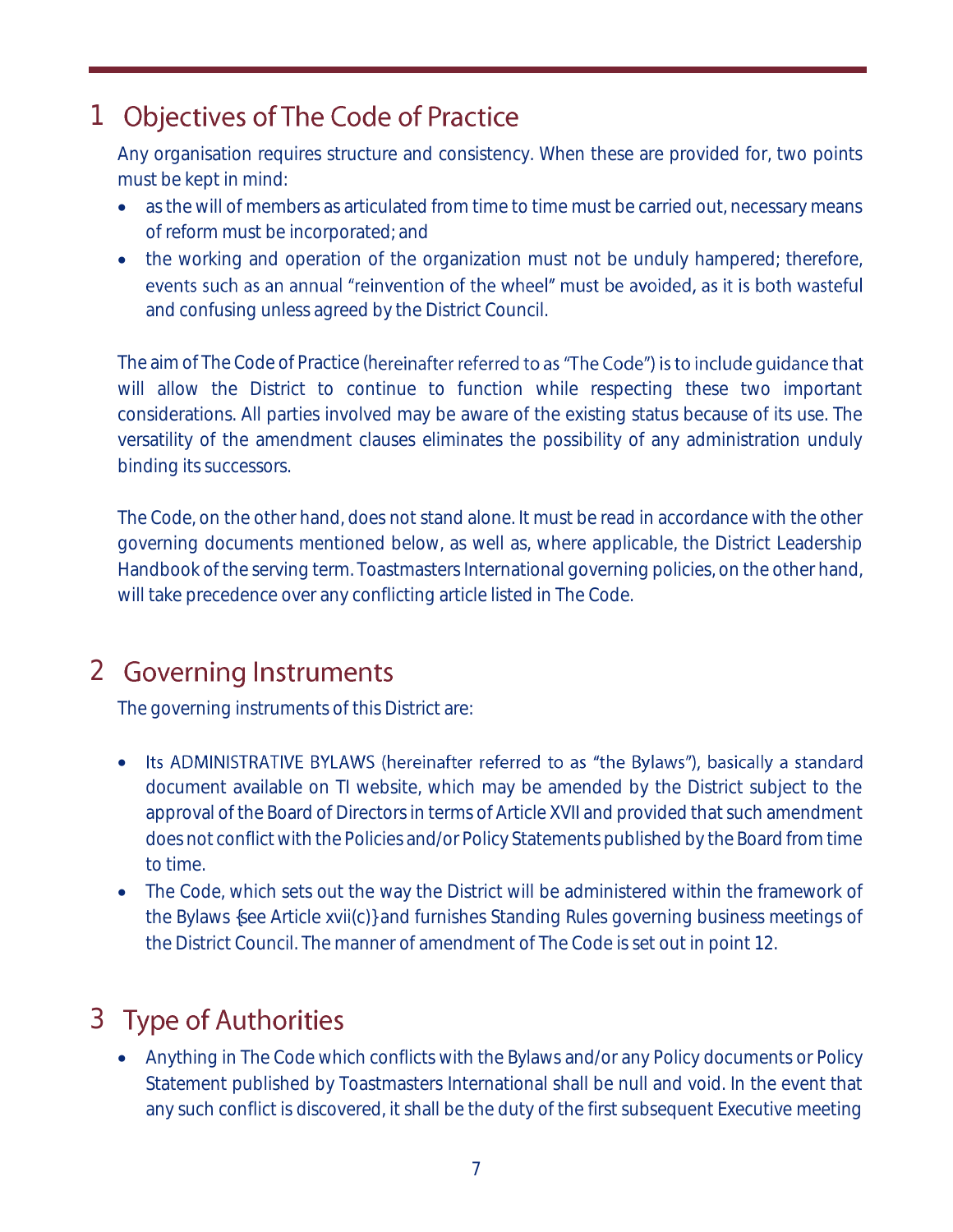to enact an appropriate amendment to The Code, which change shall be ratified by the District Council in terms of the final Article thereof.

• ROBERT'S RULES OF ORDER NEWLY REVISED shall be the final authority as to parliamentary procedure insofar as its instructions do not conflict with the bylaws or any published policy of Toastmasters international. Rarely, Online Voting could be conducted with the District Council for reasons beyond control.

# <span id="page-7-0"></span>4 Interpretation

In the code, the singular shall be interpreted as the plural and vice versa, and the masculine shall be interpreted as the feminine and vice versa, wherever this is appropriate for the meaning thereof. Regarding the latter provision, it is expressly stated that no distinction is made between male and female Toastmasters participants in the Toastmasters movement in general, and in this District in particular.

#### <span id="page-7-1"></span>**District Organization, Meetings, and Attendance** 5

<span id="page-7-2"></span>**5.1** Structure

# <span id="page-7-3"></span>5.1.1 District Trio

- District Director
- Program Quality Director
- Club Growth Director

#### <span id="page-7-4"></span>5.1.2 District Office

- District Trio
- Administration Manager
- Finance Manager
- Public Relations Manager
- Immediate Past District Director
- Logistics Manager (Non- Voting Ex-Officio)
- Head of Arabic Clubs Affairs (Non- Voting Ex-Officio)
- <span id="page-7-5"></span>5.1.3 District Executive Committee
	- Comprising, in terms of Article XI (a) of the Bylaws, of:
	- District Office
	- All Division Directors
	- All Area Directors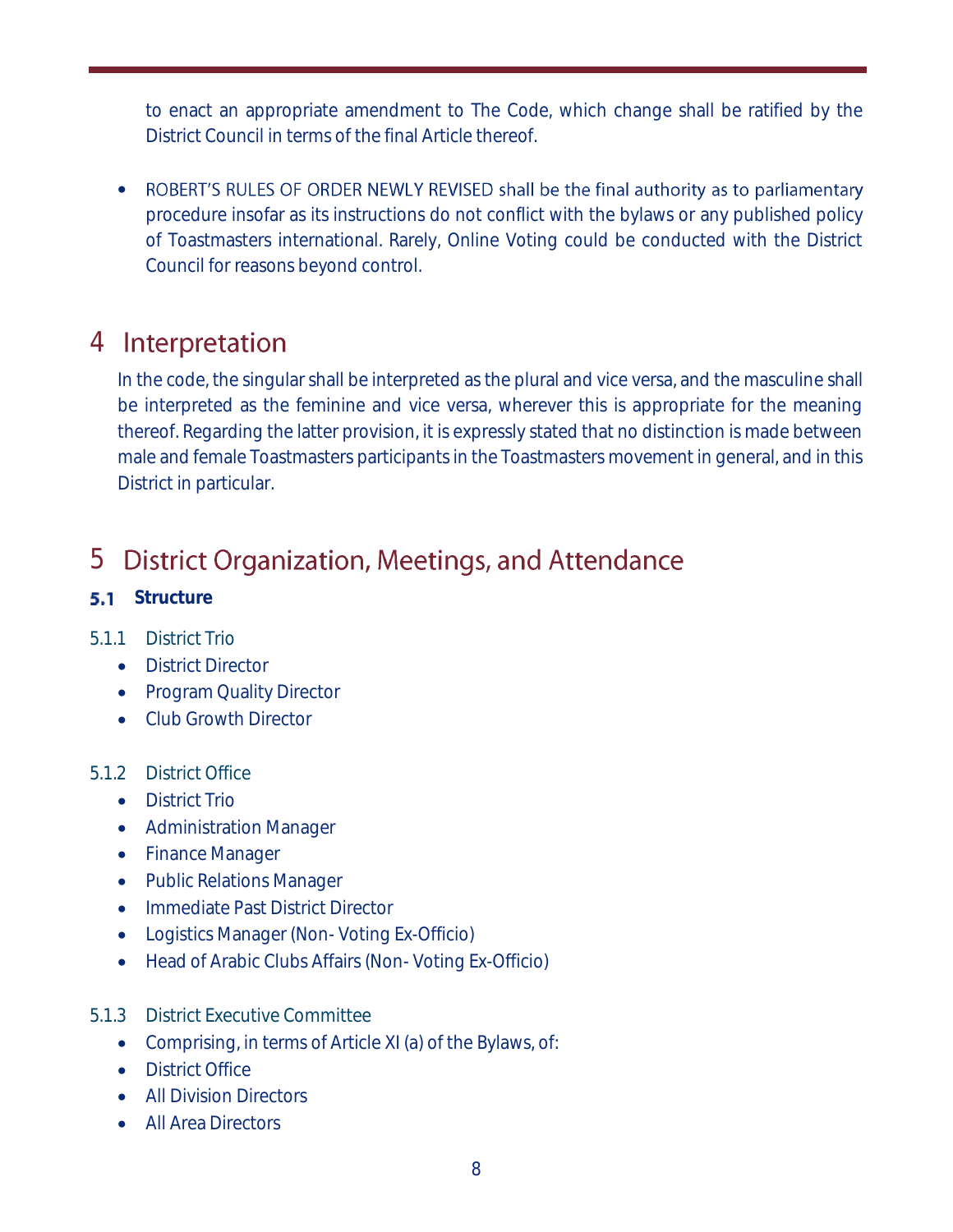## <span id="page-8-0"></span>5.1.4 District Council

- Comprising in terms of Article IX (a) of the Bylaws:
- District Executive Committee
- All Club Presidents
- All Club Vice-Presidents Education
- OR Proxies of Club Presidents & Vice-Presidents Education (no proxies in the virtual council)

## <span id="page-8-1"></span>5.1.5 Meeting's Frequencies and Parameters

- District Trio communicate on a weekly basis if possible, through phone calls or virtual calls.
- District Office is in contact monthly if possible, either in person or by teleconference.
- The District Executive Committee meets in person twice a year and electronically at least twice a year.
- The district council holds at least two regular meetings during each term. One of the required meetings is held physically between March 15 and June 1.
- The other required meeting is held virtually as soon as possible after the Toastmasters International Annual Business Meeting, but no later than September 30 to approve the district budget and appointed officers for submission to World Headquarters.
- District Leaders Training is held once during each year physically in October.

# <span id="page-8-2"></span>5.1.6 Division & Area Councils

- Division Council should consist of Assistant Division Directors for Program Quality, Club Growth, Public Relations, Finance, and Administration, besides the Area Directors.
- Area Council should consist of Assistant Area Directors for Program Quality, Club Growth, Public Relations, Finance, and Administration, besides the Club Presidents, Vice Presidents (Education) & Vice Presidents (Membership).
- Non-exhaustive summary of tasks for the above Council members is given in Appendix-2. Above appointments, while not necessary as per TI Policy or District Bylaws, will ensure a healthy succession besides creating more opportunities for members to become leaders.

# <span id="page-8-3"></span>**5.2** Attendance

<span id="page-8-4"></span>5.2.1 District Executive Committee Meeting:

All Executive Committee members, as mentioned in 5.1.3 above, are invited to attend the meetings, both physical and virtual. A simple majority (half + 1) of members constitutes the quorum of the meeting.

# <span id="page-8-5"></span>5.2.2 District Council Meeting:

All Council members, as mentioned in 5.1.4 above, are invited to attend the meetings. While the Executive committee members, by virtue of being a part of the Council, attend these meetings, the quorum is constituted by 1/3rd of the Presidents & Vice-Presidents of Education of clubs in the District.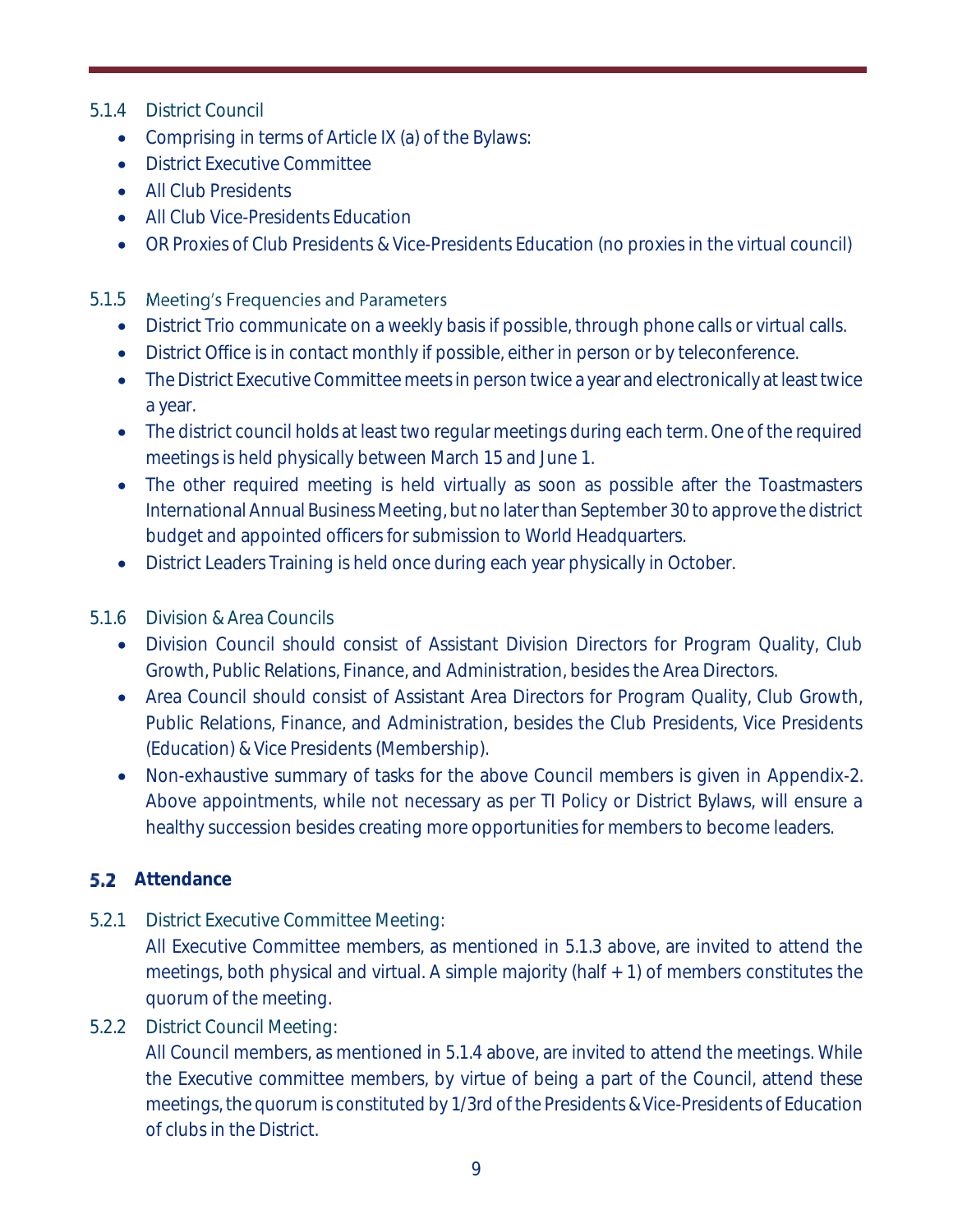# <span id="page-9-0"></span>**5.3** Voting

Every member of the Executive Committee can have a maximum of three votes and council present will have a maximum of two votes. Only Presidents and Vice-Presidents Education of clubs may be present by proxy instead of in person. Credential Chair observes the Elections during the council meeting at the Annual Conference.

# <span id="page-9-1"></span>**6** District Communications

## <span id="page-9-2"></span>**6.1** Language of the communications

All communications from the District office shall be bilingual, viz., both in Arabic and English. The official translation will be approved by the District Translator.

# <span id="page-9-3"></span>7 District Strategic Plan Committee

The District will form a Strategic Committee for the first time in 2018-2019, headed by a senior Toastmaster with strategic planning experience. The District Director will act as a liaison with the District. Members of the strategic committee will be senior Toastmasters from Bahrain and Kuwait with expertise in strategic planning. The Committee will define key development and sustainability priority areas for the District and draft a District Strategic Plan for the next three years to align it with District goals and Toastmasters International Strategic Plan.

# <span id="page-9-4"></span>8 International Convention

# <span id="page-9-5"></span>**8.1** Convention Costs

Costs related to convention, regional conferences, and top three training sessions:

• Toastmasters International provides travel expenses and other allowances, as mentioned below, to district officers who attend the training described in this policy and such other sessions as the Board of Directors can/may designate at the Annual Convention, as well as contestants who compete in regional and international speech contests. Failure to attend any part of any workshop, conference, or special meeting where specific officers are expected to be present could result in the non-payment of a portion or all an expense payment.

#### <span id="page-9-6"></span>8.1.1 Accommodation

The District pays the accommodation costs of the Trio during the whole period, based on shared accommodation wherever practicable, subject to the reservation set out as below.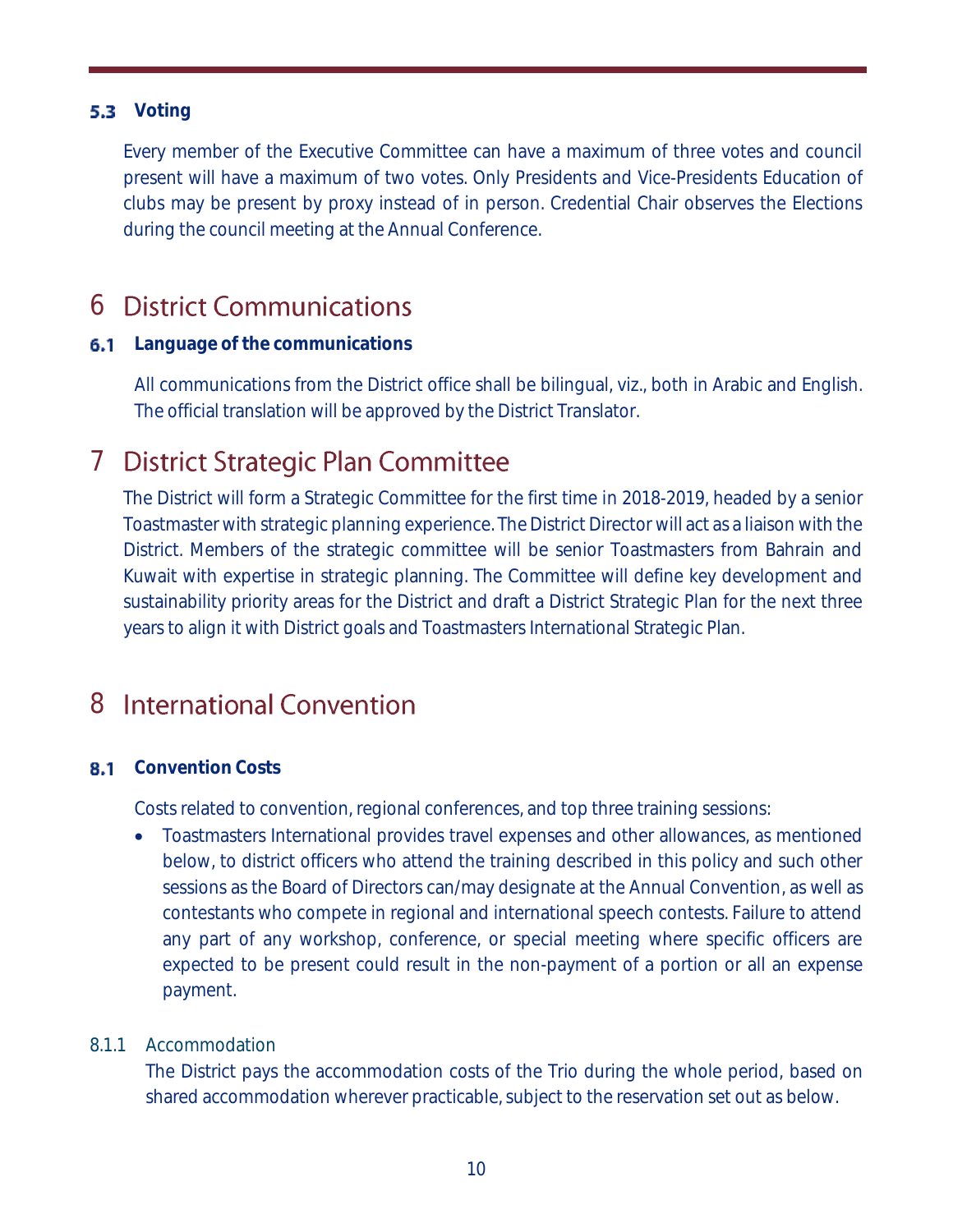# <span id="page-10-0"></span>8.1.2 Convention/Function Costs

The District pays the costs of the Trio at the International Convention of:

- Registration Fees
- Golden Gavel lunch
- Distinguished District luncheon
- President's dinner / celebration
- International Speech Contest Final and Semi-finals
- Region Gatherings
- Any other officially organized Functions.

Any benefit given under this or the preceding clauses is reduced by any sum that Toastmasters International can pay directly to, remit payment for, or render claimable (even if not actually claimed) by any recipient in respect of the related expense; it is understood that it is the duty of any beneficiary to assess such claims and act on them. Prior to making any disbursement, the District Finance Manager must determine from the existing policy manual what benefits are payable by Toastmasters International in order to prevent inadvertent overpayment of claims under this heading.

If the District is awarded Distinguished Status or Above, IPDD travel expenses are covered as part of the District expenses.

#### <span id="page-10-1"></span>**8.2** Distinguished District Status

Should District 20 achieve Smedley Distinguished status the District will fund the costs of the accommodation charges for the District Director who led the District 20 to this status during the International Convention It is to be noted that Toastmasters International pays for the traveling costs of all such District Directors to attend International convention; District will also pay for all registrations for functions not already paid for by Toastmasters International for the said District Director, including the functions listed above.

When the status of Presidents / Select Distinguished status is conferred upon District 20 the District Director who led the District 20 to this status have their air travel expenses paid through cheapest available rate and 3-night accommodation at the Venue. The district will pay \$ 400 for the attendance at the functions listed above.

When the Distinguished status is conferred upon District 20 the District Director who led the District 20 to this status have their air travel expenses paid through cheapest available rate and 2 nights' accommodation at the Venue. The district will pay \$ 200 for the attendance at the functions listed above.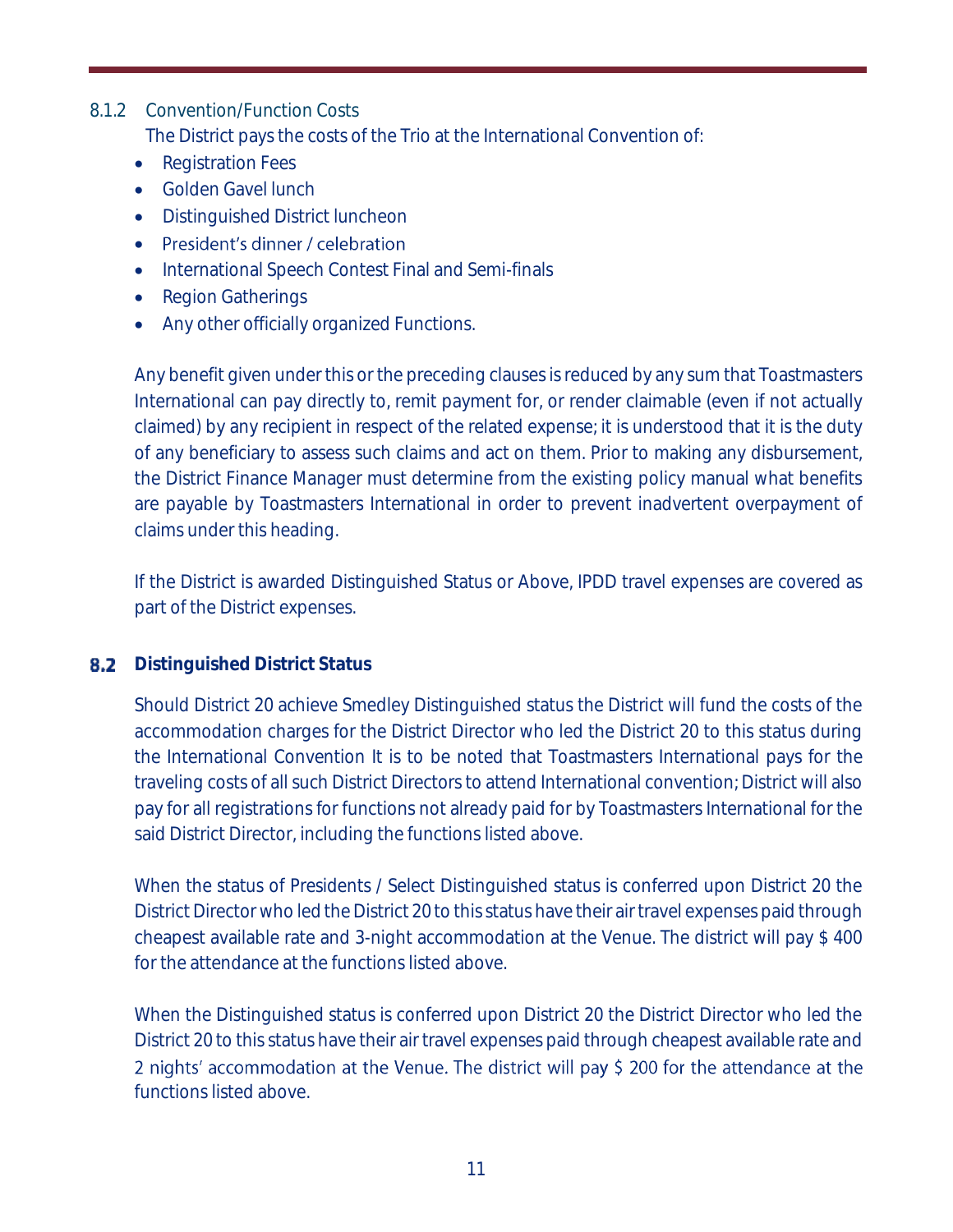# <span id="page-11-0"></span>**9** District Finances

# <span id="page-11-1"></span>**9.1** District Finance Manager

#### <span id="page-11-2"></span>9.1.1 Job Description

The District Finance Manager establishes and maintains effective fiscal management of the district. By offering sound financial advice to the district, the Finance Manager supports the development of Toastmasters International.

#### <span id="page-11-3"></span>9.1.2 Skills Requirement

The District Finance Manager should have knowledge of accounting and be acquainted with the handling of financial matters.

It is recommended (but not a prerequisite) that the applicant should:

- have a knowledge of the interpretation of legislation affecting countries in District 20 as well as other International Law relating to Accounting practice.
- Can grasp the requirements of Toastmasters International.
- Be familiar with Club accounting according to all directives stipulated by Toastmasters International.
- Have an ability to train and guide Club Treasurers in accordance with Toastmasters International guidelines.

The District Finance Manager should not have any personal relationship with the District Director.

#### <span id="page-11-4"></span>**9.2** Minimum Fund

District 20 shall maintain a minimum balance of up to **US\$10,000/-** to ensure that District would have a reserve fund when situations arise due to delay in transfer of funds from USA.

#### <span id="page-11-5"></span>**9.3** Budget

On or before **June 15th**, the District Director Elect should appoint the District Finance Manager, who in turn will appoint a team to handle the finances of the District. In the event of District Director failing to appoint the District Finance Manager, the District Executive will function as the Finance Committee. The duties of this committee are laid down in Bylaws Article XI (a), Article XII and in the Policies document under "District Fiscal Management".

The Budget for each Toastmasters year shall be submitted by the District Finance Manager for approval at the District Council meeting to be held in September / October and shall indicate compliance to the requirements of TI or specify reasons for the variance. If a budget is prepared where expenditure exceeds income this must be fully justified in notes to the Council. The budget must comply with the reserve requirements of TI. If the budget is not approved it must be re-submitted within 21 days to Council for approval, or, if the change is minor, it may be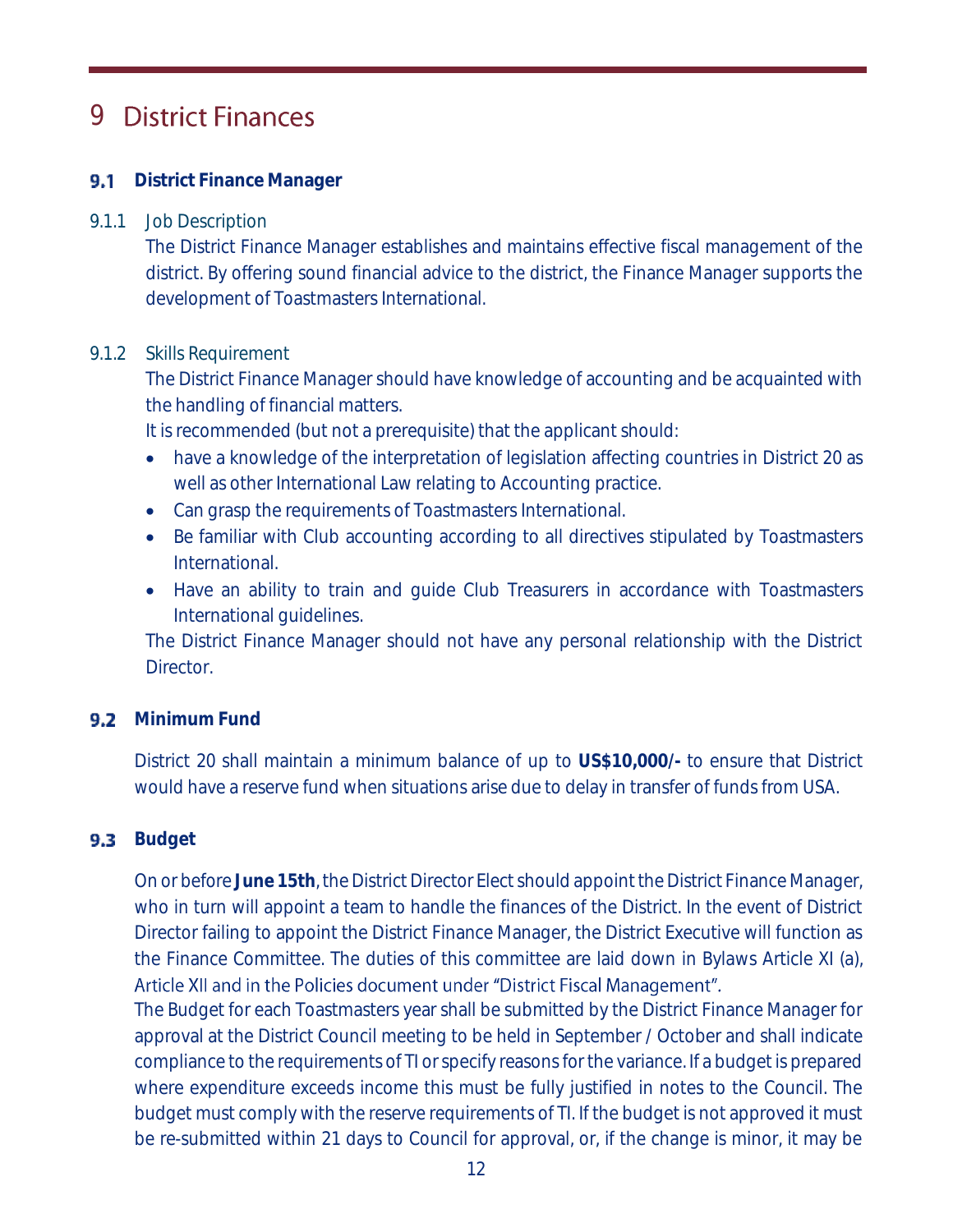approved at the Council meeting. If the budget is not approved at the Council meeting, the approval of the Council should submit the Budget via email or electronic vote.

## <span id="page-12-0"></span>**9.4** Audit Committee

Each year the District Director shall appoint an audit committee consisting of at least three individual members who are not members of the district executive committee. The mid-year and year-end audit reports of this committee shall contain information in the format required by Toastmasters International. The committee shall submit a mid-year audit report no later than February 15. The committee shall then complete a year-end audit report for the fiscal year ending June 30. The outgoing and incoming District Directors are jointly responsible for submitting this report to the member clubs and to World Headquarters by August 31.

# <span id="page-12-1"></span>**9.5** District meetings

The District 20 reimburses the cost of economy air ticket subject to the maximum of **US \$ 250/- (US Dollars two hundred and fifty only)** and one night stay at a 4-star hotel subject to the maximum of US \$125, to the district officers who attend the Executive Committee and Council meetings/ trainings, hosted in another country of District 20. The District Office Support team (Administration Manager, Finance Manager, PR Manager) travel may be limited to ExCom, District Leadership training, and District Annual Conference. In case of any extra travel, it should be with District trio approval.

# <span id="page-12-2"></span>**9.6** District travel costs

The District 20 reimburses the cost of economy air ticket subject to the maximum of US \$ 200/- (US Dollars two hundred only) to the Executive committee and Council members for attending the Executive committee and Council training meetings (except those during DTAC) held in another country of District 20. Also, the actual cost of the visa charged by the host country will be reimbursed by District 20. The procedure and the authorizations are laid out in the reimbursement voucher quidelines for all expense's reimbursements. (Also applicable to District Director invitees, viz., DLC & Credentials Chair during Annual Conference and Parliamentarian, Logistics Manager & Head of Arabic Clubs Affairs or any other invitees for all Executive, Council and other meetings held in another country).

# <span id="page-12-3"></span>**9.7** Building new clubs

The District will reimburse the following amount (subject to the submission of required documents) towards building new clubs, upon chartering of the new club, to the division under which the new club is chartered.

Room rent / meal event expenses (demo meeting  $-$  new club formed) - per new club - US \$ 200/-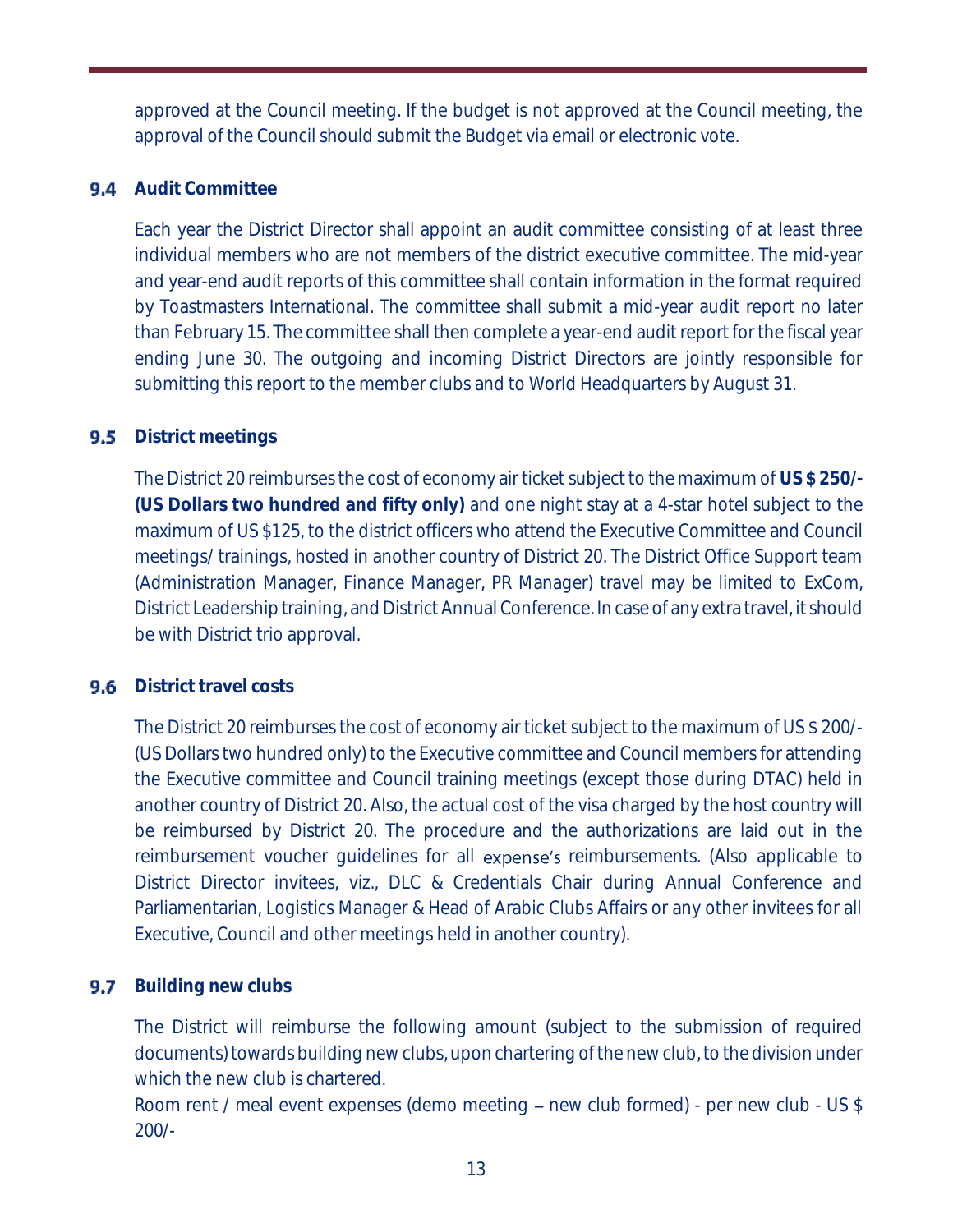#### <span id="page-13-0"></span>**9.8** Membership Growth

The District will reimburse the following amounts towards activities (subject to the submission of required original documents) related to membership growth to each division.

| Materials (purchased from TMI) - per Division                          | US \$ 50/- |
|------------------------------------------------------------------------|------------|
| Promotional materials (cost of banner, displays, brochures, etc) - per | US \$ 50/- |
| <b>Division</b>                                                        |            |
| Supplies and stationery - per Division                                 | US \$ 50/- |
| Meal Event / Food expenses (for open house) - per Division             | US \$ 50/- |

The District will reimburse the following amounts towards activities (subject to the submission of required original documents) related to membership growth to each Area.

| Meal Event / Food expenses (for open house) | US \$ 50/- |
|---------------------------------------------|------------|

#### <span id="page-13-1"></span>**9.9** Education and training expenses

The District will reimburse the following amount (subject to the submission of required original documents), for up to two training programs, other than club officers' training, Meal Event / Room rental event expenses - per Division - US \$ 200 / training program.

#### <span id="page-13-2"></span>**9.10** Training Club Officers

The District will reimburse the following amounts subject to the submission of required documents) for two club officers' training conducted by Divisions.

Educational materials / meal event / supplies and stationery expense - per Division - US \$ 300 / club officer training.

#### <span id="page-13-3"></span>**9.11** Division annual speech contests expenses

The District will reimburse the following amount subject to the submission of required original documents and those adhering to Branding policy) for Division annual speech contest.

- Award (trophies, plaques, ribbons, certificates, winner awards, guest speaker memento, chief guest memento, etc.) / meal event - per Division - US \$ 300/-
- An additional amount of US \$ 300/- per Division will be reimbursed if Arabic Division annual speech contests are held.

# <span id="page-13-4"></span>**9.12** Area speech contests expenses

The District will reimburse the following amount (subject to the submission of required original documents and those adhering to Branding policy) for Area annual speech contest.

• Award (trophies, plaques, ribbons, certificates, winner awards, guest speaker memento, chief guest memento, etc.) / meal event - per Area - US \$ 200/-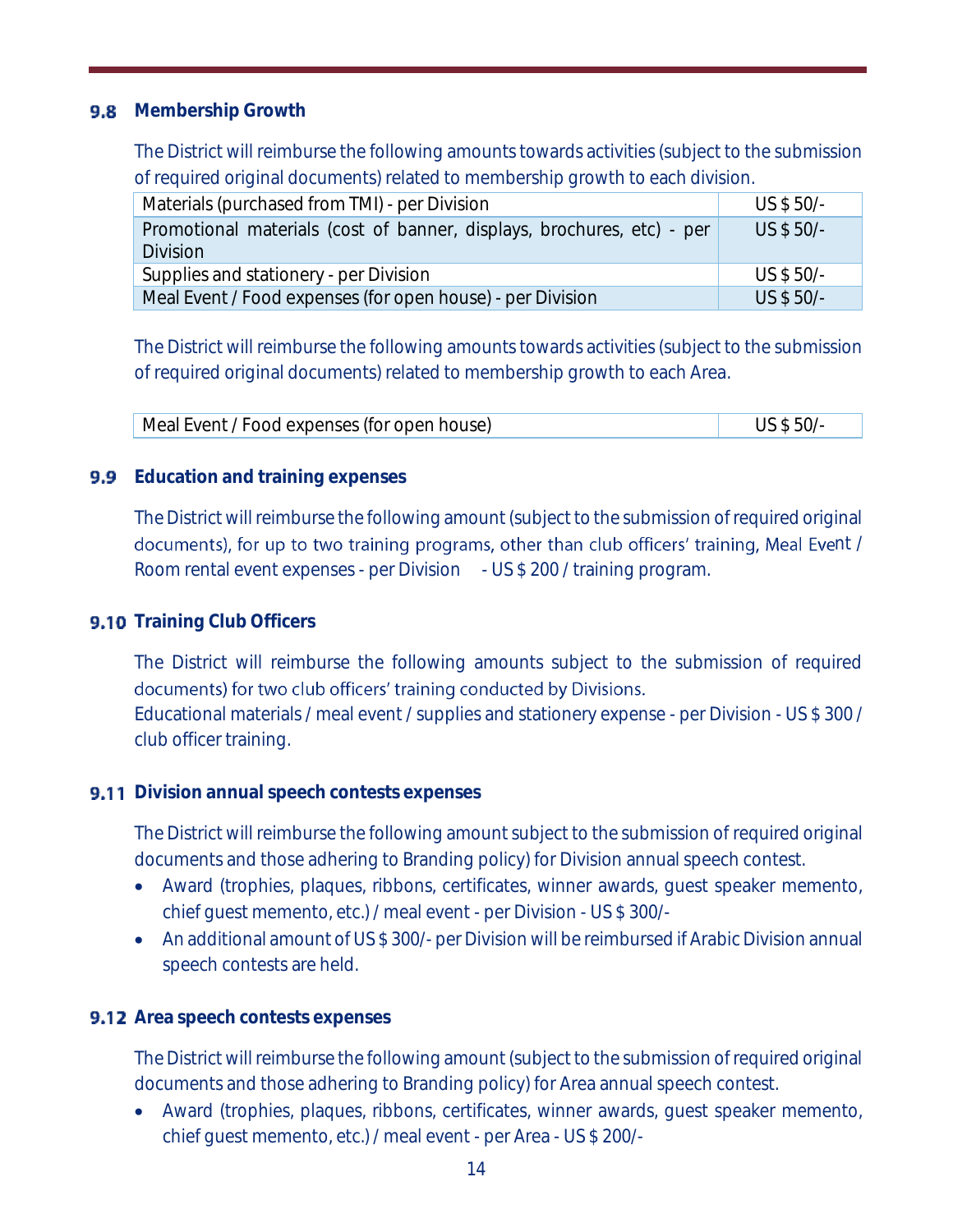• An additional amount of US \$ 200/- per Area will be reimbursed if Arabic Area annual speech contests are held.

#### <span id="page-14-0"></span>**9.13** Communication & PR expenses

The District will reimburse an amount of US \$ 100/- per Division for Promotional expenses such as website, newsletters, mobile applications, social media coverages.

#### <span id="page-14-1"></span>**9.14** Other District costs

All expenditure incurred by the District Director, in the execution of his/her duties, must be approved by the Program Quality Director and/or Club Growth Director.

#### <span id="page-14-2"></span>**9.15** District bank accounts

No District official may request or receive subscriptions from clubs or club members. However, District officials may charge for admission for an official Toastmasters event.

The District Director may open and operate a bank account for District purposes. The District Director and District Finance Manager should be the authorized signatories for the operation of the bank account with 2 signatories' account.

# <span id="page-14-3"></span>10 Chairman and Coordinators of the District

#### <span id="page-14-4"></span>**10.1** Roles of Chairman and Coordinators

Chairman and coordinators are appointed by the District Director to attend to specific functions of the District's operation for a one year. They are not members of the District Executive unless by virtue of holding some other office, but they are entitled to attend and speak at both Executive and Council meetings subject to the conditions stipulated under point [5.3.](#page-9-0)

Committees are dealt with in Article XI of the District bylaws. The provisions thereof are not repeated here, but their functions are recorded in the following section to prevent oversight. This part of The Code amplifies the Bylaws in some respects and deals with functions not specifically laid down therein. It is not exclusive. The District Director and District Council retain the power set out in the Bylaws Article XI. Where a continuing need for a coordinator or a committee is foreseen, however, it is anticipated that this would be provided for in due course by incorporation into The Code.

Without vitiating the District Director's power of appointment, this Code stresses the merit of adherence to two principles: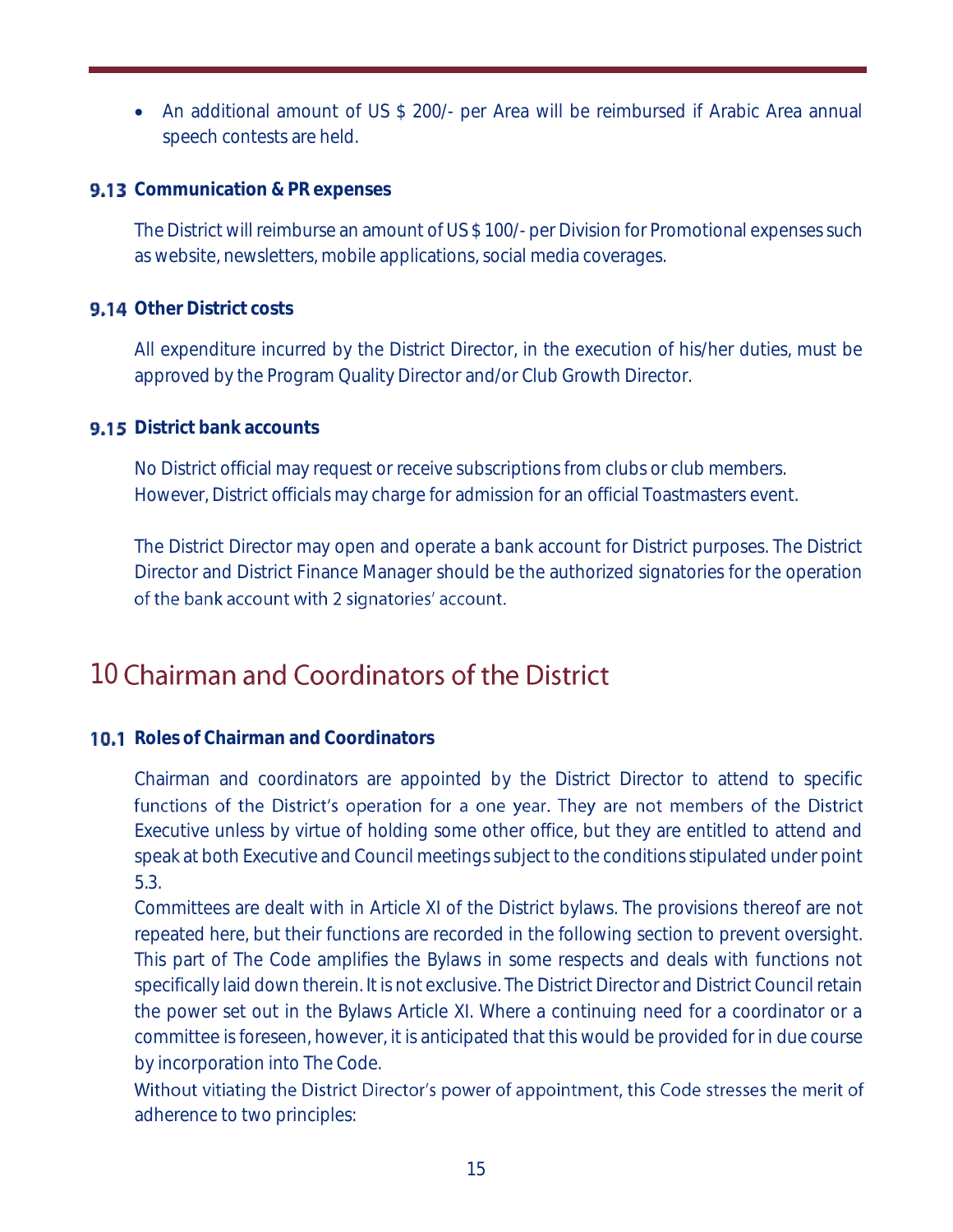- Opportunities for leadership should be as widely spread as possible throughout the District both for the direct benefits of the members who may develop themselves through those opportunities and for the advantage of the District which may thereby gain access to a wider pool of talent.
- Chairman and coordinators should be given the maximum opportunity to share in the selection of the teams with which they have to work; their recommendations should be sought and where practical, acted upon.

Apart from any records they may keep for their own account, chairman and coordinators are required to maintain adequate records on behalf of the District, as its formal property, and to transmit them to their successors or to the district Office officers to whom they answer, as appropriate.

At the discretion of the District Director, some of the functions may be discharged by the same incumbents on a continuous basis. In any event, an incumbent continues in office for a maximum of one year until replaced by a successor or formally removed, in order to facilitate continuity of service.

In these staff, as distinct from line positions, selecting chairman and coordinators who do not hold any line function in either club or district helps to ensure more effective use of available talent and therefore may be thought preferable. The list of possible chairman and coordinators and their functions is provided in Appendix 1.

# <span id="page-15-0"></span>**11 District Conference**

#### <span id="page-15-1"></span>**11.1 Purpose**

Article IX (b) of the Bylaws requires the District Council to conduct all business of the District, including District Council Meetings, using District funds and expressly prohibits it from assessing or imposing financial obligations upon clubs or individual Toastmasters. Since Council bears the whole financial burden, it necessarily follows that (as stated in that Article) it carries full responsibility and is entitled to exercise full control directly, as it usually does by delegation to the Office (which is assumed to be the course of action in the absence of any resolution to the contrary) or, through the action of that body, to other functionaries. In any event, the usual rules of accountability are retained at every stage of the process and the Council retains ultimate responsibility and authority.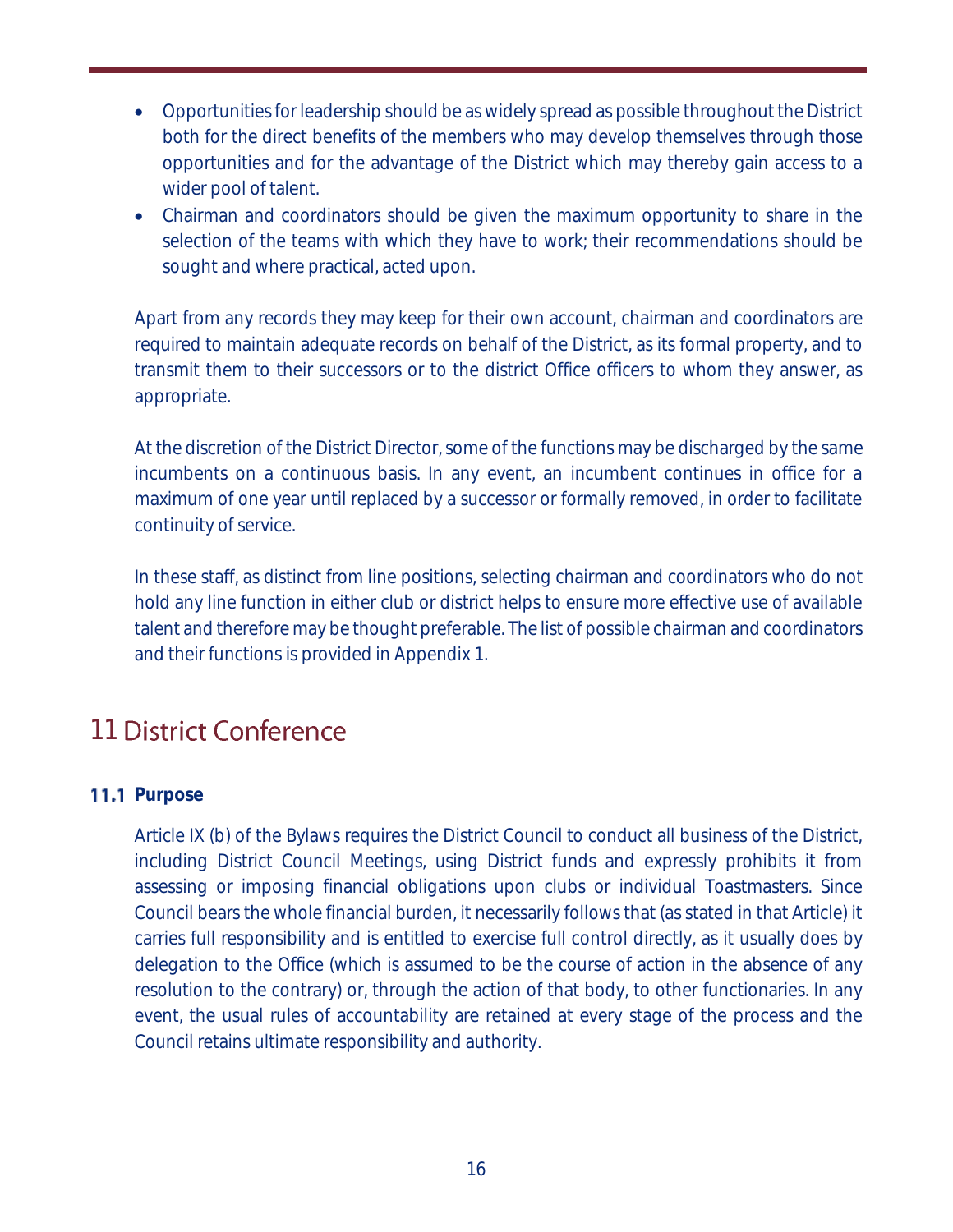## <span id="page-16-0"></span>**11.2 Roster**

Annual main and other Conferences are to be awarded to Divisions on a roster basis by the District Executive; Should any Division decline the hosting of a conference allocated to it, then the Committee would seek an alternate, failing which the Office would act in the matter, consulting Council only if there were time for that exercise (the extensive lead time needed for conference preparation must be borne in mind.

## <span id="page-16-1"></span>**11.3 Naming**

While the naming of a conference is normally considered a privilege of the hosts, Council retains the right to apply a name in order to cater for a special occasion – such as an anniversary, for example.

## <span id="page-16-2"></span>**11.4** Location

The District Conference should be held alternately in Kuwait and Bahrain as applicable.

## <span id="page-16-3"></span>**11.5** Financial responsibility and authority

Any losses incurred will not be borne by the District. Any surpluses will be deposited into the District's accounts. The District Council, or the Executive acting on its behalf, may authorize the host body to conduct financial transactions and open and operate banking accounts on its behalf, subject to the conditions and reporting requirements specified by the District Council. It will, however, require conference organizers to apply a budget for approval. In the absence of a formal ruling by Council to the contrary, the District Executive is presumed to have full authority to act on its behalf in all matters pertaining to District Conferences and Meetings.

- At the council meeting, the District Conference Committee should present a budget, which should be approved along with the District Budget.
- The District Conference's revenue and expenditures should be reviewed by the District Director, District Finance Manager, District Conference Chair, and District Conference Finance Manager. Funds collected towards conference fees and sponsorship funds should be held as reserve in the district account in case the conference is cancelled. The District Director and the District Finance Manager will be accountable for the District Conference funds until the pay-out is made, and the surplus is returned to the District account.
- The District Logistics Manager oversees all district assets, such as Trophies, stationery, and so on. In this regard, the District Conference Logistics Head will work with the District Logistics Manager to coordinate all District Conference properties.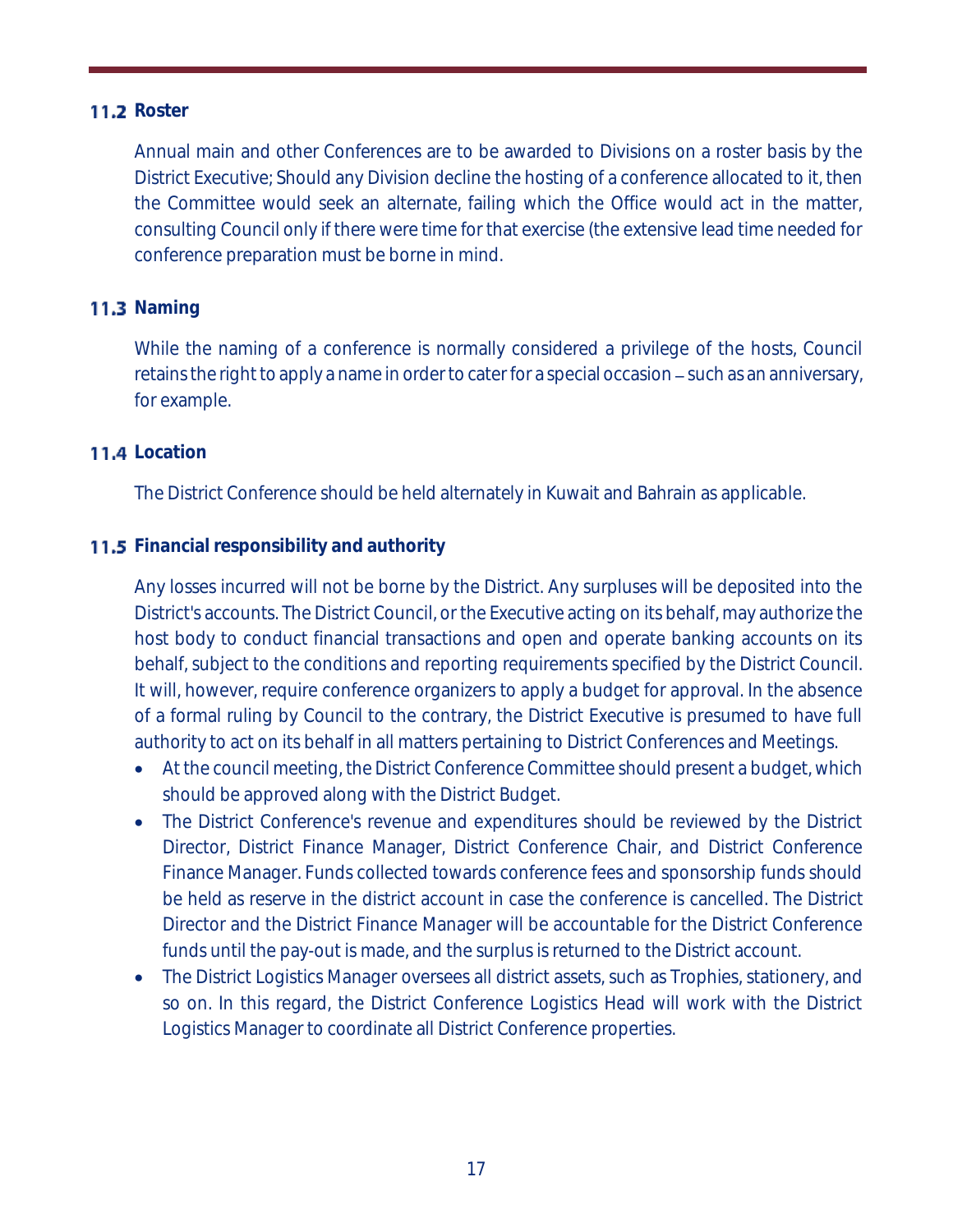## <span id="page-17-0"></span>**11.6** Cost of conference to Toastmasters

All costs to be incurred by Toastmasters attending conferences shall be approved by the Office. No notice setting out the scale of such costs shall be issued until such approval has been obtained in writing. The Office shall not, in the absence of a budget, grant any such approval.

## <span id="page-17-1"></span>**11.7** Distribution of functions

#### <span id="page-17-2"></span>11.7.1 The Host Body

In the absence of specific arrangements to the contrary, the host body will be responsible for all hospitality matters, such as selection of venues, layout of rooms, provision of loudspeaking and recording facilities, reception, booking of accommodation, chairing of sessions, photography, entertainment and so on. It shall also handle the reproduction of papers and printing of programs.

# <span id="page-17-3"></span>11.7.2 Program Quality Director

Control of Educational programs, selection of guest speakers and matters incidental thereto is vested in the Program Quality Director, who may delegate responsibility to the host body while retaining accountability as well as their right of final approval.

#### <span id="page-17-4"></span>**11.8** Concessions granted to officers, and special arrangements.

District shall meet all expenses incurred by the District Director and their selected guests in attending the Conference (for example, registration, meals, accommodation costs, function fees including any banquet and travel at the most economical rate available). District shall pay for the registration fee only for the Program Quality Director. It shall not underwrite any expenses on behalf of officers other than these.

District shall in good time provide at its own cost a PDG (or PDD) medallion and lapel pin, and engrave a wall plaque, for presentation to the retiring District Director and an appropriate present for their spouse. It is the responsibility of the District Director to obtain the plaque from the shop at International Convention, charging District with the cost.

"The District Conference's revenue and expenditures should be reviewed by the District Director, District Finance Manager, District Conference Chair, and District Conference Finance Manager."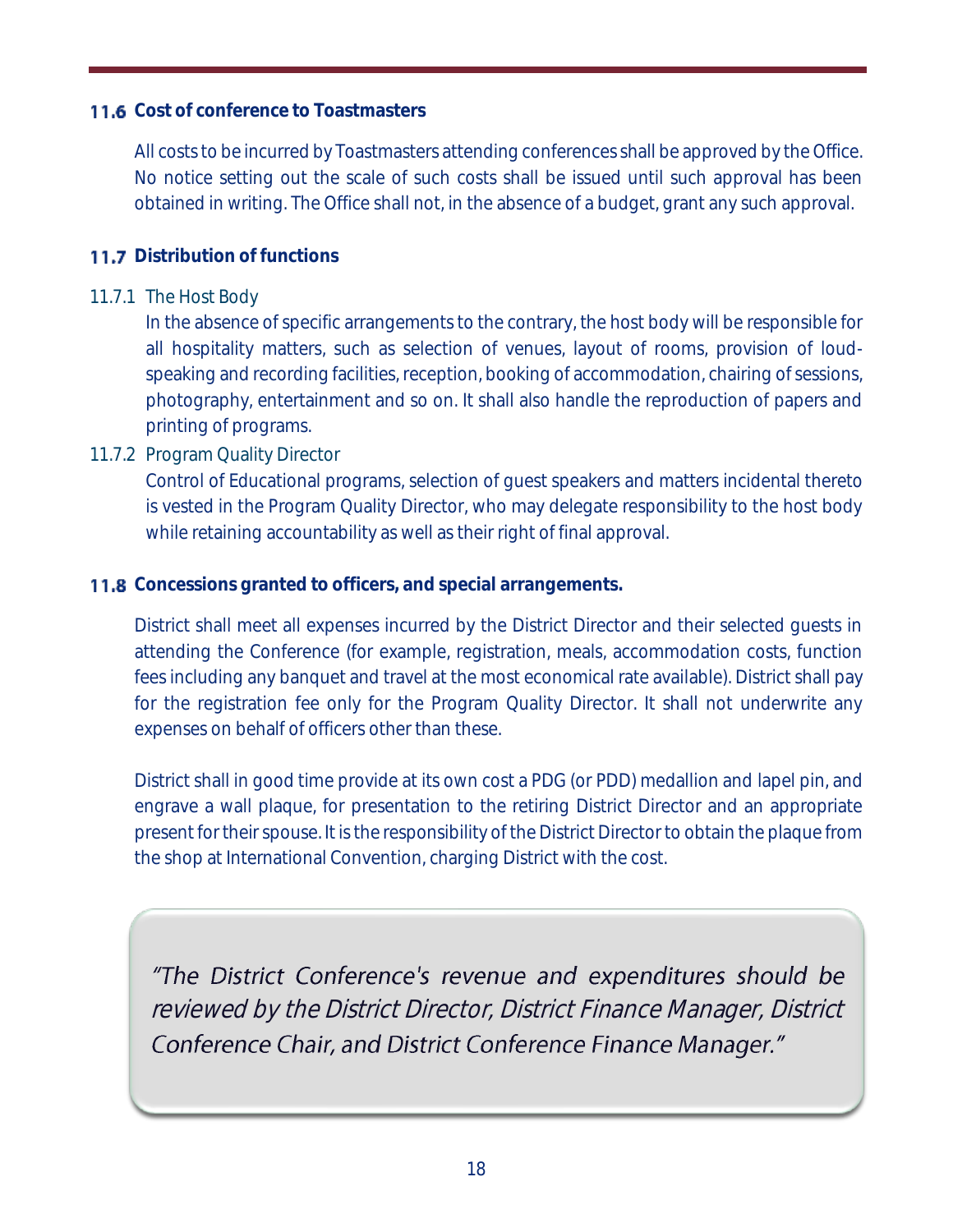# <span id="page-18-0"></span>**12 CONTESTS**

## <span id="page-18-1"></span>**12.1** Nature of Contests

The nature of contests held at conferences, and the rules appertaining thereto, shall be decided by the District Council (based on recommendations submitted by the District Executive). These contests shall be run in accord with the requirements of Toastmasters International, and nothing herein shall conflict with the contest rules published by Toastmasters International or with official policy.

## <span id="page-18-2"></span>**12.2** International Speech Contest

The winner of that contest shall be the District's selection for entry in any Regional contest held in the next District year with the objective of sending a speaker to compete in the International Speech Contest of the year. If the winner is not available to attend any such contest, the runnerup or else the highest placed speaker available shall be the District's Contestant.

#### <span id="page-18-3"></span>**12.3** Announcement of Results

The results of all District contests shall be announced before the end of the meeting in which they are held.

#### <span id="page-18-4"></span>**12.4** Area and Division Contests

District applies the option in Contest Rule 3.B to allow two contestants to proceed from club to Area contests (in an Area with four or fewer clubs) and from Area to Division contests (in a Division with four or fewer Areas).

To prevent overlaps, the dates for the Area and Division contests should be discussed and approved by the Ex.com. A calendar with dates for Area & Division contests will be circulated to the council members.

# <span id="page-18-5"></span>13 Standing rules for business meetings of the District Council

# <span id="page-18-6"></span>**13.1 Higher Authority**

Articles IX and X of the District Bylaws set out the composition of Council  $-$  IX (a), the quorum  $-X(c)$ , the nature of the meetings that shall be held  $-X$  (a), proxies  $-X$  (d), voting requirements  $- X$  (e) and the scope of Council's authority  $- X$  (b). All meetings shall be held in accord therewith.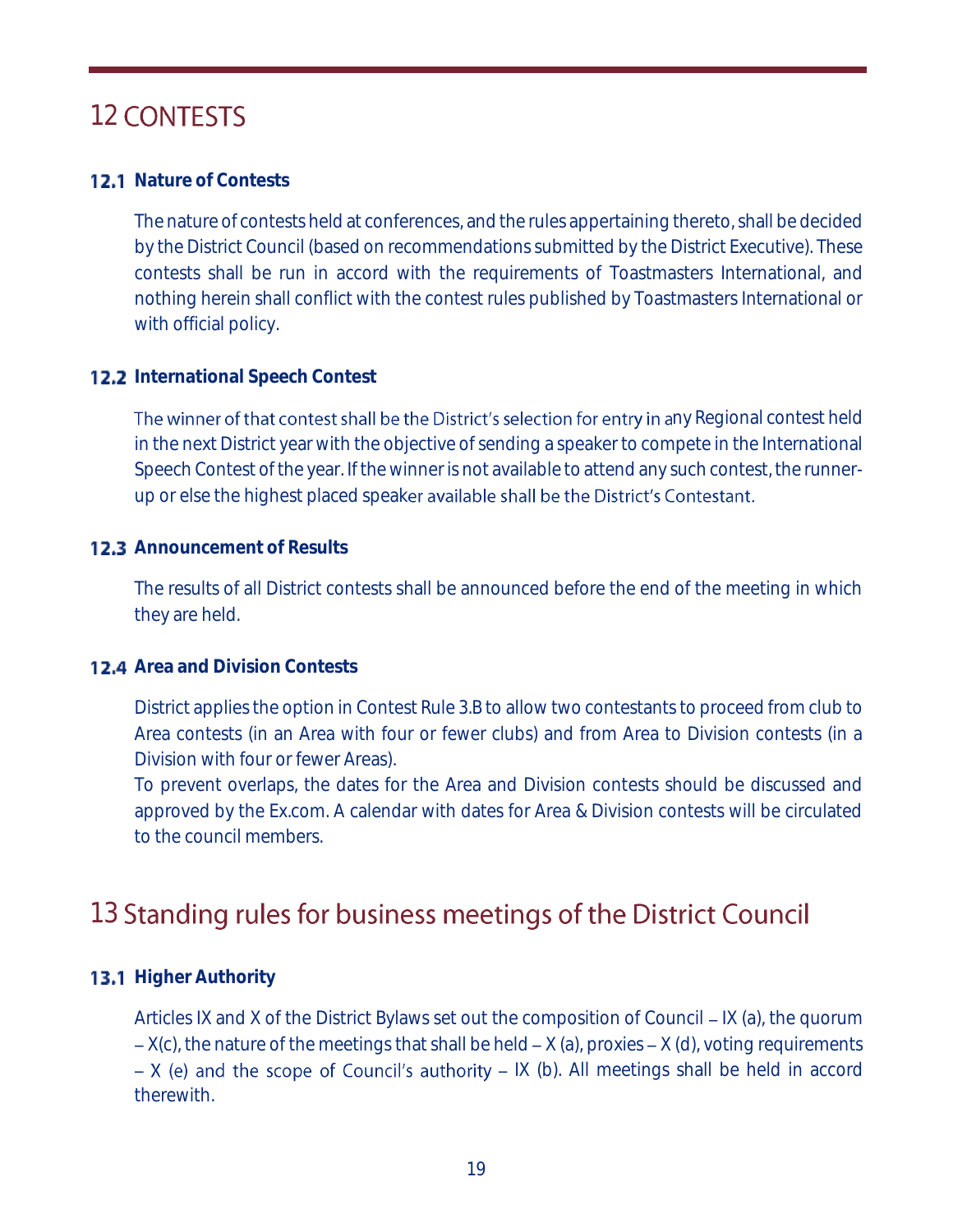#### <span id="page-19-0"></span>**13.2** Scheduling

The District officers will ensure that arrangements for District Council meeting in DTAC are such that the venue and time allocated to the meeting allow constructive debate on the business, and that the date selected is one on which the greatest number of members can attend.

#### <span id="page-19-1"></span>**13.3** Attendance

All Toastmasters who are members of clubs within the District have right of attendance at any meeting of the District Council. Other persons may attend at the invitation of the District Director. Members of Council, as defined in Bylaw IX (a), have the right to speak. So also do Past District Governors and Past District Directors. Only members of the Council have the right to vote.

Any member of Council who considers that an item of business is confidential to Toastmasters has the right to call on the Chairman to require the withdrawal of invited guests. The Chairman shall immediately rule at his discretion on any such request.

#### <span id="page-19-2"></span>**13.4** Chairmanship

All Council meetings shall be chaired by the District Director if he is present. He retains the right, however, to cede the chair to another member of Council for part of the meeting if, for example, he wishes to participate in the debate. If the District Director is absent, the meeting will be chaired by the Program Quality Director and, if both of them are absent, by the Club Growth Director. Should all three of them be absent, the meeting shall elect one of the members of Council as Chairman.

#### <span id="page-19-3"></span>**13.5** Notice of Meeting and Agenda

Article X (a) of the Bylaws stipulates the period of notice required for each kind of meeting. Every such notice shall include an Agenda for the meeting. Agendas for regular meetings may include the item "General"; those for special meetings may not. The Agenda of the meeting shall not be changed except upon the passing of a resolution to that effect with a simple majority.

#### <span id="page-19-4"></span>**13.6 Reports**

Reports for submission to meetings of the Council shall be prepared in typescript and submitted in advance to the District Administration Manager. The District Director may from time to time lay down requirements for advance submission in order to enable such reports to be made available prior to the meeting.

All sub-committee chairman or coordinators will submit reports on their functions to the District Administration Manager.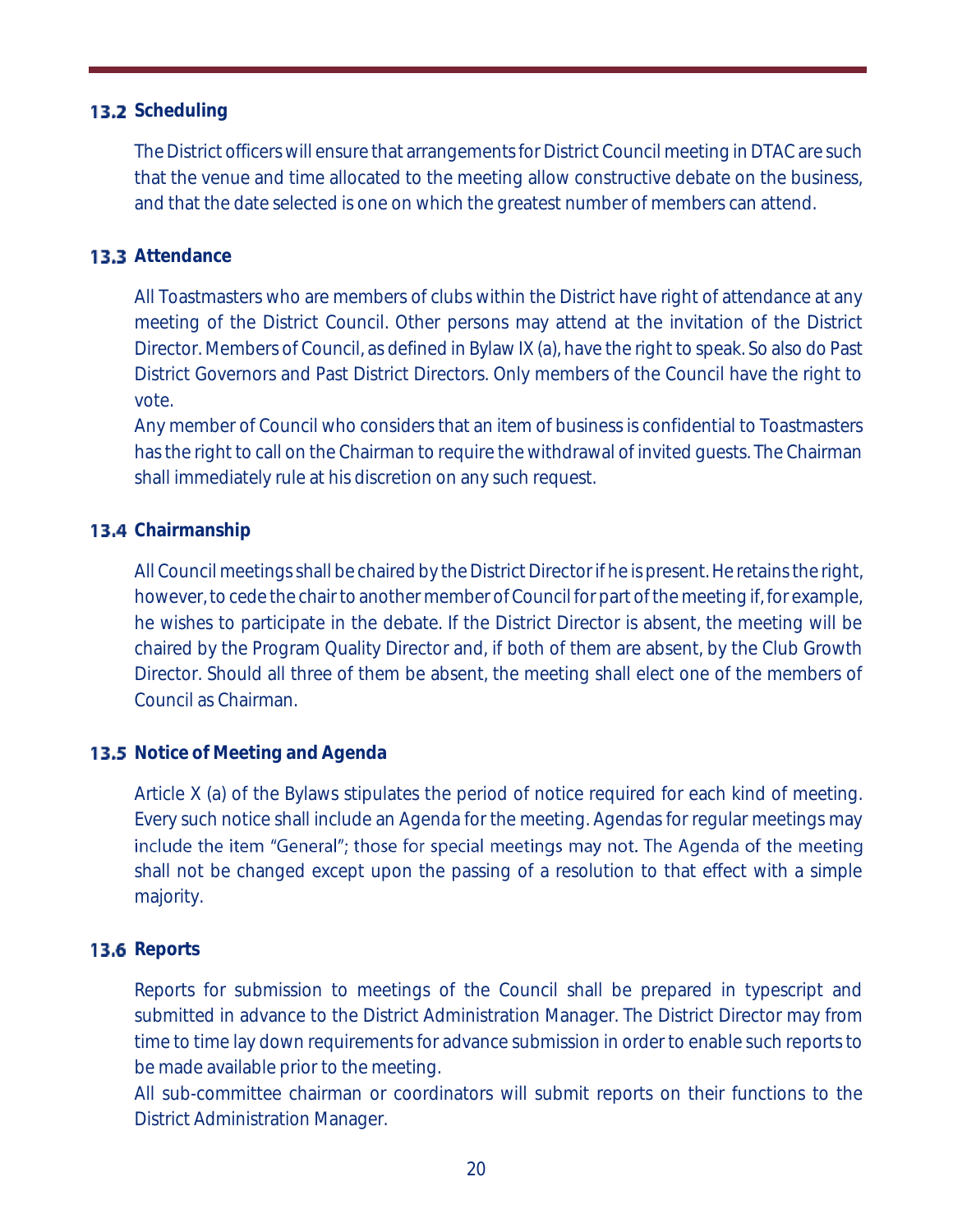All reports shall be made available for downloading from the District website five days before the Council meeting. Notification of the availability of these reports on the District website shall be sent to all Council members. Notwithstanding the above, two copies of all reports shall be made available by the District Administration Manager for Council members to review prior to the commencement of the Council meeting. Copies of the report of the District Director, District Finance Manager, including proposed budgets as required, and the Audit Committee chairman shall be distributed to all members present at such meetings.

The audited District accounts and Audit report for the period July to December shall be submitted to Council at the following May council meeting for approval. If these reports are not approved, they shall be re-submitted within 21 days to Council for approval or if the change is minor, it may be approved at the Council meeting. The Audit report may only be altered by the Audit Committee.

The audited District accounts and Audit report for the previous year shall be submitted to Council at the September / October council meeting for approval. If these reports are not approved, they shall be re-submitted within 21 days to Council for approval or if the change is minor, it may be approved at the Council meeting. The Audit report may only be altered by the Audit Committee.

The District Director's report and the Finance Manager's report should be proposed for adoption and voted upon at District council meetings.

#### <span id="page-20-0"></span>**13.7** Resolutions

The District Executive will request Clubs to submit motions to be debated at the forthcoming District Council Meeting of District 20 at least two (2) weeks prior to the meeting.

Any business properly introduced in terms of the applicable rules for a District Council Meeting shall be considered at that meeting, notwithstanding the fact that business was not submitted to the District Executive nor advised to Clubs before such District Council Meeting.

The Chairman may at his discretion require any resolution to be submitted to him in writing before he allows debate on it to commence. Should he have allowed debate to commence on a verbal resolution he may at any stage suspend it until the resolution has been submitted to him in writing.

The proposer of any resolution shall be allowed three minutes to motive it. Any additional time shall be allowed only at the discretion of the Chairman.

No member of Council shall speak more than once on a question, or for longer than two minutes unless the Chairman in his sole and unfettered discretion suspends this Rule.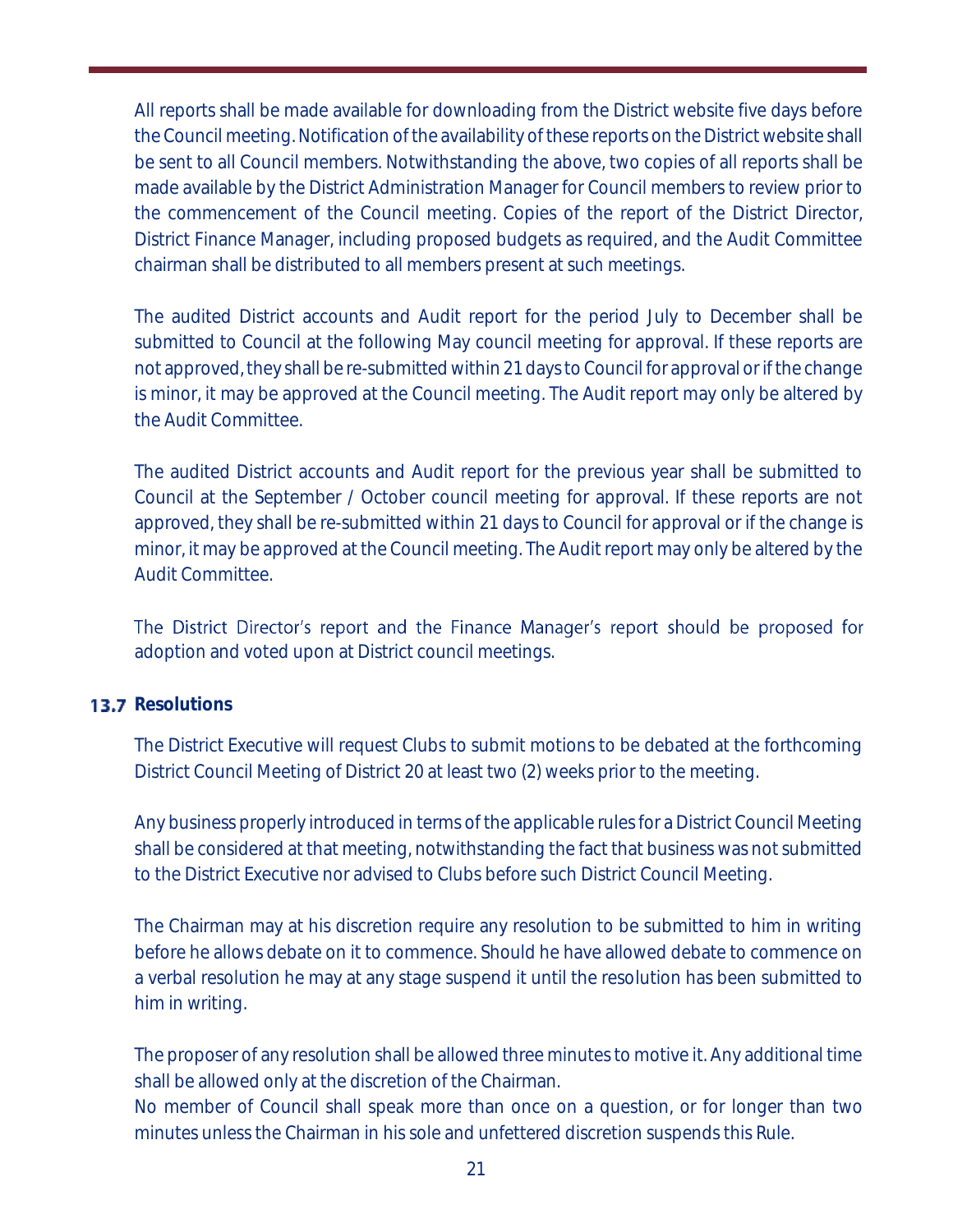All persons speaking at meetings of Council shall identify themselves for the record before they speak.

# <span id="page-21-0"></span>**13.8 Minutes**

The District Admin Manager will ensure that copies of the minutes of all District Council Meetings are updated on the District 20 website not later than one (1) month after the meeting. The District Admin Manager will further ensure that the minutes of all meetings contain full details of all motions proposed and/or tabled and full particulars of the results of all voting/ballots.

# <span id="page-21-1"></span>**13.9** Report back on motions

If Council charges any formation or individual with a function that requires a subsequent report to it, the individual responsible for the matter shall procure, or himself deliver, a report thereon to each subsequent meeting of Council until that body discharges the matter from its agenda.

# <span id="page-21-2"></span>**13.10** Voting Procedure at Elections

When only one nomination, a single vote will be allowed.

All votes cast are tallied.

Should the candidate with the highest number of votes have obtained 50% + 1 or more of the votes cast then that candidate will be declared the winner.

Should the candidate with the highest number of votes however NOT have obtained a majority of the votes cast, then the procedure shall be as follows:

- The candidate with the least number of votes will be excluded from subsequent ballots.
- Successive ballots will be cast until one candidate obtains a clear majority of the votes.
- Should there be a tie between the only two candidates, then the Chairman of the meeting must exercise his casting vote:
- Should two or more of the candidates scoring the least number of votes achieve an equal number (e.g. 40, 30, 30) then a ballot will be held to determine which one of the two minority candidates is to be eliminated from the contest, where after the winner of this ballot and the greater scoring candidate will go through a further ballot until either one has obtained a clear majority or, in the event of a tie, the Chairman exercises his casting vote.

The District Council comprises of the District Executive Committee, All Club Presidents, All Club Vice-Presidents Education OR Proxies of Club Presidents & Vice-Presidents Education (NO PROXIES IN THE VIRTUAL COUNCIL)"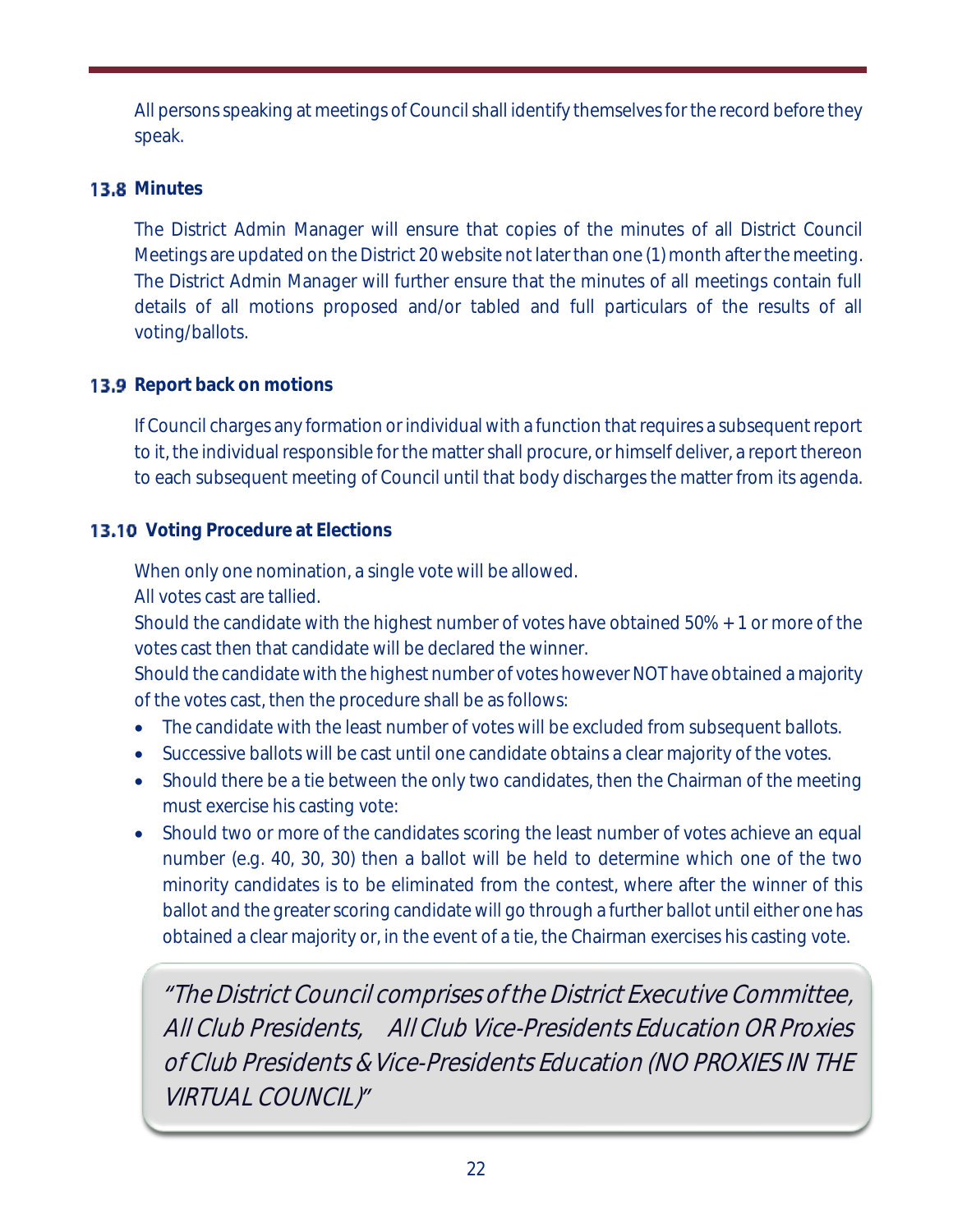#### <span id="page-22-0"></span>13.11 Nominations, candidates' forum, and elections

Nominations will be announced duly by the District Director.

Closing date for nominations will be 15th December of the same year.

All nominations will be vetted by the Nominating Committee.

The District Officers that may be elected under District Administration Bylaws VII (c), Only in the case of a vacancy caused either by resignation of the official, or no official having been elected by District Council, shall an appointment be made by the District Director as per Bylaws VII (c). The names of eligible nominees who accept nominations will be forwarded to all council members, listed alphabetically for each post and as provided for in the Bylaws.

## <span id="page-22-1"></span>**13.12** Electronic vote in the absence of a quorum

If, in the absence of a quorum at a Toastmasters District 20 business meeting, any decisions provisionally taken thereat require confirmation in order to be effective, this shall be sought by means of an electronic vote.

#### Procedure

An e-mail containing the minutes, together with the full text of any separated resolutions with the proposer and seconder named in each instance shall be sent to the designated e-mail representative of each club. Provision shall be made therein for recording separately the votes of President and VPE on each issue to be decided, either for or against.

Council members asked to vote by post shall on the application be allowed to do that.

The motion will not be approved until or unless there is a majority of 50% plus 1 'for' the motion of all members present. In cases of urgent need to obtain a decision, District may remind clubs that do not reply repeatedly in an endeavour to obtain it. In routine matters, or when this is seen as impracticable, the resolution/s will simply fall away.

The results of the electronic vote will be passed to the district by email as soon as the result is known.

# <span id="page-22-2"></span>14 Induction at the Annual Conference

As soon as possible after the election of District Officers, an induction ceremony (preferably in banquet format) shall be held. The host club shall be the club of the incoming District Director or, failing that, a club or area selected by the incoming District Director. The officiating club/area shall be informed that the Past District Governors/Directors' Advisory Committee is available to it for assistance but the final decision on any matter shall vest in the incoming District Director.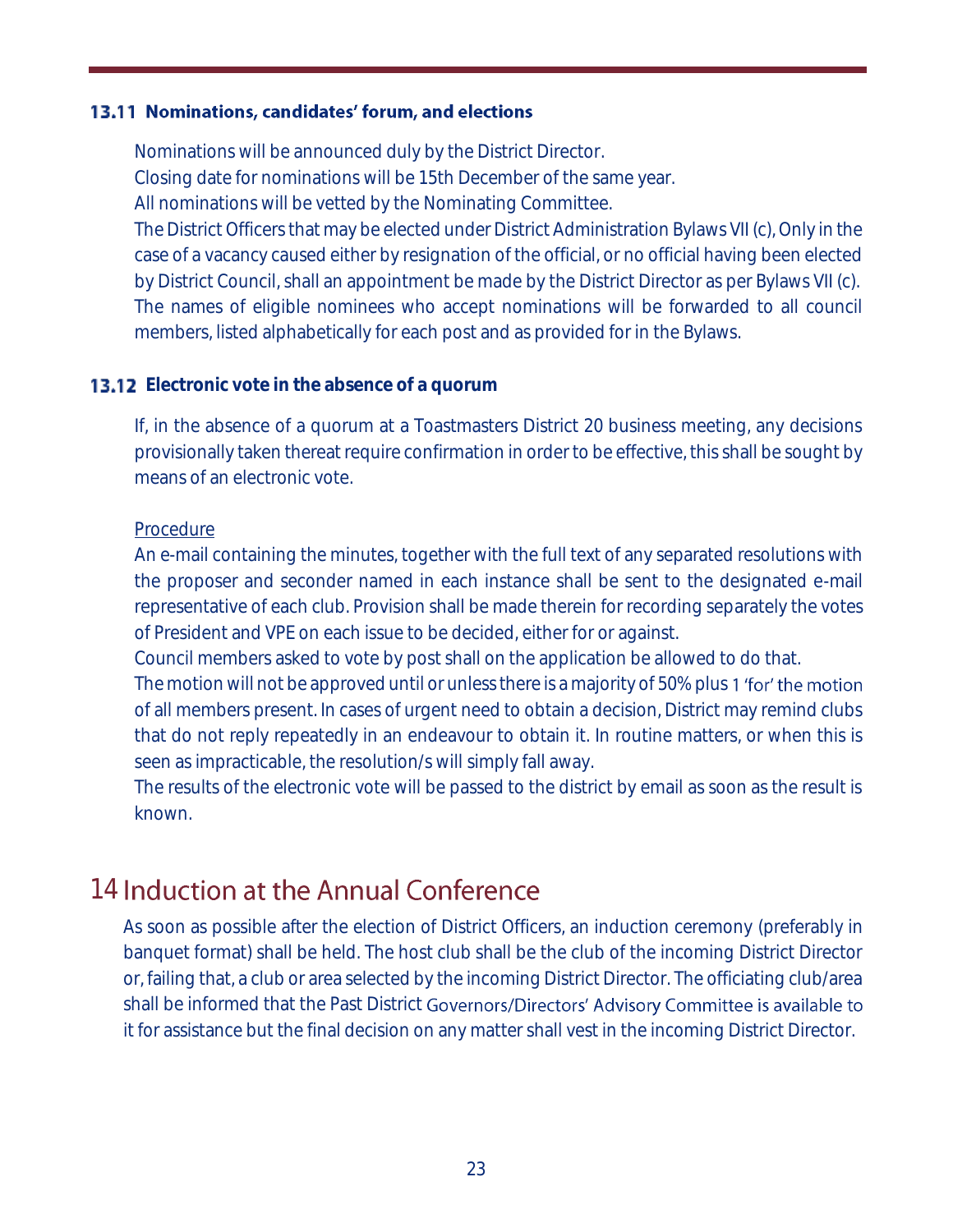# <span id="page-23-0"></span>**15 Arabic Forum**

An Arabic forum may be organized by Head of Arabic Club Affairs in coordination with the Arabic Clubs in the District. The Forum will be within the overall control of the District Director and the District Office.

# <span id="page-23-1"></span>16 Amendments

This Code of Practice may be amended by a simple majority of votes cast at any duly constituted meeting of Council. In a case of urgent need only, The Code may be provisionally amended, or part of it temporarily suspended, by a two-thirds majority vote of the Office. In such circumstances, the Office is required forthwith to advise all members of the Council in writing of the action and of the reason why it was undertaken. If such an amendment is not to fall away at the time of the next Council meeting, it must be confirmed or by electronic vote.

In the event that any resolution of Council is in conflict with this code or is of an indefinitely continuing nature and thus should be included herein, and the significance of this is overlooked at the meeting, the Office shall frame an appropriate amending resolution to The Code for consideration by the next Council meeting, but despite any such conflict shall in the meantime ensure that the provisions of the resolution so passed are respected.

The regular updating of the District Code of Practice must be added as a permanent item in the District Calendar as a reminder of the updates to be done by the District Administration Manager in conjunction with the District Parliamentarian within two months after every council meeting.



of order [\(https://robertsrules.com/\)](https://robertsrules.com/)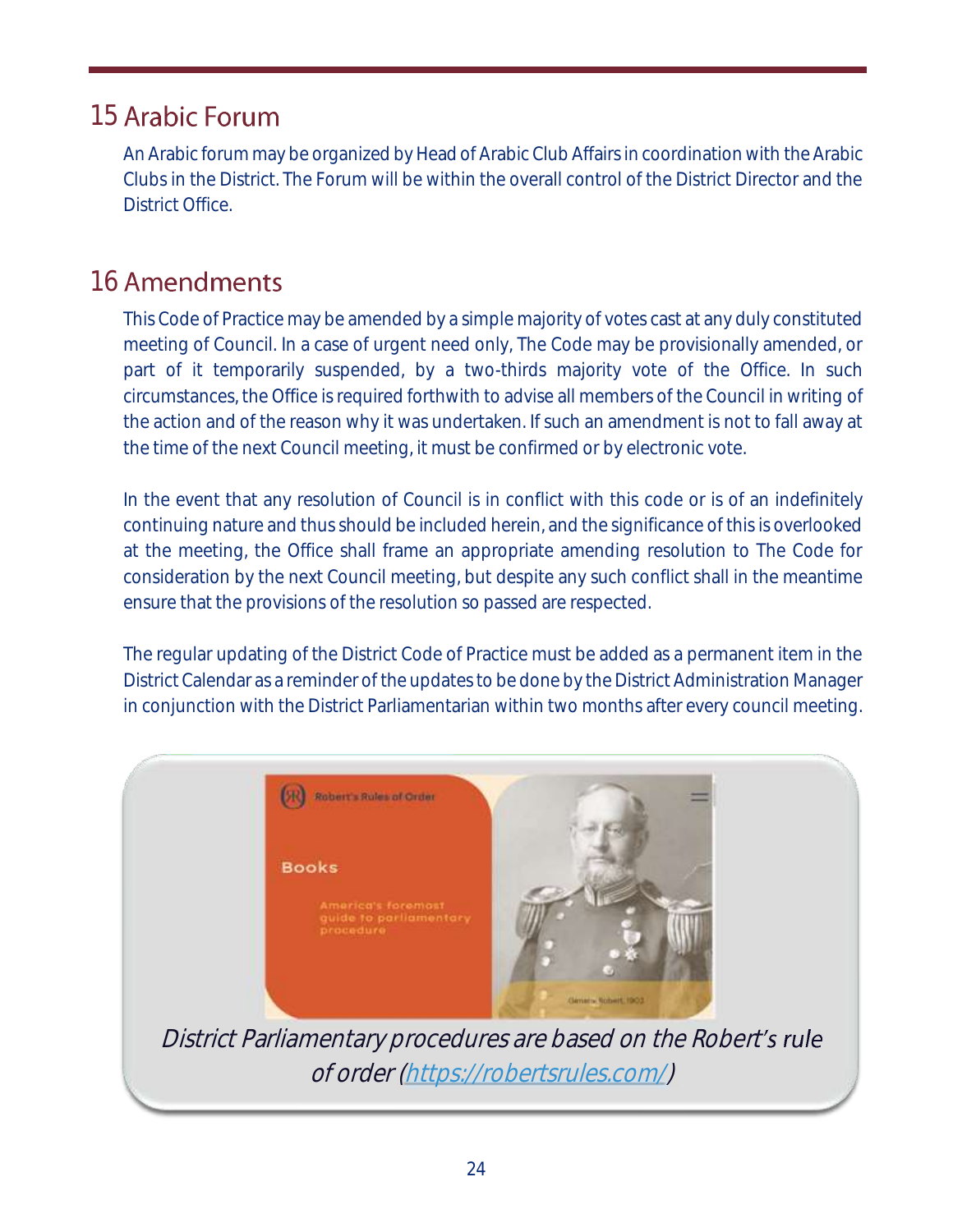# <span id="page-24-0"></span>17 APPENDIX 1 - POSSIBLE DISTRICT COORDINATORS

# <span id="page-24-1"></span>**17.1 For District Director**

#### <span id="page-24-2"></span>17.1.1 Audit Committee Chairman

| Reports to: | <b>District Director</b>    | Period.   | One Toastmasters Term |
|-------------|-----------------------------|-----------|-----------------------|
| Appointed:  | By 1 <sup>st</sup> December | Required: | Yes                   |

#### **Job functions:**

- Manages the Audit Committee appointed by the DD by 1 December each year.
- The Committee submits the mid-year audit report to DD and TI no later than February 15, which is approved by Council at the May conference.
- The Committee completes the year-end audit report for the fiscal year ending 30 June. The outgoing and incoming DDs are jointly responsible for submitting this report to the member Clubs and to TI by August 31 and must present it for approval of the District Council at the October conference.
- The composition and activities of the Audit Committee are laid out in Article XI(c) of the District Administrative Bylaws

**Qualifications required:** 

- Good understanding of financial and audit processes.
- Good understanding of District financial processes.

**Special requirements:**

- The Audit Committee must consist of at least 3 members who are not members of the District Executive.
- Audit Reports to be submitted in the format required by Toastmasters International Financial Requirements: NONE

#### <span id="page-24-3"></span>17.1.2 Awards Committee Chairman

| Reports to: | <b>District Director</b>    | Period    | One Toastmasters Term |
|-------------|-----------------------------|-----------|-----------------------|
| Appointed:  | By 31 <sup>st</sup> January | Required: | Yes                   |

## **Job functions:**

- Chairs the Awards Committee appointed by the DD by 31 January each year.
- The committee shall consider all nominations received and decide on the most deserving recipients at the Awards Meeting held in March each year, not necessarily restricting itself to the names of those nominated.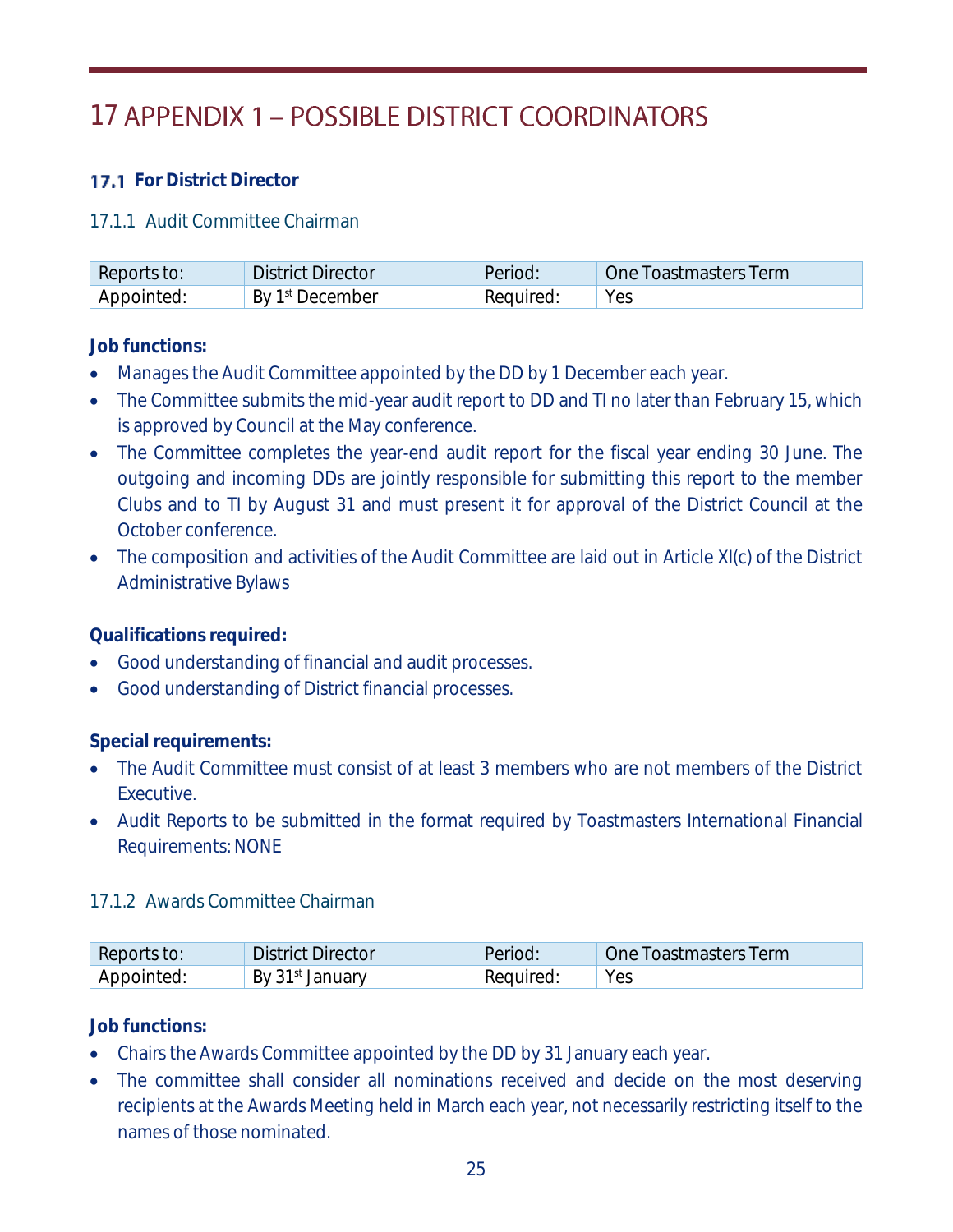- Attend and lead the Awards Meeting.
- In conjunction with Club Growth Director, carry out any calculations required to determine an award e.g. Top club.

**Qualifications required:** 

• A good knowledge of the D20 Awards system

**Special requirements:**

• Awards Committee to consist of Trio, and at least three people, of which at least 1 should not be a member of Executive.

## **Financial Requirements: NONE**

#### <span id="page-25-0"></span>17.1.3 Credentials Chair

**Job functions:**

- Assists the district in conducting a successful election meeting.
- Provide all documents required for the AGM voting process and arrange printing if necessary:
- Secret ballot slips
- Show of hands vote sheets.
- Vote count slips.
- Receive the register of council from District Director.
- Train the registration officers/vote counters.
- Supervise the credentials desk and verify proxies.
- Monitor registrations and notify DD of progress towards a quorum.
- Present Credentials Report to council.
- Supervise vote counters in a show of hand and secret ballots.
- Give voting result to the DD.
- Present record of Executive members attending Executive and Council meetings to Administration Manager for use by Finance Manager to confirm payment of travel expenses.

**Qualifications required:** NONE

**Special requirements:**

- Attend both council and executive meetings.
- Attend any other meetings where DD may require assistance.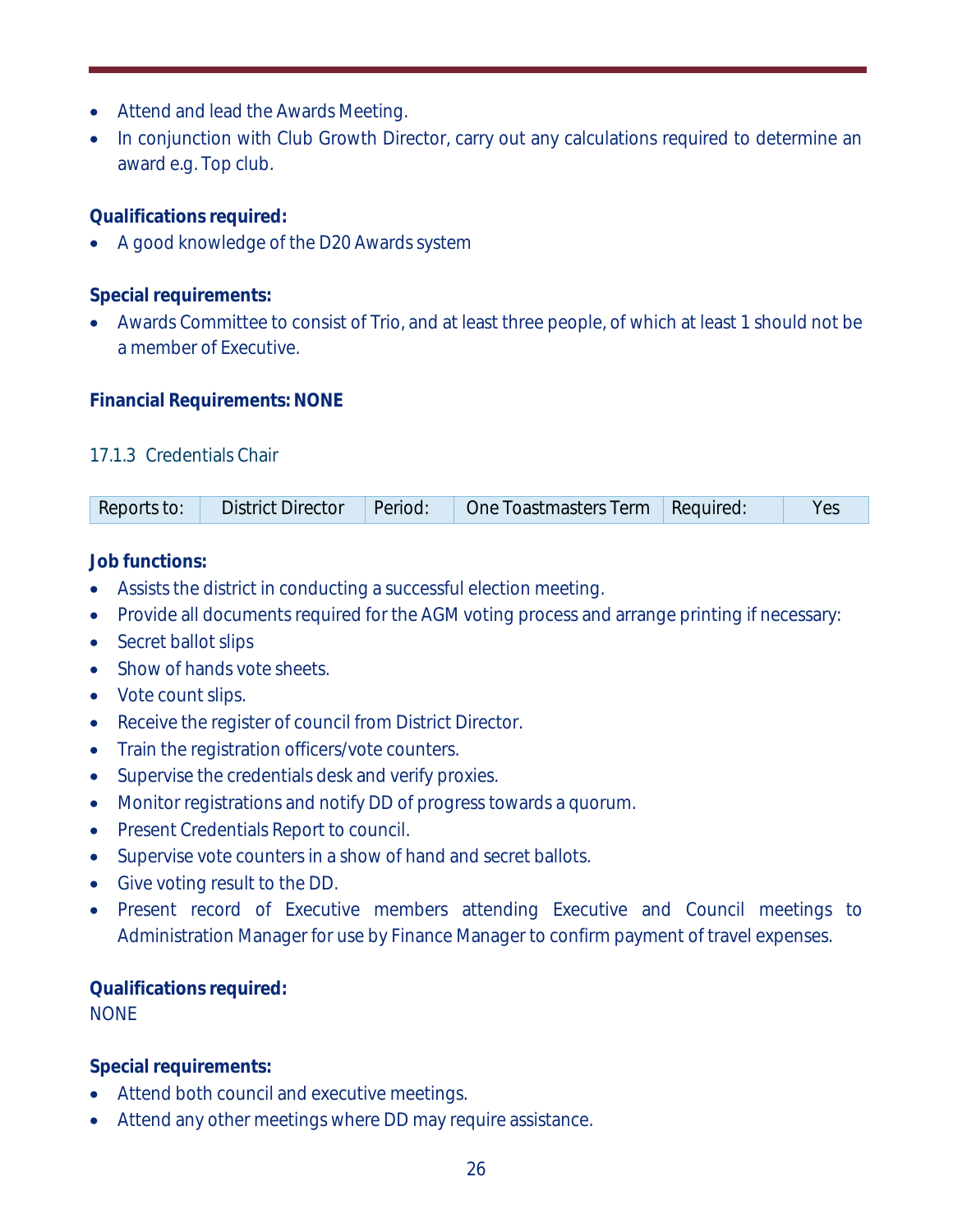**Financial Requirements:** 

• Travel cost to attend council and executive meetings is paid for by District.

# <span id="page-26-0"></span>17.1.4 District Leadership Chair

| Reports to: | <b>District Director</b>    | Period.   | One Toastmasters Term |
|-------------|-----------------------------|-----------|-----------------------|
| Appointed:  | By 31 <sup>st</sup> October | Required: | Yes                   |

**Job functions:**

- Chair the nomination committee.
- Send out notices for nominations.
- Ensure Nominations committee understand their functions.
- Ensure up to date forms and other relevant information on the website.
- Actively look for candidates where necessary
- Ensure all protocol, policies and procedures met.
- Present report to council at DTAC

The requirement for and methods of appointment of this committee are set out in Bylaw XI (d) and Policy Statement I-14, as well as in the Policies document under "District Nominating Committee Procedural Rules VI E 8". The committee is required to exert itself to implement the principle of spreading opportunities for leadership throughout the District as far as is practicable. It is expected to draw on Area Directors and on other members of the Executive for advice about talents available to the District. See also "Nominations" under the heading "Standing Rules" in the District Code of Practice.

**Qualifications required:**  Preferably a Past District Director

**Special requirements:** 

• Note particularly the prohibition against any member of the committee having served on it in the preceding year.

**Financial Requirements:** 

NONE (If attendance required at a Council or ExCom meeting, for reimbursement refer to Section 7.6)

# <span id="page-26-1"></span>17.1.5 Parliamentarian

| Reports to: | <b>District Director</b>           | Period: | One Toastmasters Term |
|-------------|------------------------------------|---------|-----------------------|
| Contact:    | parliamentarian@toastmasters20.org |         |                       |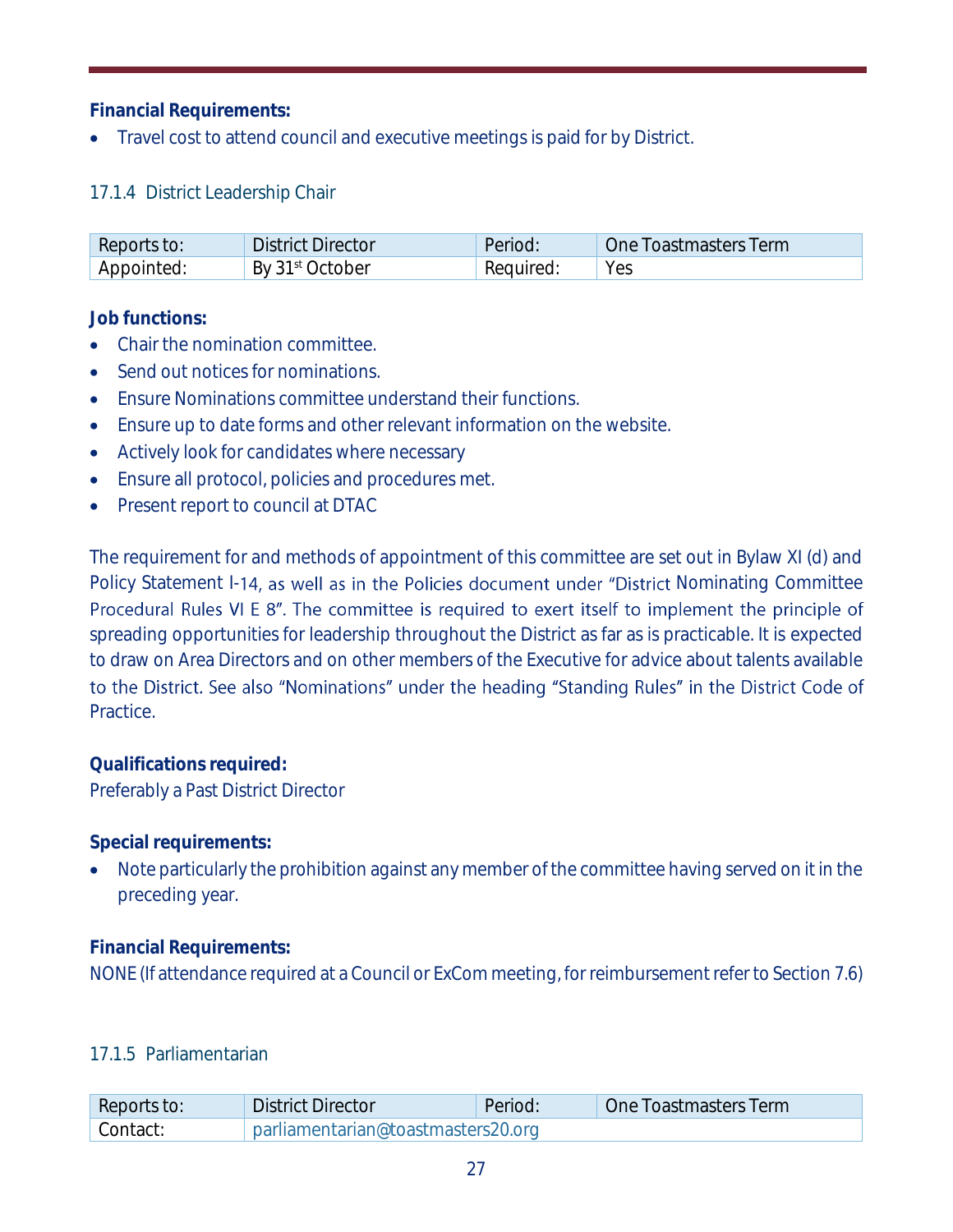**Job functions:**

- Assist the DD at District 20 meetings, including the DTAC, Council and Executive meetings.
- Guide the Credentials Officer and meeting logistics and briefing the Credentials Officer.
- Ensure the meeting venues are adequate and equipped.
- Update District Code of Practice with standing rules accepted by District Council.
- Answer questions on parliamentary procedure and carry out training when required to do so, at COT, DOT and clubs.
- As Protocol Officer:
- Serve as an advisor to the District conference teams and clubs on matters of protocol, procedure, order of precedence, ceremonial, and traditional matters, whether officially adopted by action of the District or of a customary nature.
- Oversee flag ceremonies at all District events where these are held.

**Qualifications Required:** 

- Well versed in Toastmasters International policies and procedures
- Well versed in Roberts Rules of Order
- Good Understanding of All Toastmaster Documents of Reference e.g. Club Constitutions, District By-Laws, Code of Practice, etc.
- Access to copies of all Toastmasters International Policy Documents

**Special requirements:**

• Attend all meetings where District Director may require assistance, including Council, Executive, Directorate, Awards and any other meeting requested by the District Director.

**Financial Requirements:** 

• Travel cost to attend council and executive meetings is paid for by District.

# <span id="page-27-0"></span>17.1.6 Logistics Manager

| Period:<br><b>District Director</b><br>Reports to: | One Toastmasters Term Required: |  |  |
|----------------------------------------------------|---------------------------------|--|--|
|----------------------------------------------------|---------------------------------|--|--|

**Job functions:**

- Selects meeting locations and organizes the room or any Online platforms.
- Ensures that the atmosphere is conducive to successful events, such as business meetings, speech contests, and training.
- Assists in the setup of required equipment.
- Supports district leaders with meeting arrangements.
- Distributes program materials.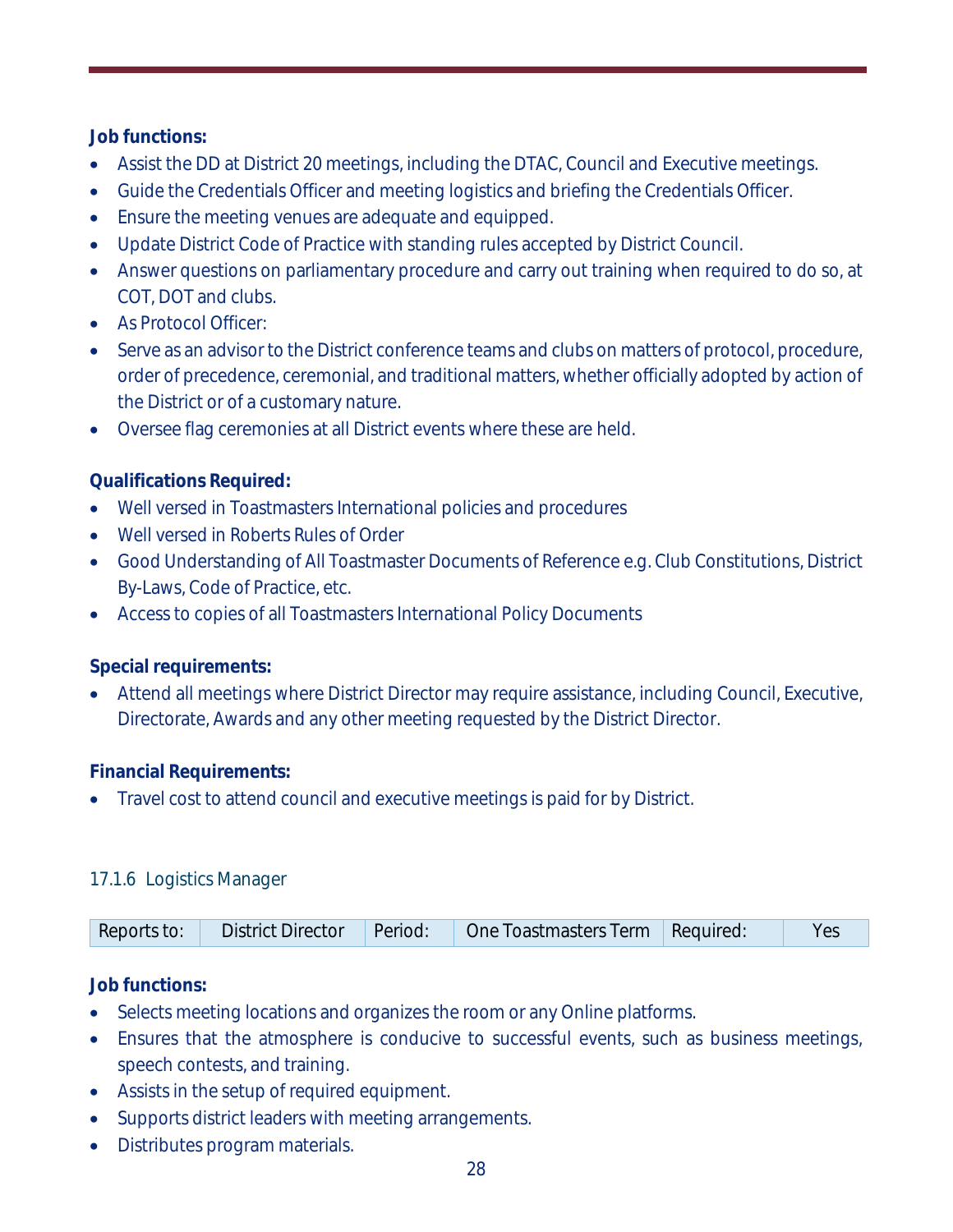• Keeps track of district property, including assets, digital recording devices and all conferencerelated materials such as District Conference Trophies, Certificates, and other district stationery.

**Qualifications required:**

• Proven abilities in organization and diplomacy are a must for this role.

**Special requirements:**

• Attend all meetings where District Director may require assistance, including Council, Executive, Awards and any other meeting requested by the District Director.

**Financial Requirements:** 

• Travel cost to attend council and executive meetings is paid for by District.

# <span id="page-28-0"></span>17.1.7 Head of Arabic Club Affairs

|  |  |  | Reports to: District Director Period: One Toastmasters Term Required: |  |  |
|--|--|--|-----------------------------------------------------------------------|--|--|
|--|--|--|-----------------------------------------------------------------------|--|--|

**Job functions:**

- Responsible for supporting Arabic clubs within the district.
- Assist PQD Team in conducting Trainings & workshops,
- Assist CGD in conducting open houses, Speech crafts, YLP and any other event.
- Assist Area and Division Directors to accomplish District Mission.
- Translate essential communication from English to Arabic with the assistance of Appointed District Translator and interact with Arabic clubs.
- May Propose special awards for Arabic clubs if they do not clash with the existing PQD and CGD awards.
- Manage Arabic contest at all levels.
- Suggest membership promotion activities for Arabic Clubs.

# **Qualifications required:**

• Bilingual Leader. Preferably a Past Division Director who has worked with Arabic clubs.

**Special requirements:** 

• Attend all meetings where District Director may require assistance, including Council, Executive, Awards, and any other meeting requested by the District Director.

**Financial Requirements:** 

Travel cost to attend council, executive meetings are paid for by District.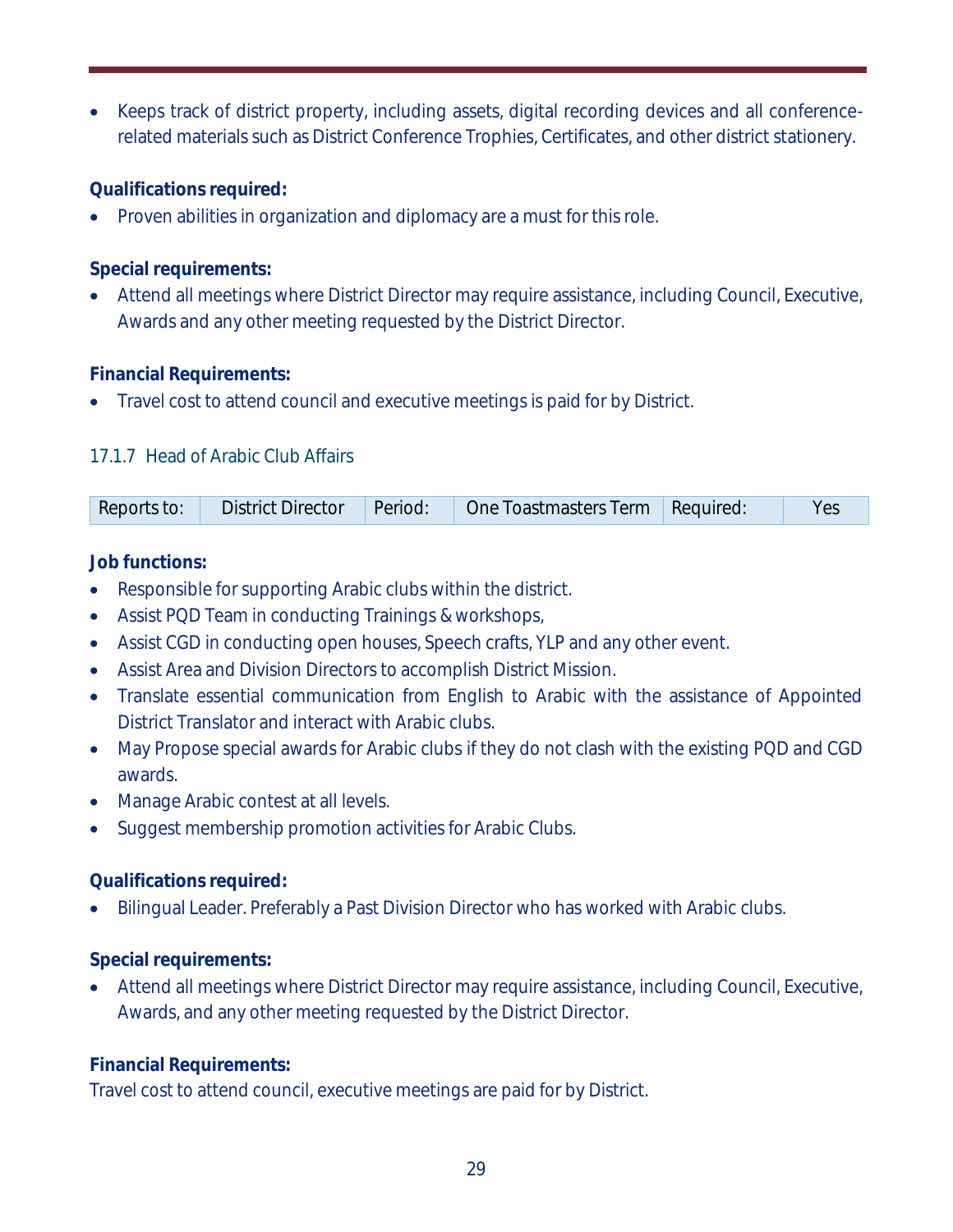# <span id="page-29-0"></span>17.1.8 District Translator

| Reports to: | <b>District Director</b> |  | Period: Cone Toastmasters Term Required: |  | Nc |
|-------------|--------------------------|--|------------------------------------------|--|----|
|-------------|--------------------------|--|------------------------------------------|--|----|

**Job functions:**

- Responsible for translating all communication from the district under the guidance of the Head of Arabic Club Affairs
- Include Voice over in Arabic language during the District council Business meeting.

**Qualifications required:** 

• Bilingual member with translation background

**Special requirements:** 

• Attend all meetings where DD may require assistance, including Council, Executive, Awards and any other meeting requested by the DD.

**Financial Requirements: NONE** 

<span id="page-29-1"></span>17.1.9 Disciplinary committee Chair

|  | Reports to: |  |  | District Director Period: One Toastmasters Term Required: |  |  |
|--|-------------|--|--|-----------------------------------------------------------|--|--|
|--|-------------|--|--|-----------------------------------------------------------|--|--|

**Job functions:**

- Responsible for Reviewing and Investigating Disputes Ex.com & members
- In accordance with the Toastmasters code of Practices. https://www.toastmasters.org/Leadership-Central/Standards-of-Conduct
- The Team appoints a Committee chair or an individual from the District to head the committee with the Majority of Committee members having the final say.

**Special requirements:** 

• The Past District directors of the District 20 will be members of the committee.

**Financial Requirements: NONE**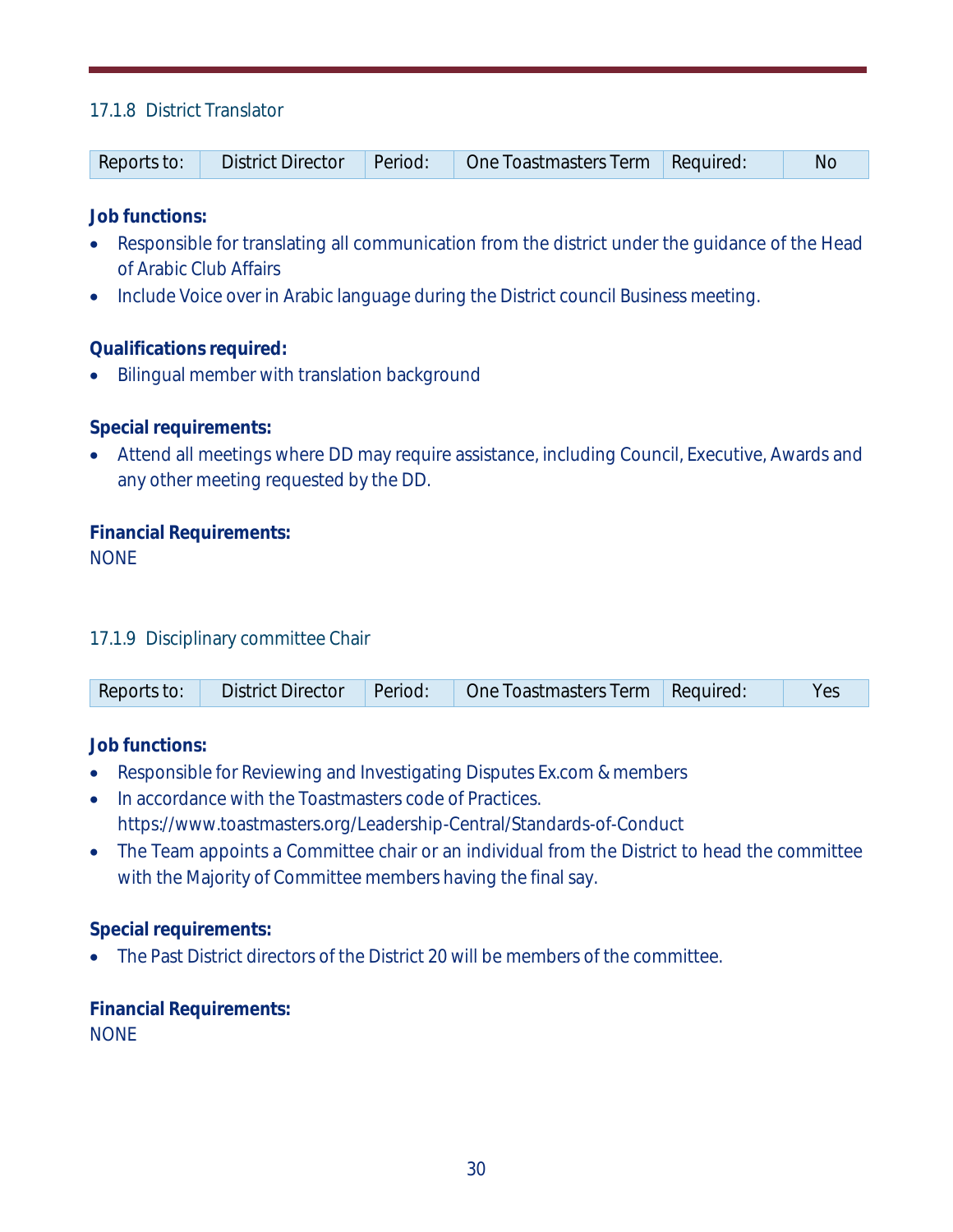# <span id="page-30-0"></span>**17.2** For Program Quality Director

#### <span id="page-30-1"></span>17.2.1 Contest Co-Ordinator

| Reports to: Program Quality Director Period: One Toastmasters Term Required: Pes |  |  |
|----------------------------------------------------------------------------------|--|--|
|                                                                                  |  |  |

**Job functions:**

<span id="page-30-2"></span>17.2.2 District Contests

- Manage and officiate over District Contests.
- Liaise with conference teams to ensure proper preparation for District Contests.
- Check judges appointed for District contests to ensure eligibility, representation, enough, and balance of potential loyalties.
- Verify eligibility of contestants in the District contests with TI. Such inquiries to TI by e-mail are generally answered within 48 hours.
- Ensure that the judging process at District contests is fair and is perceived to be fair by all concerned.
- Provide District Webmaster with the names of contest winners so that Hall of Fame may be maintained.

<span id="page-30-3"></span>17.2.3 Judging Information

- Answer queries on contest rules and procedures by phone, fax, voice mail, SMS, or e-mail within 48 hours. It is vital that answers to all inquiries are based on fact rather than opinion.
- Refer queries to TI if not definitively answered elsewhere.
- Update information on judging so that the District website is current and that any changes to the contest or judging rules are communicated to all members of District.
- Ensure that all members of District are aware of the availability of relevant information on contests and judging via the District website.
- Maintain availability of up-to-date judging forms on the District website.
- Minimize the propagation of misinformation and disinformation through awareness and the wide distribution of accurate and up to date information concerning the rules, requirements, and processes related to judging.

<span id="page-30-4"></span>17.2.4 Training

Liaise with and give input to TLI to ensure that regular and meaningful workshops on judging are conducted throughout District and ensure that sufficient information and training is available to ensure a fair standard of judging at all contests.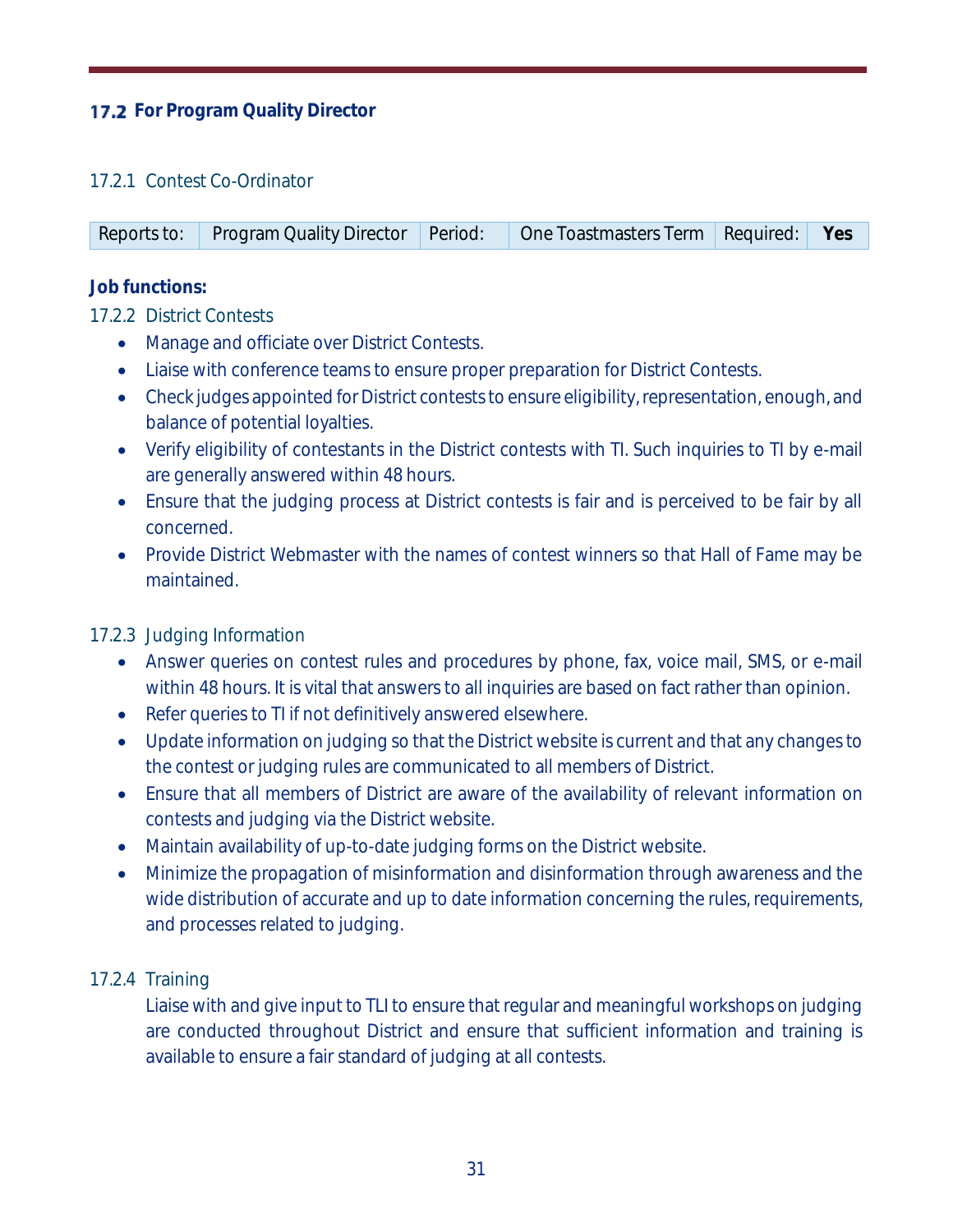<span id="page-31-0"></span>17.2.5 Other Tasks:

- Liaise with the PQD on all matters and decisions relating to speech contests within District and maintain records of each position of each contest in case of need by PQD.
- Where the District Contest coordinator is unable to officiate at District Contests, the ability to delegate and to train a substitute is required.

**Qualifications required:**

- Thorough knowledge and understanding of speech contest rules and procedures is a prerequisite.
- A high level of numeracy and knowledge of statistical methods are desirable.
- Should have participated in contests and in their judging.

**Special requirements:** 

- The District Contest coordinator may preferably be from the country hosting the District Conference for easy management.
- The District Chief Judge/Contest coordinator is bound by the Speech Contest Rulebook, as written and interpreted by Toastmasters International.
- Integrity and a sense of fairness is an absolute requirement. The rules and processes must be applied without fear or favour.
- An above average standard of English usage is desirable.
- A minimum of three years' membership and a minimum of ACB or 1 Path completion is recommended.

**Financial Requirements:** 

• District pays for a contest pack for each contest shortly after these are published by Toastmasters International each year.

<span id="page-31-1"></span>17.2.6 District Toastmasters Annual Conference Chairperson

| Reports to: Program Quality Director Period: One Toastmasters Term Required: Yes |  |  |
|----------------------------------------------------------------------------------|--|--|

**Job functions:**

- Provide wise counsel to the Conference Vice Chair(s) and committee heads.
- Provide an overseeing role for the conference, but not to run the project.
- Be available to provide advice, but more importantly in planning ahead for contingencies and risk in the conference process.
- Preside over the conference committee meetings.
- Guide the Vice Chairs and committee heads in team building/recruiting volunteers.
- Provide continuity and communication links to & from District in respect of the conference.
- Assist PQD in the selection of the organising committee.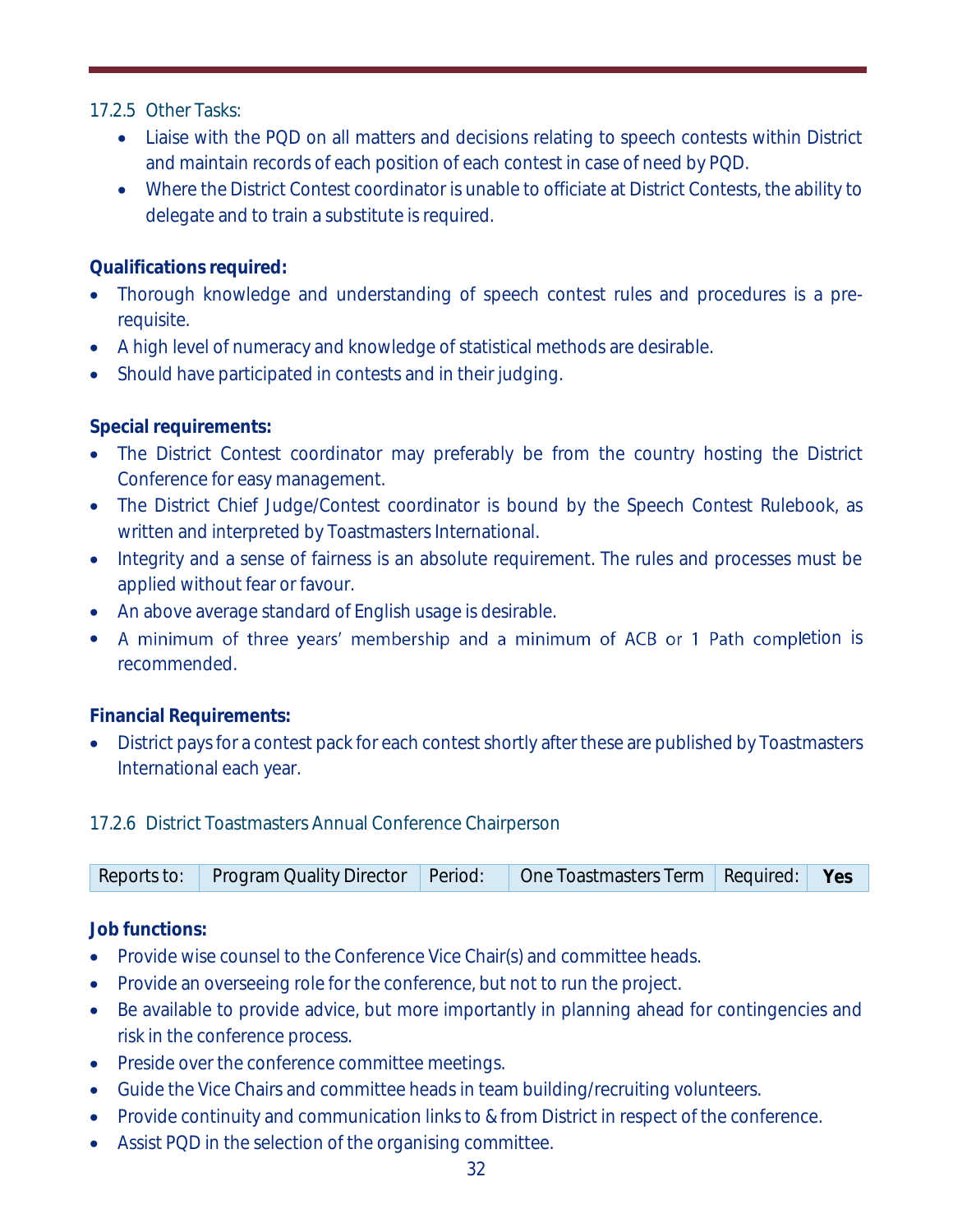- Arrange a briefing session for the new conference committee (where possible), to communicate District conference vision, policies, guidelines, previous learnings as well as international requirements e.g. financials.
- Arrange a debriefing session for the outgoing conference committee (where possible), to consolidate the most recent learnings.
- Update the documentation and, when necessary, the audio-visual material available for the organizing Vice Chairs and their respective committees.
- Ensure Rewards & Recognition for the Conference Team Motivate and inspire the team.

# **Qualifications required:**

• Should have served in a previous Organizing committee with an experience in event management.

# **Special requirements:**

• Should ideally have access to publishing, as well as audio-visual facilities, to ensure that the conference knowledge base is updated.

## **Financial Requirements:**  NONE

# <span id="page-32-0"></span>17.2.7 Educational Coordinator

| Reports to: Program Quality Director   Period:   One Toastmasters Term   Required:   Yes |  |  |
|------------------------------------------------------------------------------------------|--|--|
|                                                                                          |  |  |

**Job functions:**

- Monitor the educational awards report on the Toastmasters International website for registrations of Pathways Projects, Triple Crown and Distinguished Toastmasters.
- Draw information of members who have promised to achieve awards from the Area Director reports to draw up a list of possible educational awards for the year.
- Assist the PQD in contacting members who have promised achievements.

# **Qualifications required:**

• Understand the requirements for all educational awards.

**Special requirements: NONE** 

**Financial Requirements: NONE**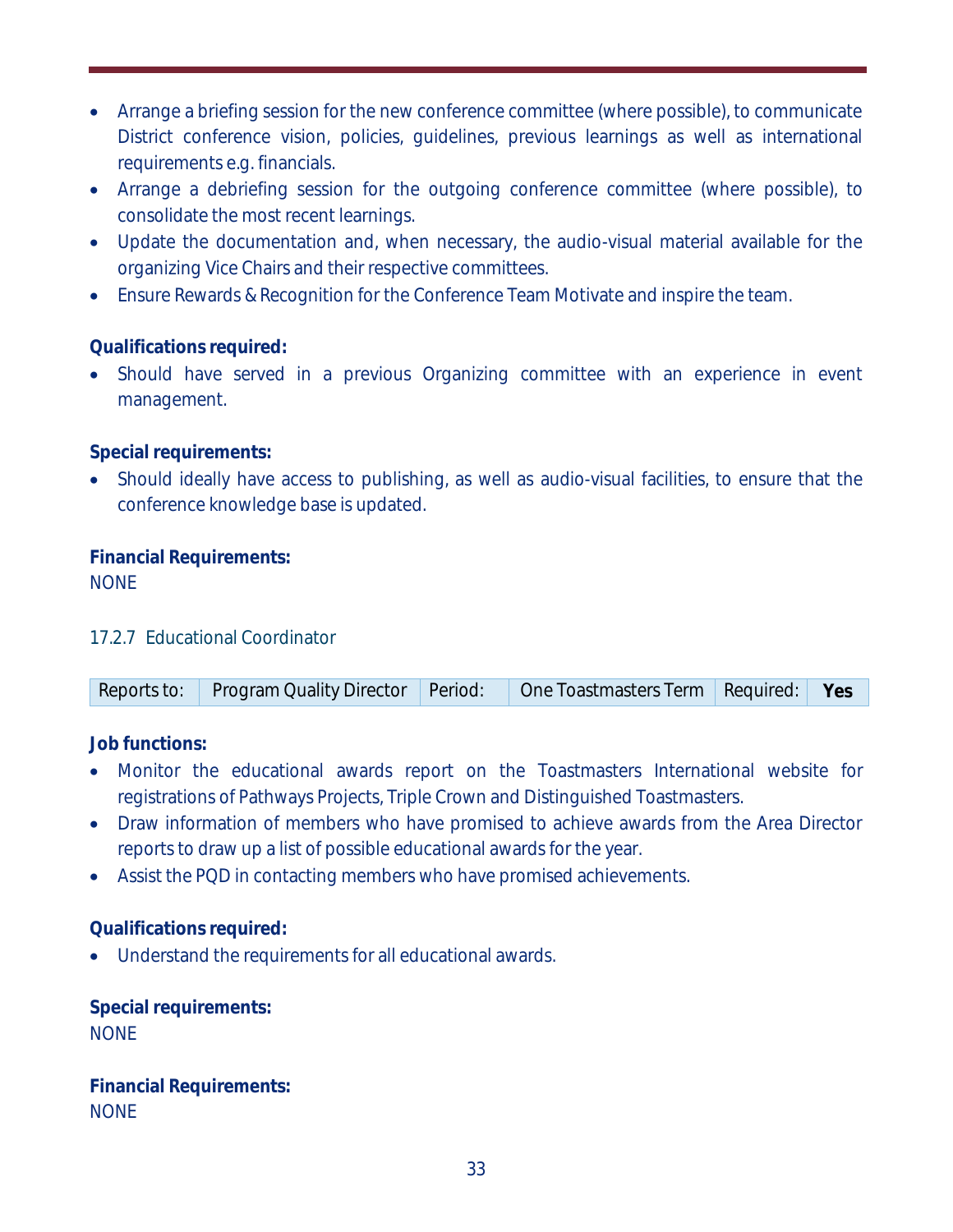## <span id="page-33-0"></span>17.2.8 Speakers' Bureau chair

|  | Reports to: Program Quality Director Period: 3 years (renewed mutually Required: No |  |
|--|-------------------------------------------------------------------------------------|--|
|  | annually                                                                            |  |

**Job functions:**

- Manage the implementation, promotion, and operation of the Toastmasters District 20 Speakers Bureau.
- Promote the Speakers Bureau to all members of District and manage the process of applications and appointment of speakers, verifying the quality of applicants against published criteria.
- Effectively promote the Speakers Bureau externally to organizations, businesses, and other groups in target market within District 20.
- Check the Speakers Bureau website daily for any activity i.e. Bookings, Applications, Evaluations, feedback and comments, and respond appropriately within 48 hours.
- All applications must be scrutinized against the laid down criteria for admission as a Speaker on the Speakers Bureau, and all references and other documentation verified.
- The Chair is required to follow up with both the speaker and the persons booking them and obtain feedback/evaluations in all cases. These must be recorded on the web site so that a record is maintained.
- Poor reports to be investigated and, at need, the Speaker to be removed from the panel.
- The Bureau will reserve the right to include or remove any member and that decision of the Bureau is final. Such decisions will be made jointly by the Chair and the PQD.

**Qualifications required:** 

- The Co-ordinator to be at least an Advanced Communicator and preferably have served as a SUCCESSFUL District Executive member.
- Someone who can manage, co-ordinate, liaise, has a good image, has experience in the speaking environment, and knows what a good public speaker is.

**Special requirements:**

• The Chair must be totally neutral and not show favouritism in placing speakers.

**Financial Requirements:**

The Speakers' Bureau may charge organisations wishing to book speakers a fee (\$250 or similar is proposed) and may charge a nominal fee to members wishing to apply as speakers, in order to cover costs of running and publicising the Speakers' Bureau but the Chair may not be compensated in any way inside or outside of Toastmasters for the work done or for placing a speaker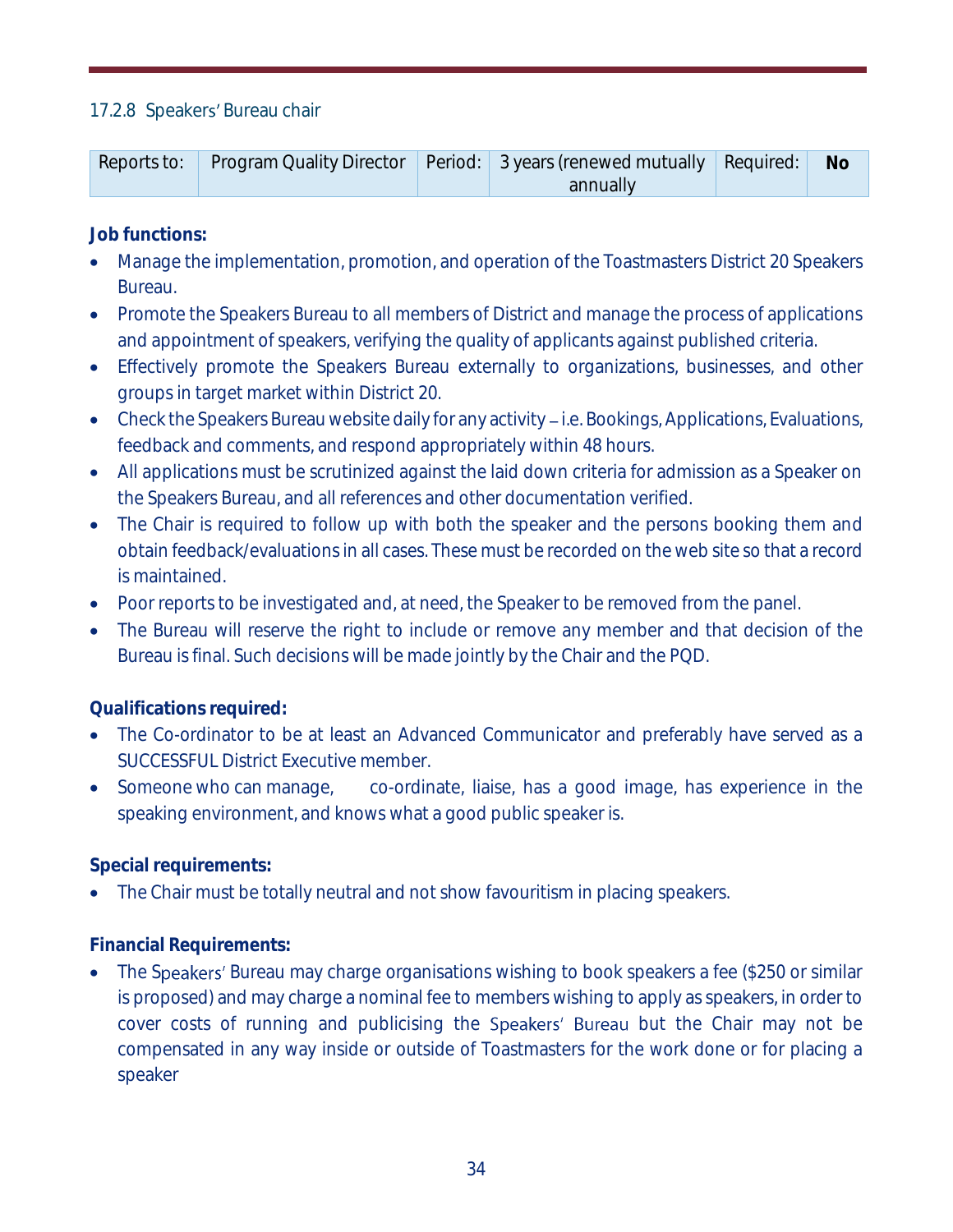## <span id="page-34-0"></span>17.2.9 Toastmasters Leadership Institute (TLI) Chair

| Reports to: |  | Program Quality Director Period: One Toastmasters Term Required: Yes |  |
|-------------|--|----------------------------------------------------------------------|--|
|             |  |                                                                      |  |

**Job functions:**

- Chair the TLI Training Panel
- Chair the TLI Advisory Board
- Responsible for organising.
	- o District Officers Training
	- o Club Officers Training
	- o Additional TI Module Training
	- o Education/Workshops
- Develop training programs, using material from TI, to fill identified needs, particularly for the training of District and Club officers in line with Distinguished District requirements, for TLI Trainers, every aspect of training seminar; conduct training sessions, especially "From Speaker to Trainer".

**Qualifications required:** 

• Knowledge of the organisation. Organisational and planning skills

**Special requirements:** NONE

**Financial Requirements:** NONE

<span id="page-34-1"></span>**17.3** For Club Growth Director

<span id="page-34-2"></span>17.3.1 Club Extension Chair

| Reports to: | <b>Club Growth Director</b> | Period: | One Toastmasters Term | Required: Yes |  |
|-------------|-----------------------------|---------|-----------------------|---------------|--|
|-------------|-----------------------------|---------|-----------------------|---------------|--|

**Job functions:**

- Oversees the objectives for the Club Extension and Club Sponsor Committees.
- Assists CGD through maintaining quality leads and providing guidance over the club sponsor program to ensure that prospective clubs are chartered successfully.
- Assist with club sponsor credit opportunities for members who seek it.

**Qualifications required:**

• Good understanding of District processes and of strategic growth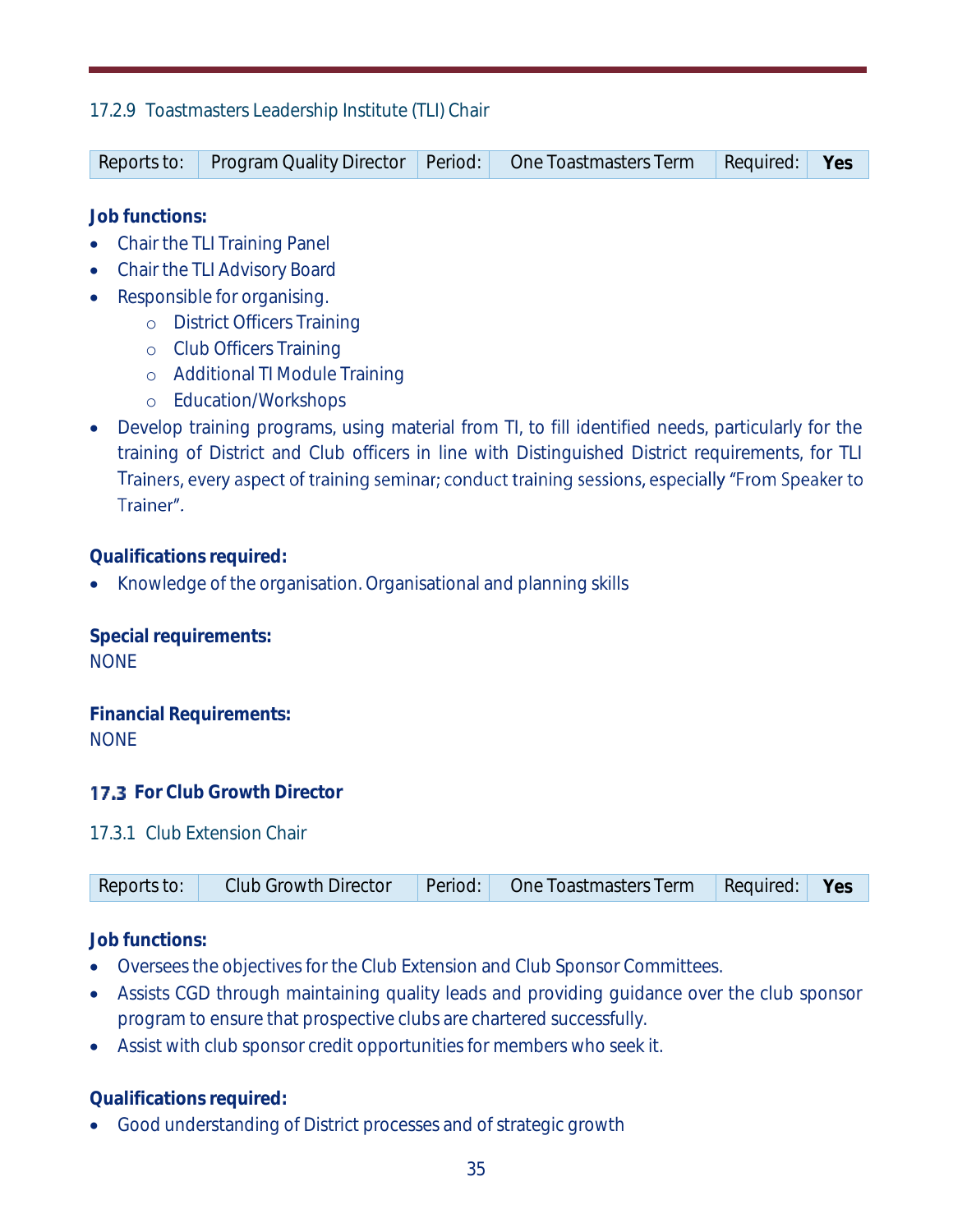**Special requirements:**  NONE

**Financial Requirements:**  NONE

# <span id="page-35-0"></span>17.3.2 Club Quality Chair

| Reports to: |  |  | Club Growth Director   Period:   One Toastmasters Term   Required:   No |  |  |
|-------------|--|--|-------------------------------------------------------------------------|--|--|
|-------------|--|--|-------------------------------------------------------------------------|--|--|

**Job functions:**

- Focuses on establishing a Club Mentor Committee/Club mentors and assist with club mentor credit opportunities for members who seek it.
- Assist the CGD and recruits, trains, and tracks mentors for the newly organized clubs in the District.
- Understand and facilitate club mentor training; refine the curriculum and assist mentors with their responsibilities to ensure they serve their clubs effectively.
- Ensure club mentors receive club mentoring credit from Toastmasters International.

**Qualifications required:**

• Good understanding of District processes and of strategic growth

**Special requirements: NONE** 

**Financial Requirements: NONE** 

#### <span id="page-35-1"></span>17.3.3 Club Retention Chair

| Reports to: |  | Club Growth Director   Period:   One Toastmasters Term   Required:   No |  |
|-------------|--|-------------------------------------------------------------------------|--|

**Job functions:**

- Work together with CGD to identify clubs in need of a coach, and to confirm the club is willing to work with a coach.
- Assist in the identification and appointment of Club Coaches by the CGD or DD for those clubs with 12 or fewer members (minimum 1 member)
- Provide support and resources to Club Coaches and all those working to help struggling clubs.
- Serve as a mentor to Area and Division Directors seeking help with struggling clubs.
- Encourage Club Coaches and others involved in supporting struggling clubs to attend Club Coach training run by TLI.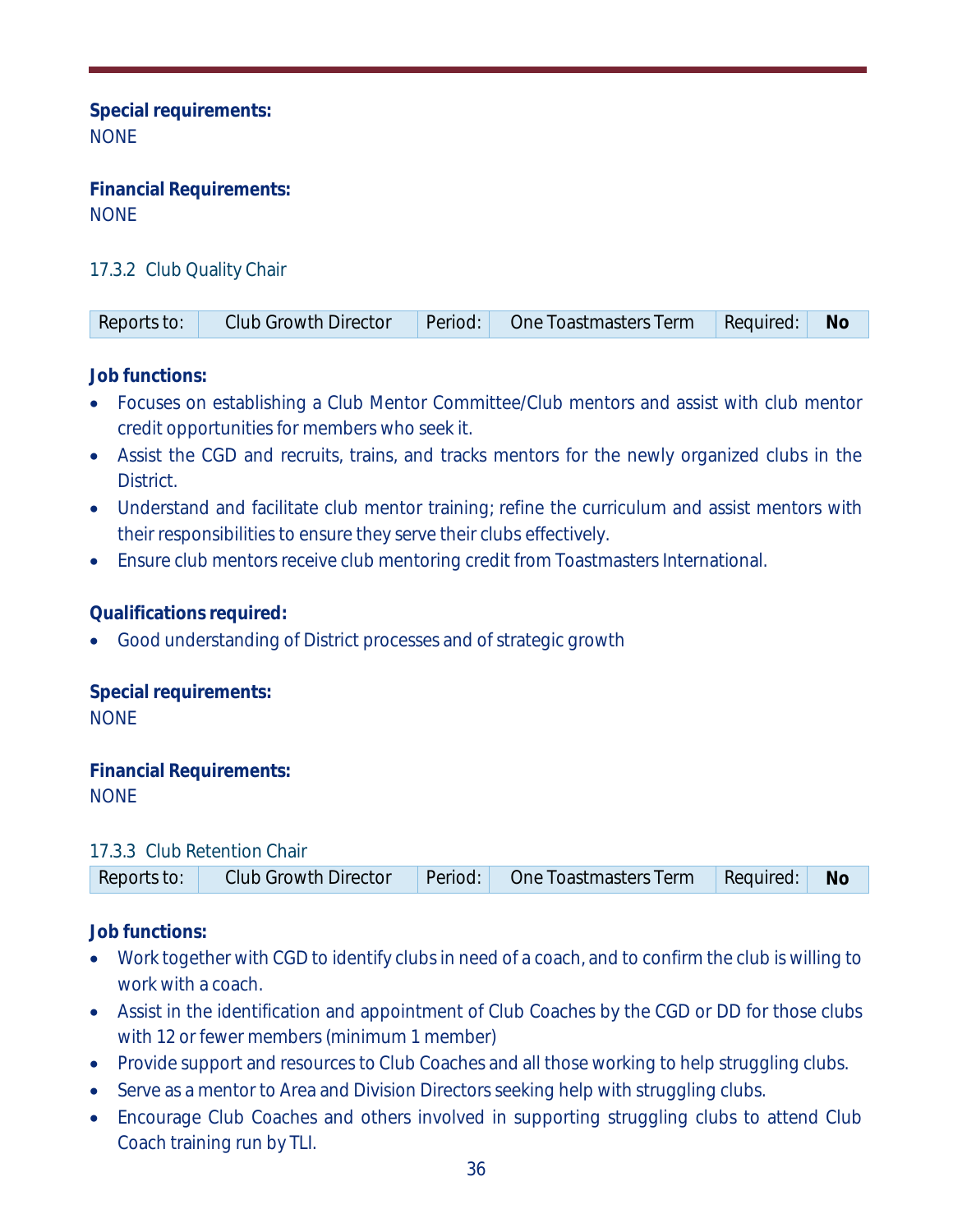- Assists with promoting membership building programs designed by Toastmasters International (Smedley Award, Talk Up Toastmasters and Beat the Clock), and additional programs designed by the District.
- Monitor the effectiveness of each club coach's action plans and suggest adjustments.
- Provide the Club Growth Director regular status reports.
- Organize the recognition of club coaches and ensure they receive club coaching credit from Toastmasters International.

#### **Qualifications required:**

• Good understanding of Toastmasters processes and understanding of the Coaching process

**Special requirements: NONE** 

**Financial Requirements:** NONE

#### <span id="page-36-0"></span>17.3.4 Club New Source Research Chair

**Job functions:**

- The club new source research chair works closely with the Club Growth Director to develop the District's marketing plan, which is a series of steps to help the District grow healthy new clubs.
- In addition to assisting with the marketing plan, the club new source research chair generates new club leads at the District level.
- Provide meeting and contact information on specific clubs matching the needs of the enquiries.
- Return phone calls and emails as needed.
- Pass on info on inquiries to clubs to invite the potential members to join their clubs.
- Follow up after a period with each of the inquiries.
- Maintain the leads spreadsheet. Receives leads from websites, members and Toastmasters International and follows a similar follow-up process.
- Report to CGD on new leads and conversion rate achieved.

**Qualifications required:**

- Good understanding of Toastmasters processes.
- Knowledge of the corporate market
- Effective people, marketing, and communication skills

**Special requirements:**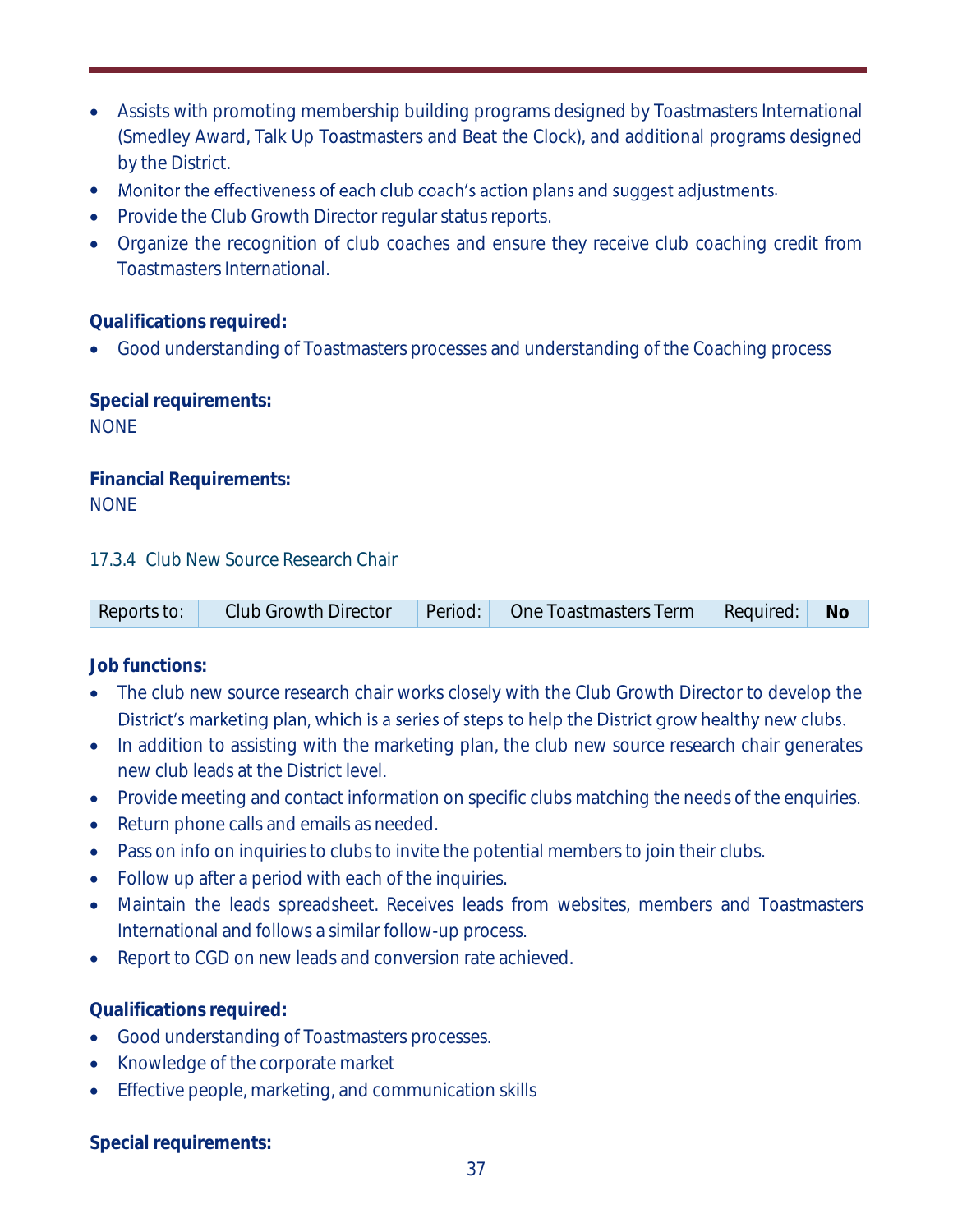## NONE

**Financial Requirements:** NONE

## <span id="page-37-0"></span>17.3.5 Speechcraft Coordinator

|  | Reports to: | <b>Club Growth Director</b> | Period: | One Toastmasters Term Required: |  | <b>No</b> |
|--|-------------|-----------------------------|---------|---------------------------------|--|-----------|
|--|-------------|-----------------------------|---------|---------------------------------|--|-----------|

**Job functions:**

- Assist Clubs and members wishing to run Speechcraft program.
- Facilitate the running of Speechcraft by serving as a reference point of knowledge and materials.
- Help Speechcraft Convenors understand the process of using Speechcraft as a tool for membership growth.

**Qualifications required:**

• Familiarity with the Speechcraft program and the process of how to recruit members from the Speechcraft.

**Special requirements:**  NONE

**Financial Requirements: NONE** 

#### <span id="page-37-1"></span>17.3.6 Youth Leadership Coordinator

|  | Reports to: | <b>Club Growth Director</b> | Period: | One Toastmasters Term | Required: | Νo |
|--|-------------|-----------------------------|---------|-----------------------|-----------|----|
|--|-------------|-----------------------------|---------|-----------------------|-----------|----|

**Job functions:**

- Assist the CGD by serving as a support to members who wish to run Youth Leadership courses.
- Assist members in the running of Youth Leadership program.
- Promote the program and ensure maintenance of its standards.
- Serve as a reference of knowledge and materials.
- This should not be a core District activity as it does not relate to the critical success factors of the **District**

**Qualifications required:** 

• Understanding of the Youth Leadership program.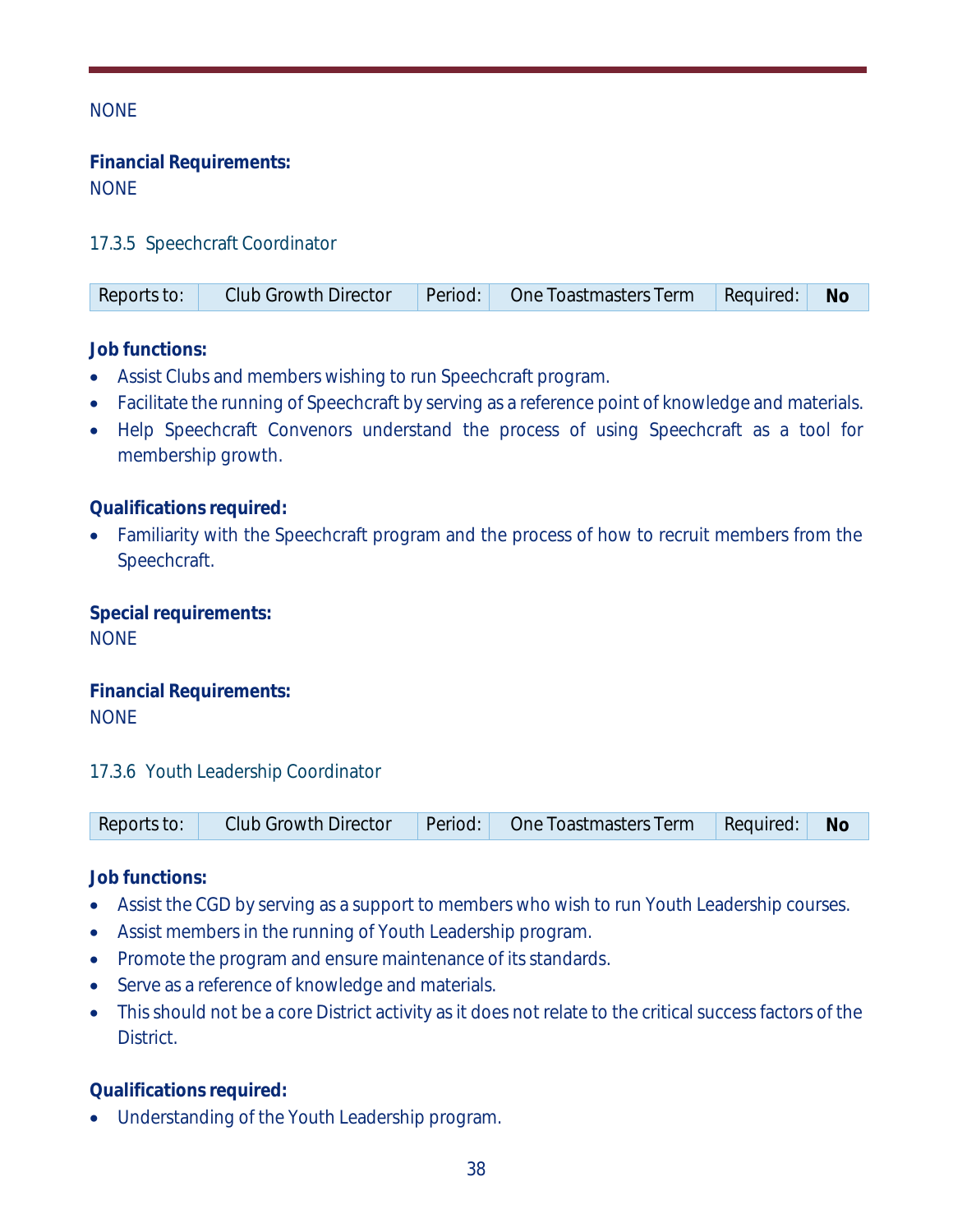**Special requirements:**  NONE

**Financial Requirements:**  NONE

# <span id="page-38-0"></span>17.3.7 Area Director Visit Information Coordinator

| Reports to: |  |  | Club Growth Director   Period:   One Toastmasters Term | Required: | Nc |
|-------------|--|--|--------------------------------------------------------|-----------|----|
|-------------|--|--|--------------------------------------------------------|-----------|----|

**Job functions:**

- Assist Area Directors with submission of Area Visit Reports on the Toastmasters International website.
- Receive Area Director Visit Reports from Area Directors who are unable to submit reports.
- online and submit to TI on their behalf, either by fax or online before the deadlines.
- Receive a copy of each Area Visit Report submitted from the CGD and use these to extract information of use to the various Office members.
- Pass on relevant information to educational coordinator and district statistician for use in their roles.

**Qualifications required: NONE** 

**Special requirements:** NONE

**Financial Requirements: NONE** 

<span id="page-38-1"></span>17.3.8 Membership Participation Coordinator

| Reports to: |  |  | Club Growth Director   Period:   One Toastmasters Term   Required:   No |  |  |
|-------------|--|--|-------------------------------------------------------------------------|--|--|
|-------------|--|--|-------------------------------------------------------------------------|--|--|

**Job functions:**

- Serve as a resource to support Clubs wishing to increase attendance and member participation and facilitate contact between speakers needing slots and Clubs needing speakers.
- Achieve above by means of the following:
	- o Manage and monitor meeting participation page on D20 website.
	- o Assist Clubs to run membership needs/satisfaction surveys to enhance participation.
	- o Suggest ways that participation page can be made more useful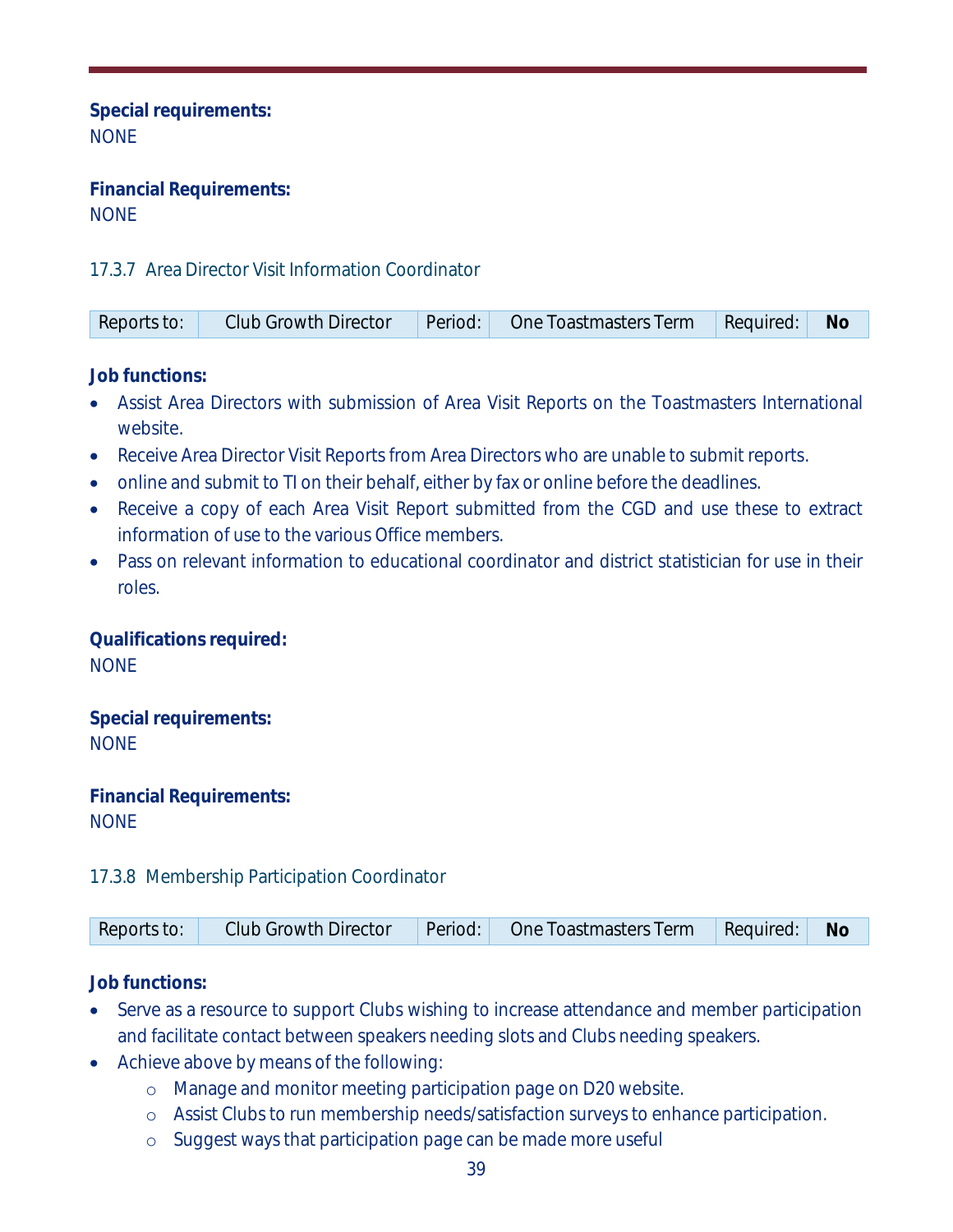## **Qualifications required:** NONE

**Special Requirements:**

- A good understanding of running effective need's surveys.
- Ability to analyse information from participation page and derive trends and other useful information to assist CGD.

**Financial requirements: NONE** 

## <span id="page-39-0"></span>**17.4 For Public Relations Manager**

## <span id="page-39-1"></span>17.4.1 Corporate Relationship Coordinator

|  | Reports to:   Public Relations Manager   Period: |  | Annually | Required: No |  |
|--|--------------------------------------------------|--|----------|--------------|--|
|--|--------------------------------------------------|--|----------|--------------|--|

**Job functions:**

- Compile and maintain a database of names and contact details for contacts within corporates to whom District wishes to market their programmes.
- Establish and manage the relationship between District and companies to raise the profile of the Toastmasters organization and spread awareness about Toastmasters International and District 20.
- Support corporate clubs and Area Directors with ideas for improving marketing in companies where there are corporate Clubs.

**Qualifications required:**

- Knowledge of the corporate market
- Effective people and communication skills

**Special requirements:** NONE

**Financial Requirements: NONE**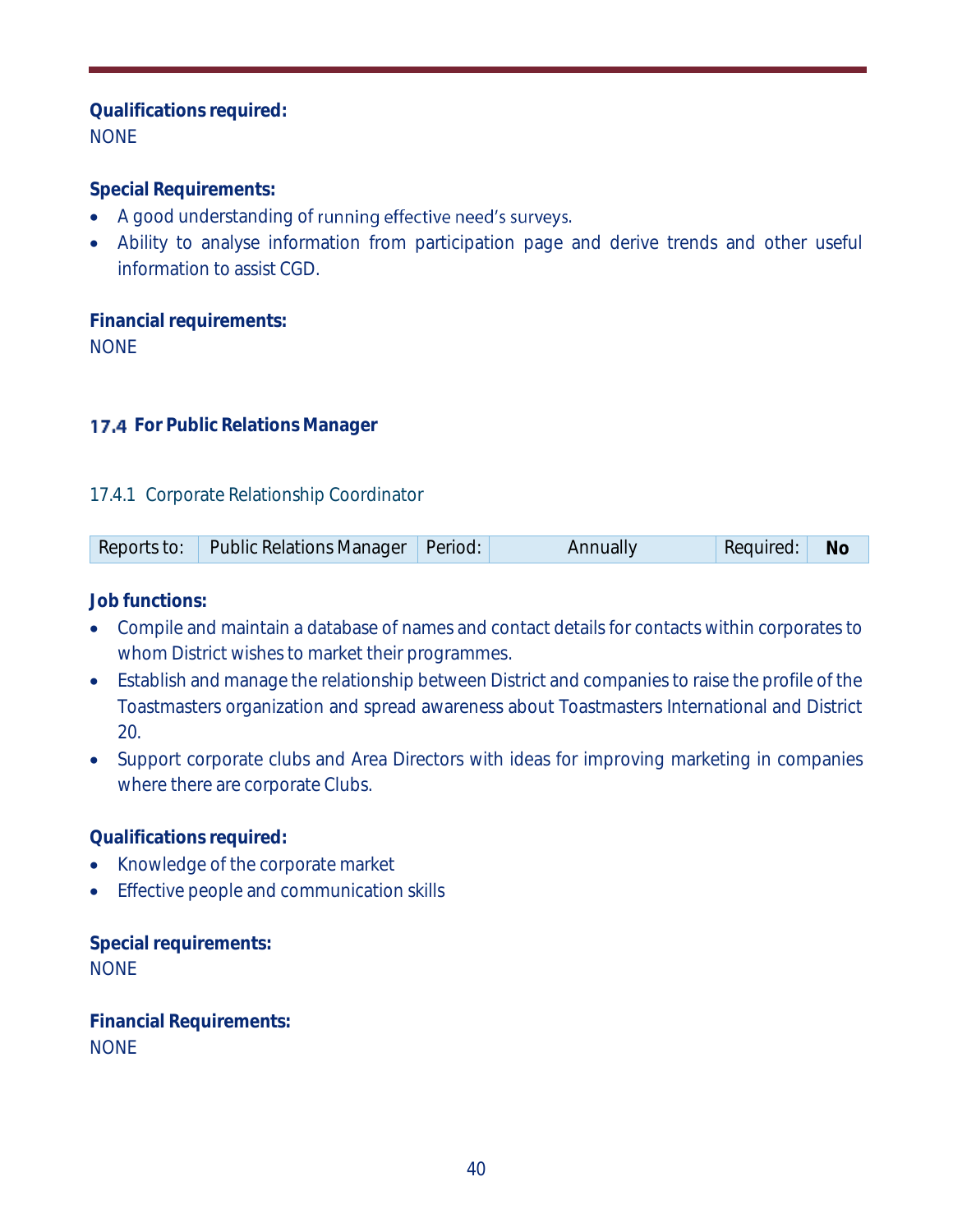## <span id="page-40-0"></span>17.4.2 External Communications Coordinator

| Reports to: Public Relations Manager Period: | Annually | Required: | No |
|----------------------------------------------|----------|-----------|----|
|                                              |          |           |    |

**Job functions:**

- Manage policies such as the D20 Advertising Policy.
- Build awareness of District in target markets.
- Plan campaigns to raise awareness in terms of marketing plan.
- Create interest for Toastmasters in targeted media e.g. Radio, Press.
- Manage the corporate marketing plan.
- Build and manage long-term relationships with external PR parties, for example Media, key sponsors, advertisers.
- Create, vet and distribute external press releases for the District to the media.

**Qualifications Required:**

- Good understanding of the media
- Good writing skills in English and other languages is preferable.

**Special requirements:** NONE

**Financial Requirements: NONE** 

#### <span id="page-40-1"></span>17.4.3 Web Developer (Technical)

| Public Relations Manager   Period:<br>Reports to: |  | 3 years | Required: | Nc |
|---------------------------------------------------|--|---------|-----------|----|
|---------------------------------------------------|--|---------|-----------|----|

**Job functions:**

- Manage all technical aspects of the District 20 website:<https://district20toastmasters.org/>
- Provide website training to webmaster.

**Qualifications required:**

• Should be proficient in classical Active Server Pages web page development and Access databases.

**Special requirements:** NONE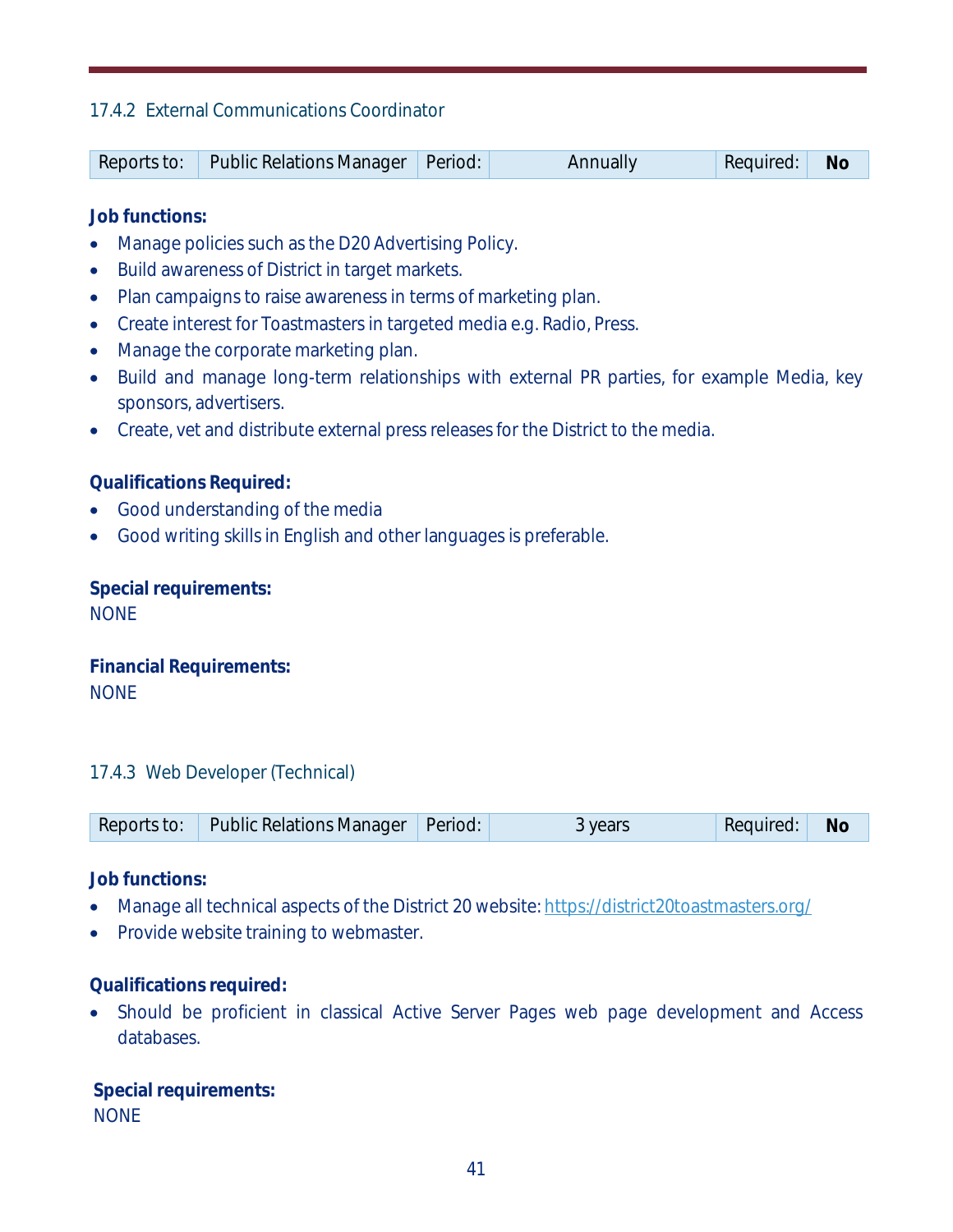**Financial Requirements:**

• All costs related to the District 20 website will be covered by District.

# <span id="page-41-0"></span>17.4.4 Webmaster (Content Update)

|  | Reports to: Public Relations Manager Period: |  | <b>Annually</b> | Required: No |  |
|--|----------------------------------------------|--|-----------------|--------------|--|
|--|----------------------------------------------|--|-----------------|--------------|--|

**Job functions:**

- Manage the content of the District 20 website in close cooperation with Office i.e. post news items, upload documents and maintain site content.
- Link website to multi-media sites like Flicker
- Support the registrations officer of conferences with the events section of the site.
- Consolidate all District Toastmasters websites where possible.
- Implement the website advertising policy with the PRM & External Communications Coordinator.

**Qualifications required:**

• Technical knowledge to update content on the website.

**Special requirements: NONE** 

**Financial Requirements:** NONE

# <span id="page-41-1"></span>**17.5** For Finance Manager

# <span id="page-41-2"></span>17.5.1 Finance Committee Chairman

**Job functions:**

- Manage the District Financial Committee whose task is to assist the Finance Manager in the drawing up of financial policies as and when necessary to enable the smooth operation of District finances.
- Investigate and propose such policies for the consideration of Office and District Council as and when necessary.
- This role may be held by the Audit Committee Chairman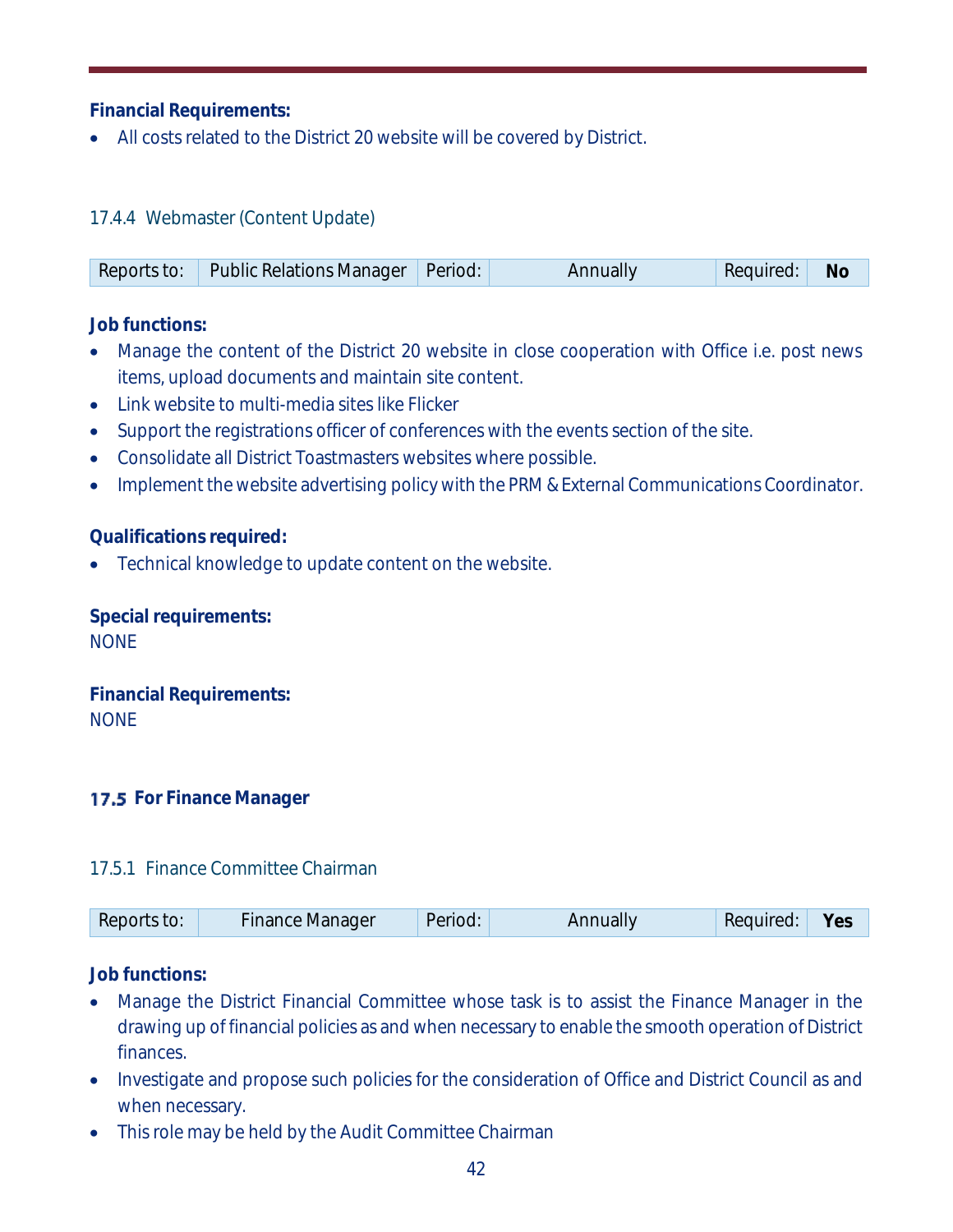**Qualifications required:**

• Good knowledge of financial policy and District financial processes

**Special requirements: NONE** 

**Financial Requirements: NONE** 

# <span id="page-42-0"></span>**17.6 For Administration Manager**

## <span id="page-42-1"></span>17.6.1 Club Officer and Contact Information Coordinator

| Reports to: | Admin Manager | Period: | Annually | Required: | Nc |
|-------------|---------------|---------|----------|-----------|----|
|-------------|---------------|---------|----------|-----------|----|

**Job functions:**

- Assist Administration Manager in ensuring clubs submit club officer lists to Toastmasters International by 30 June each year, and 15 January each year for Semi-Annual Clubs.
- Assist clubs with questions and problems in Club Officer List submissions
- Assist the Administration Manager in facilitating updating and correction of member contact details through the Toastmasters International website.
- Liaise with Administration Manager and others for input on incorrect member contact information.
- Develop systems to ensure and monitor correcting of information by members This can be split into 2 roles if Administration Manager so chooses.

**Qualifications required:**

• Understanding of processes to update member information with Toastmasters International.

**Special requirements:** 

• District contact list required.

**Financial Requirements: NONE**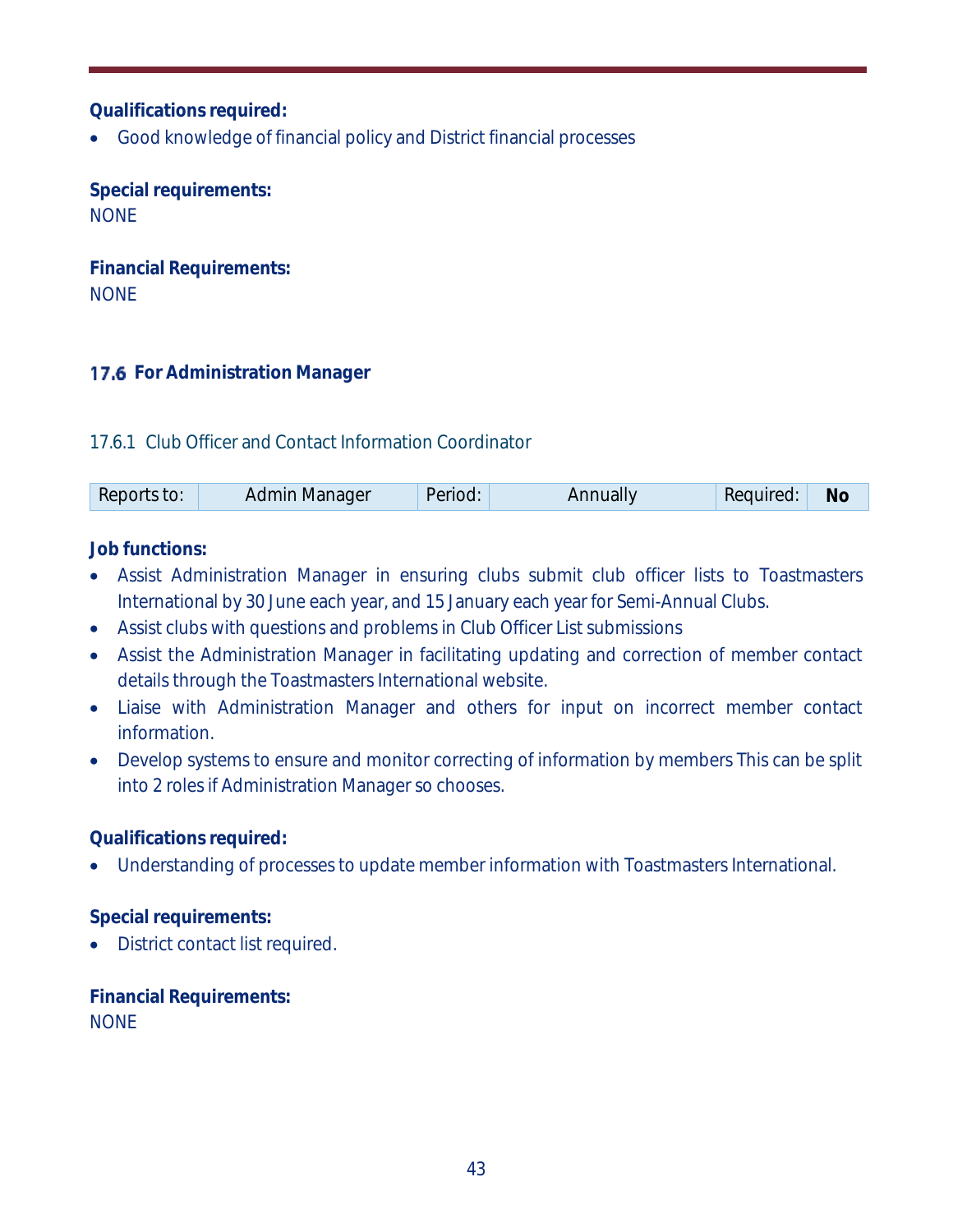## <span id="page-43-0"></span>17.6.2 District Archivist

| District Director thru'<br>Period:<br>Reports to:<br>Admin Manager | One Toastmasters Term<br>Required:<br>Yes |
|--------------------------------------------------------------------|-------------------------------------------|
|--------------------------------------------------------------------|-------------------------------------------|

**Job functions:**

Storage of Historical documents and ongoing archiving of:

- District meetings minutes
- Formation of District
- The Toastmaster magazine
- TI convention documents
- D20 Conference documents
- A reactive role, keeping anything of value that people pass on.
- Due to the nature of the function, the District Archivist is appointed on a continuing basis.

**Qualifications required: NONE** 

**Special requirements:** Storage facilities

**Financial requirements:** NONE

> The District will reimburse Meal Event / Room rental event expenses - per Division of US \$ 200 / training (subject to the submission of required original documents), for up to two training programs, other than club officers' training."

The District 20 reimburses the cost of economy air ticket subject to the maximum of US \$ 200/- (US Dollars two hundred only) to the Executive committee and Council members for attending the Executive committee and Council training meetings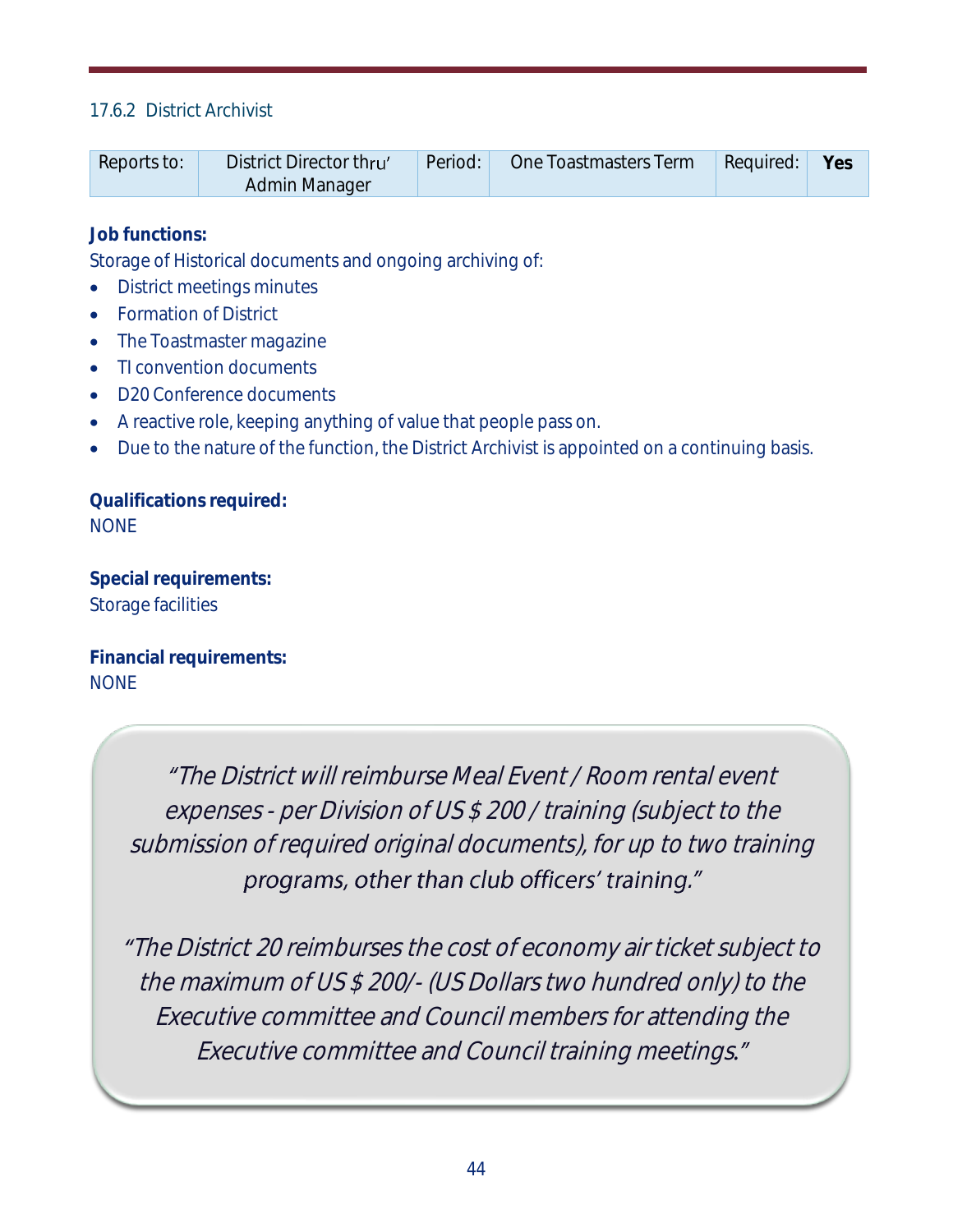# <span id="page-44-0"></span>**17.7** For Immediate Past District Director

# <span id="page-44-1"></span>17.7.1 Past District Director Advisory Committee (If formed)

| Reports to: | District Director thru'<br>Immediate Past District<br>Director | Period: | One Toastmasters Term | Required: | No |
|-------------|----------------------------------------------------------------|---------|-----------------------|-----------|----|
|             |                                                                |         |                       |           |    |

**Job functions:**

- Long range planning
- Strategic planning
- Issue advisory papers on request normally in the form of tasks delegated by the incumbent District Director.
- Mentorship of District Officers left to the discretion of each Past District Director.
- Demonstrate support of the current District Team-the Committee does not fulfil a "Big Brother" role, it rather acts as an advisory one, supplying advice and recommendations where needed.

**Qualifications required:**

• Active Member in a Club belonging to District 20.

**Special requirements:**  NONE

**Financial Requirements:**  NONE

> "The aim of The Code of Practice or "The Code" is to include guidance that will allow the District to continue to function while respecting these two important considerations:

1. All parties involved may be aware of the existing status because of its use.

2. The versatility of the amendment clauses eliminates the possibility of any administration unduly binding its successors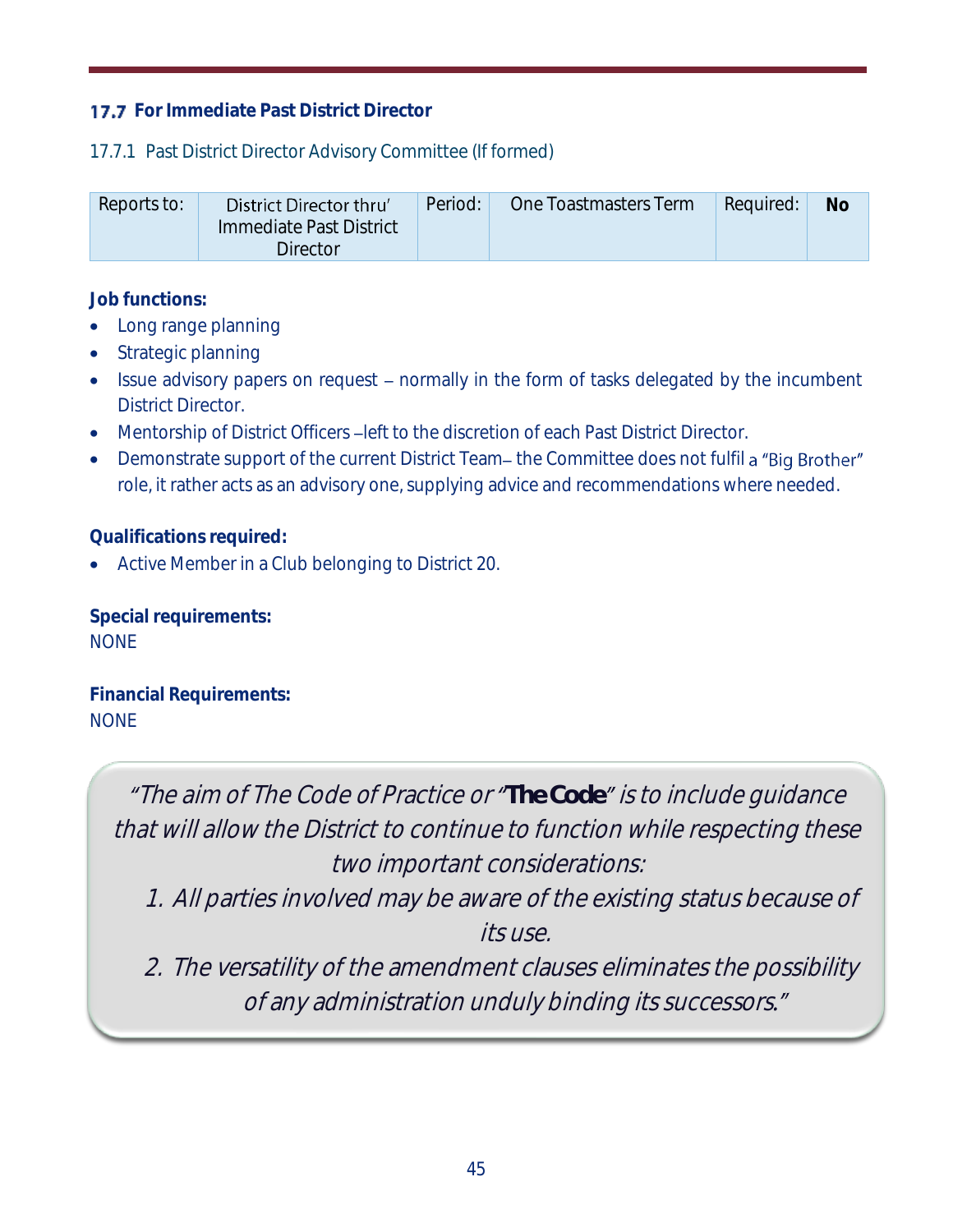# <span id="page-45-0"></span>18 APPENDIX 2 - DIVISION & AREA COUNCILS

# <span id="page-45-1"></span>**18.1** Division ExCom Tasks

# <span id="page-45-2"></span>18.1.1 Responsibilities of ADD - Program Quality

|                | <b>Task</b>                                                                                                                                                                                                                                                                                                         | Level                    | Frequency                                                                                                             |
|----------------|---------------------------------------------------------------------------------------------------------------------------------------------------------------------------------------------------------------------------------------------------------------------------------------------------------------------|--------------------------|-----------------------------------------------------------------------------------------------------------------------|
| 1              | Tracking and recognising members' achievement of<br>education awards (for example, by sending congratulatory<br>notes to award winners). This could be done via text in the<br>email or via a letter attached in the email.                                                                                         | Mandatory                | 2 times a<br>month                                                                                                    |
| $\overline{2}$ | To present the Division Level Congratulatory certificates on<br>the achievement of the Educational Awards. Division PRM<br>would be designing an elegant certificate for the TMs and it<br>is to be presented at their club meetings. The Division<br>Director is responsible for the printing of the Certificates. | Optional                 | Each club is to<br>be visited<br>once a year<br>starting from<br>October, the<br>awards will be<br>presented<br>then. |
| 3              | Support Area Directors in enhancing club quality (for<br>example, by presenting modules such as Moments of Truth,<br>Pathways at club meetings). What is expected here is, to talk<br>to the Area Directors, let them contact Division with their<br>needs and facilitate them if need be.                          | Optional                 | Once in two<br>months                                                                                                 |
| 4              | To work with the Division Director and the Pathways<br>Ambassador to carve out a plan to create the maximum<br>awareness in the Division with terms to Pathways, the thing<br>of the future.                                                                                                                        | Mandatory                | N/A                                                                                                                   |
| 5              | Ensure Area Directors visit each club in their areas at least<br>twice a year and submit an Area Director's Club Visit Report                                                                                                                                                                                       | Mandatory                | $2 - 3$ times a<br>year                                                                                               |
| 6              | Encouraging areas to meet their distinguished goals and<br>facilitating them in whatever way necessary. This task is<br>more of a need-basis.                                                                                                                                                                       | Mandatory                | N/A                                                                                                                   |
| $\overline{7}$ | Work with the Division Director to enhance the quality of<br>the Judging. Involves communicating with the Assistant<br>Area PQs to get the list of the Club's contest details with<br>their Chief Judges, to ensure transparency; assisting the AAD<br>PQs and the clubs as and when required.                      | Optional to<br>Mandatory | N/A                                                                                                                   |
| 8              | Working with the AAD PQs in doing a current analysis with<br>the clubs with regards to the Club's needs of the<br>Presentation of Modules and the current Educational Award<br>status                                                                                                                               | Mandatory                | Start of the<br>term, Mid of<br>the term, End<br>of the term. 3<br>times                                              |
| 9              | Representing the Division Director in his absence, attending<br>the Division ExCom meetings (Once in 2 months), assisting                                                                                                                                                                                           | Mandatory                | N/A<br>throughout<br>the year                                                                                         |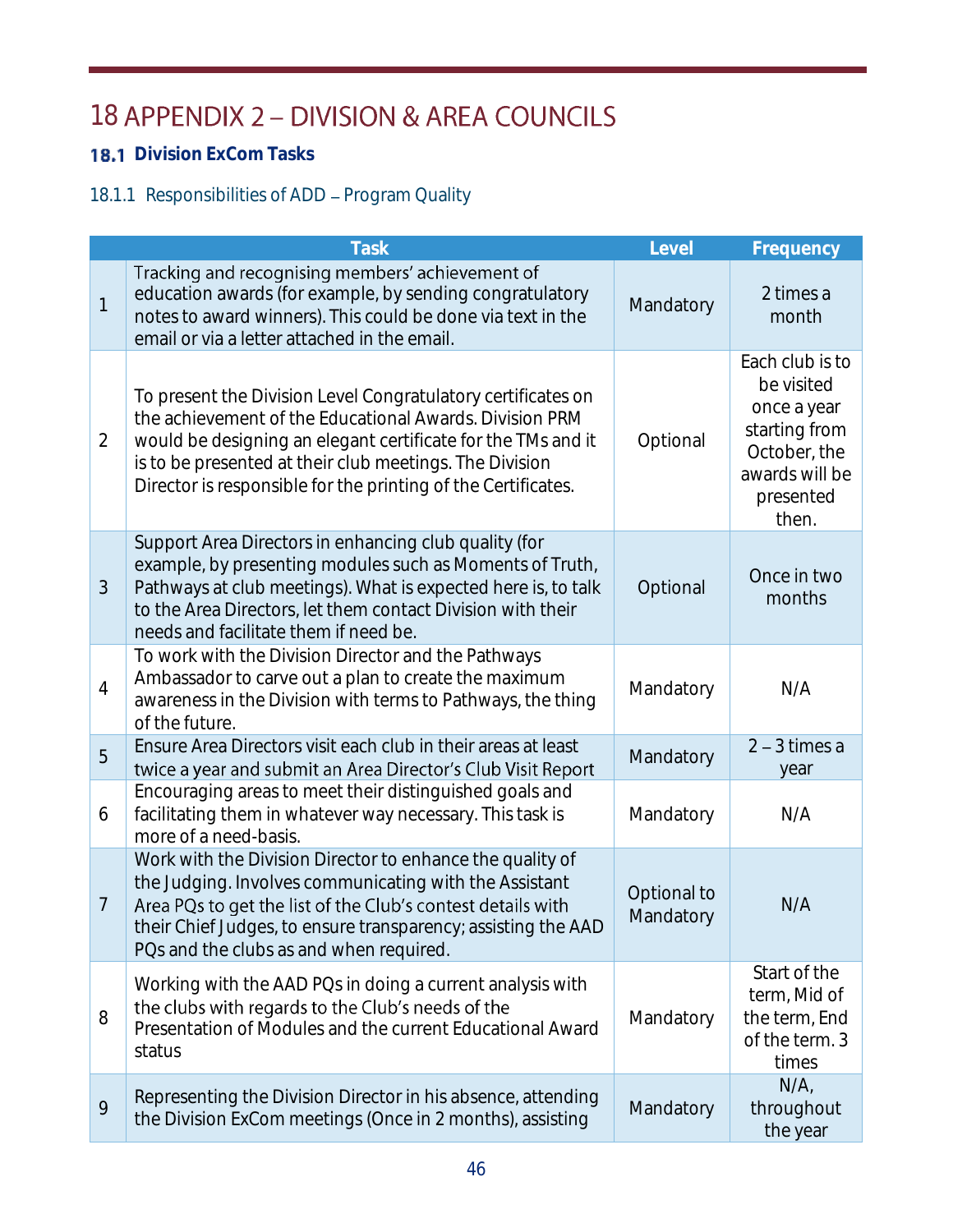|    | the Division Director with Educational tasks and needs, as<br>and when they arise.                                                                                                                                                                                                                                                   |           |                                                   |
|----|--------------------------------------------------------------------------------------------------------------------------------------------------------------------------------------------------------------------------------------------------------------------------------------------------------------------------------------|-----------|---------------------------------------------------|
| 10 | Ensure Division Success plan is in place in consultation with<br>Division Director. Develop Division Activity Calendar in<br>coordination with AAD - Program Quality which will contain<br>Council meetings, AD club visits, Areas and division contest<br>dates, and any other educational or social activities of the<br>Division. | Mandatory | N/A<br>throughout<br>the year                     |
| 11 | Encourage clubs to aim for 100% Pathways enrolment in<br>coordination with AAD - Program Quality.                                                                                                                                                                                                                                    | Mandatory | N/A<br>throughout<br>the year                     |
| 12 | Promote proper new members induction and orientation in<br>coordination with AAD - Program Quality.                                                                                                                                                                                                                                  | Mandatory | N/A<br>throughout<br>the year                     |
| 13 | Responsible for the annual division contest overall planning<br>and execution in coordination with the organizing<br>committee.                                                                                                                                                                                                      | Mandatory | N/A, Once<br>during the<br>contest<br>preparation |
| 14 | Promote PQD awards to clubs within the Division.                                                                                                                                                                                                                                                                                     | Mandatory | N/A<br>throughout<br>the year                     |

# <span id="page-46-0"></span>18.1.2 Responsibilities of ADD - Club Growth

|                | Task                                                                                                                                                                                                                                                                                               | Level     | Frequency                                          |
|----------------|----------------------------------------------------------------------------------------------------------------------------------------------------------------------------------------------------------------------------------------------------------------------------------------------------|-----------|----------------------------------------------------|
|                | Promoting Club's achievements of adding more members<br>(for example, by sending congratulatory notes to the Club<br>President and the VP Membership). This could be done via<br>text in the email or via a letter attached in the email. If<br>possible, sending an email to new members as well. | Mandatory | 1 - 2 times a<br>month                             |
| $\overline{2}$ | Helping area directors ensure club dues are submitted on<br>time (for example, by contacting area directors before the<br>deadlines approach). This could be done by pushing<br>reminders through, constant communication.                                                                         | Mandatory | Twice a Year<br>when the<br>renewal<br>period hits |
| 3              | Helping maintain 20 or more members in each club (for<br>example, by sharing best practices of other areas). If there is<br>any club that is falling below the 20 members mark, come<br>up with a plan in coordination with the AD, AAD CG and the<br>Club ExCom in order to enhance that          | Mandatory | As and when<br>required.                           |
| 4              | Much like the point above, helping area directors to<br>strengthen weak clubs (for example, by directing area<br>directors to club coach candidates outside their areas)                                                                                                                           | Mandatory | As and when<br>required.                           |
| 5              | Assisting area directors with member retention programs<br>(for example, by promoting district events to broaden the<br>member experience). This task is more of a need-basis                                                                                                                      | Optional  | N/A                                                |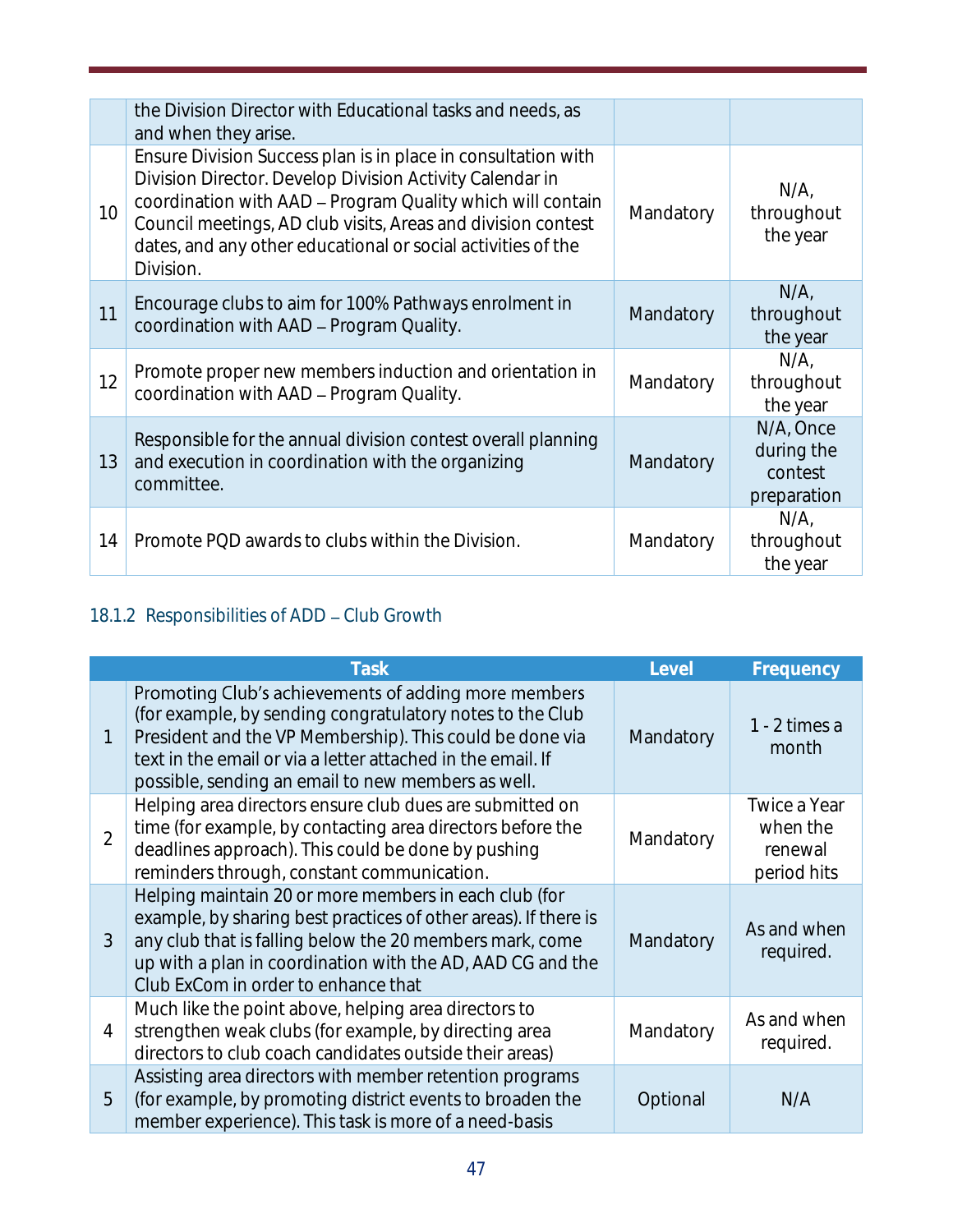| 6              | Encouraging areas to meet their distinguished goals of<br>membership and facilitating them in whatever way<br>necessary. This task is more of a need-basis.                                                                              | Mandatory | N/A                            |
|----------------|------------------------------------------------------------------------------------------------------------------------------------------------------------------------------------------------------------------------------------------|-----------|--------------------------------|
| $\overline{7}$ | Representing the Division Director, in case the AAD PQD<br>cannot make it, attending the Division ExCom meetings<br>(Once in 2 months), assisting the Division Director with<br>Division Growth tasks and needs, as and when they arise. | Mandatory | N/A<br>throughout<br>the year. |
| 8              | Conducting a Grand Open House in order to promote Club<br>Growth, ultimately leading to the creation of new Clubs in<br>the Division                                                                                                     | Mandatory | Once a year                    |
| 9              | Promote CGD awards to clubs within the Division.                                                                                                                                                                                         | Mandatory | N/A<br>throughout<br>the year. |
| 10             | Analyse progress of clubs using the dashboard and devise<br>intervention plan for clubs in need.                                                                                                                                         | Mandatory | N/A<br>throughout<br>the year. |
| 11             | Develop Division Growth Plan in consultation with Division<br>Director and ADs. Coordinate with AAD – Club Growth for<br>execution. List potential leads and track status of each in<br>coordination with AAD - Club Growth              | Mandatory | N/A<br>throughout<br>the year. |
| 12             | Ensure new clubs are oriented properly by the assigned<br>mentors. Coordinate with CGD Quality chair for mentors<br>training. Follow up to ensure sponsors and mentors get their<br>credit from TI once mission is accomplished.         | Mandatory | N/A<br>throughout<br>the year. |

# <span id="page-47-0"></span>18.1.3 Responsibilities of ADD - Public Relations

Duties include but are not limited to the below:

- Assist in planning and designing out of the box creatives with finesse and innovation.
- Assist in promotional efforts on social media with innovative ideas and create engaging and professional visuals.
- Develop engaging, creative, innovative content for regularly scheduled posts, which enlighten audiences and promote Division / Toastmaster focused messages.
- Preparation and planning of social media updates
- Proof reading of all creative outputs and articles for accuracy and come with captivating captions Editorial skills.
- Write and edit articles for the Division's posters, blog, brochures, flyers including reviews and event recaps etc.
- Contests and campaigns: creative input, development, starting up and monitoring.
- Selection and Digital management of images and graphics for marketing purposes
- Maintain and Manage Digital files and Artwork for the Term.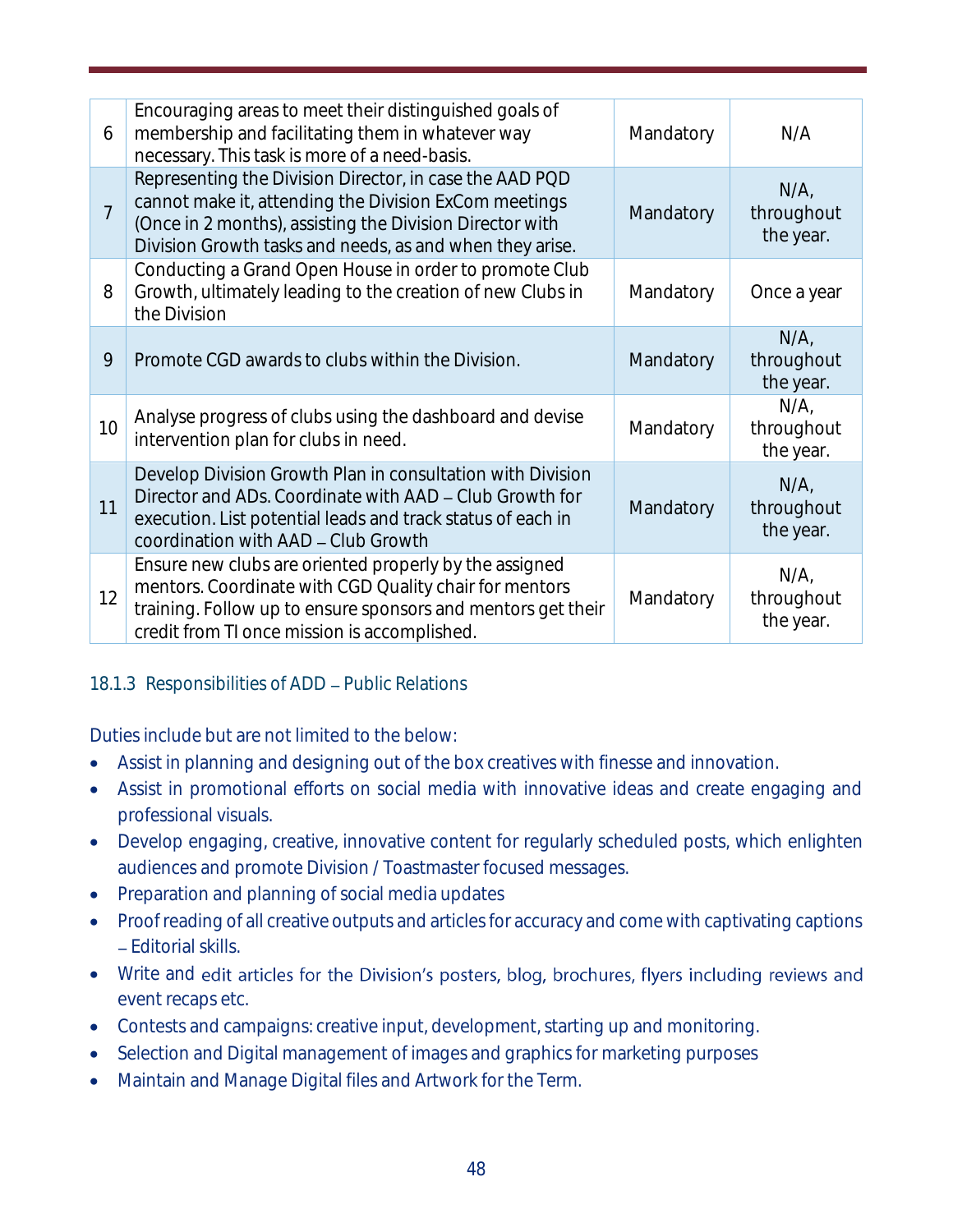# <span id="page-48-0"></span>**18.2** Area ExCom Tasks

# <span id="page-48-1"></span>18.2.1 Responsibilities of AAD - Program Quality

|                | <b>Task</b>                                                                                                                                                                                                                                                                                             | Level                    | Frequency                                                                                                             |
|----------------|---------------------------------------------------------------------------------------------------------------------------------------------------------------------------------------------------------------------------------------------------------------------------------------------------------|--------------------------|-----------------------------------------------------------------------------------------------------------------------|
| $\mathbf{1}$   | Tracking and recognizing members' achievement of<br>education awards (for example, by sending congratulatory<br>notes to award winners). This could be done via text in the<br>email or via a letter attached in the email.                                                                             | Mandatory                | 1 - 2 times a<br>month                                                                                                |
| $\overline{2}$ | To present the Area Level Congratulatory certificates on the<br>achievement of the Educational Awards. Area PRM would be<br>designing an elegant certificate for the TMs and it is to be<br>presented at their club meetings. The Area Director is<br>responsible for the printing of the Certificates. | Optional                 | Each club is to<br>be visited<br>once a year<br>starting from<br>October, the<br>awards will be<br>presented<br>then. |
| 3              | Support Club ExCom's in enhancing club quality (for<br>example, by presenting modules such as Moments of Truth,<br>Pathways at club meetings)                                                                                                                                                           | Optional                 | Once in two<br>months                                                                                                 |
| 4              | To work with the Clubs and the Pathways Ambassador to<br>carve out a plan to create the maximum awareness in the<br>Area with terms to Pathways, the thing of the future                                                                                                                                | Mandatory                | N/A                                                                                                                   |
| 5              | Encouraging areas to meet their distinguished goals and<br>facilitating them in whatever way necessary. This task is<br>more of a need-basis                                                                                                                                                            | Mandatory                | N/A                                                                                                                   |
| 6              | Work with the Clubs to enhance the quality of the Judging.<br>Involves communicating with the Club Vice President<br>Education to get the list of the Club's contest details with<br>their Chief Judges, to ensure transparency; assisting the<br>clubs as and when required                            | Optional to<br>Mandatory | N/A                                                                                                                   |
| $\overline{7}$ | Working with the Club Vice President Education in doing a<br>current analysis with the clubs with regards to the Club's<br>needs of the Presentation of Modules and the current<br><b>Educational Award status</b>                                                                                      | Mandatory                | Start of the<br>term, Mid of<br>the term, End<br>of the term. 3<br>times                                              |
| 8              | Representing the Area Director in his absence, attending the<br>Area ExCom meetings (Once in 2 months), assisting the Area<br>Director with Educational tasks and needs, as and when they<br>arise                                                                                                      | Mandatory                | N/A<br>throughout<br>the year                                                                                         |
| 9              | Ensure Area Success plan in place in consultation with Area<br>Director. Develop Area Activity Calendar in coordination<br>with club council which will contain Council meetings, AD<br>club visits, Areas and division contest dates, and any other<br>educational or social activities of the Area    | Mandatory                | N/A<br>throughout<br>the year                                                                                         |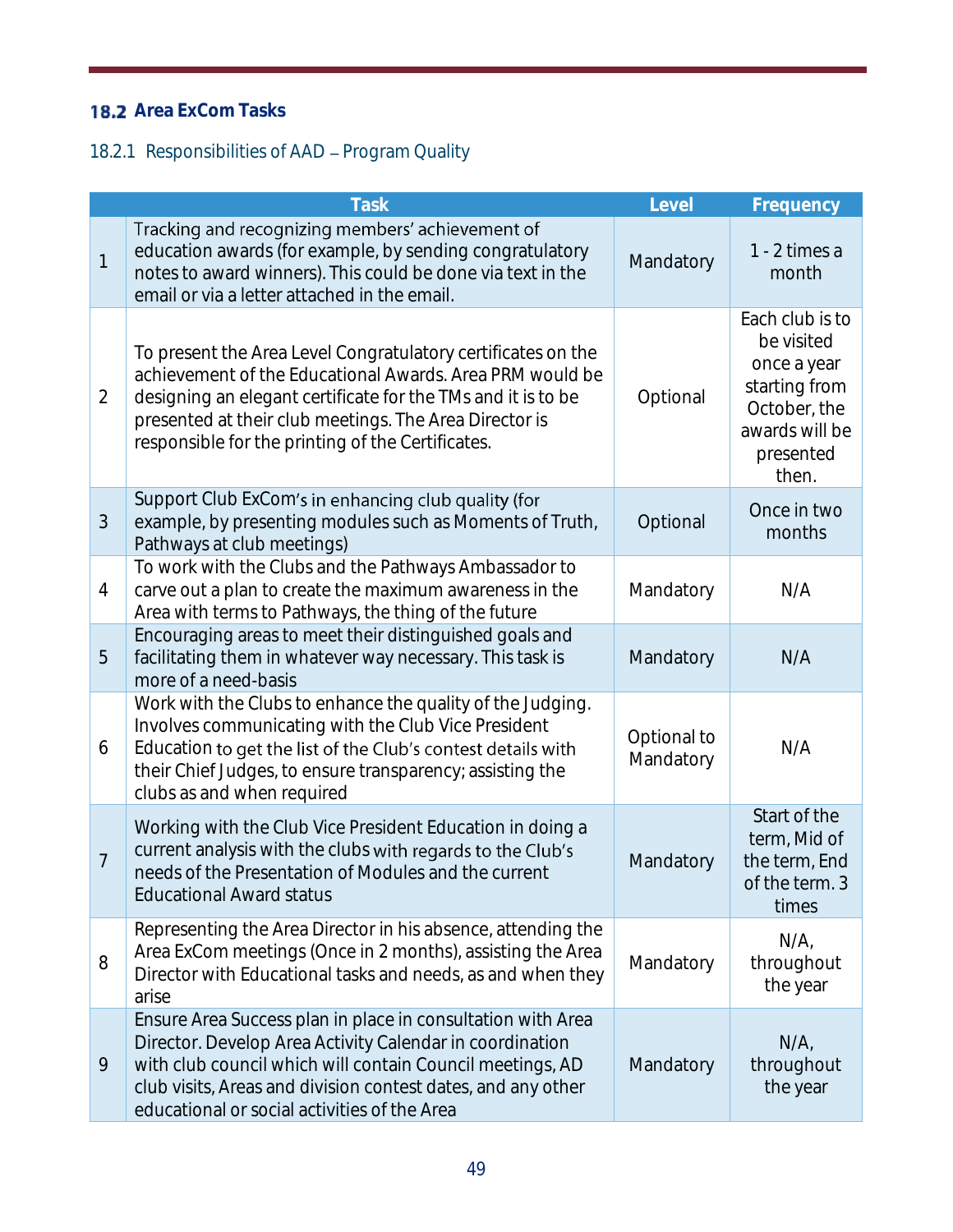| 10 | Encourage clubs to aim for 100% Pathways enrolment in<br>coordination with clubs' Vice President Education                 | Mandatory | N/A<br>throughout<br>the year                     |
|----|----------------------------------------------------------------------------------------------------------------------------|-----------|---------------------------------------------------|
| 11 | Promote proper new members induction and orientation in<br>coordination with clubs' Vice President Membership              | Mandatory | $N/A$ .<br>throughout<br>the year                 |
| 12 | Responsible for the annual Area contest overall planning<br>and execution in coordination with the organizing<br>committee | Mandatory | N/A, Once<br>during the<br>contest<br>preparation |
| 14 | Promote PQD awards to clubs within the Area                                                                                | Mandatory | N/A<br>throughout<br>the year                     |

# <span id="page-49-0"></span>18.2.2 Responsibilities of AAD - Club Growth

|                | <b>Task</b>                                                                                                                                                                                                                                                                                       | Level     | Frequency                                          |
|----------------|---------------------------------------------------------------------------------------------------------------------------------------------------------------------------------------------------------------------------------------------------------------------------------------------------|-----------|----------------------------------------------------|
| 1              | Promoting Club's achievements of adding more members<br>(for example, by sending congratulatory notes to the Club<br>President and the VP Membership). This could be done via<br>text in the email or via a letter attached in the email. If<br>possible, sending an email to new members as well | Mandatory | 1 - 2 times a<br>month                             |
| $\overline{2}$ | Helping club presidents ensure club dues are submitted on<br>time (for example, by contacting presidents before the<br>deadlines approach). This could be done by pushing<br>reminders through, constant communication                                                                            | Mandatory | Twice a Year<br>when the<br>renewal<br>period hits |
| 3              | Helping maintain 20 or more members in each club (for<br>example, by sharing best practices of other areas). If there is<br>any club that is falling below the 20 members mark, come<br>up with a plan in coordination with the Club ExCom in order<br>to enhance that                            | Mandatory | As and when<br>required.                           |
| $\overline{4}$ | Much like the point above, helping presidents to strengthen<br>weak clubs by having club coach from other areas)                                                                                                                                                                                  | Mandatory | As and when<br>required.                           |
| 5              | Assisting clubs with member retention programs (for<br>example, by promoting district events to broaden the<br>member experience). This task is more of a need-basis                                                                                                                              | Optional  | N/A                                                |
| 6              | Encouraging clubs to meet their distinguished goals of<br>membership and facilitating them in whatever way<br>necessary. This task is more of a need-basis                                                                                                                                        | Mandatory | N/A                                                |
| $\overline{7}$ | Representing the Area Director, in case the AAD PQ cannot<br>make it, attending the Area ExCom meetings (Once in 2<br>months), assisting the Area Director with Area Growth tasks<br>and needs, as and when they arise                                                                            | Mandatory | N/A<br>throughout<br>the year.                     |
| 8              | Conducting a Grand Open House in order to promote Club<br>Growth, ultimately leading to the creation of new Clubs in<br>the Area                                                                                                                                                                  | Mandatory | Once a year                                        |